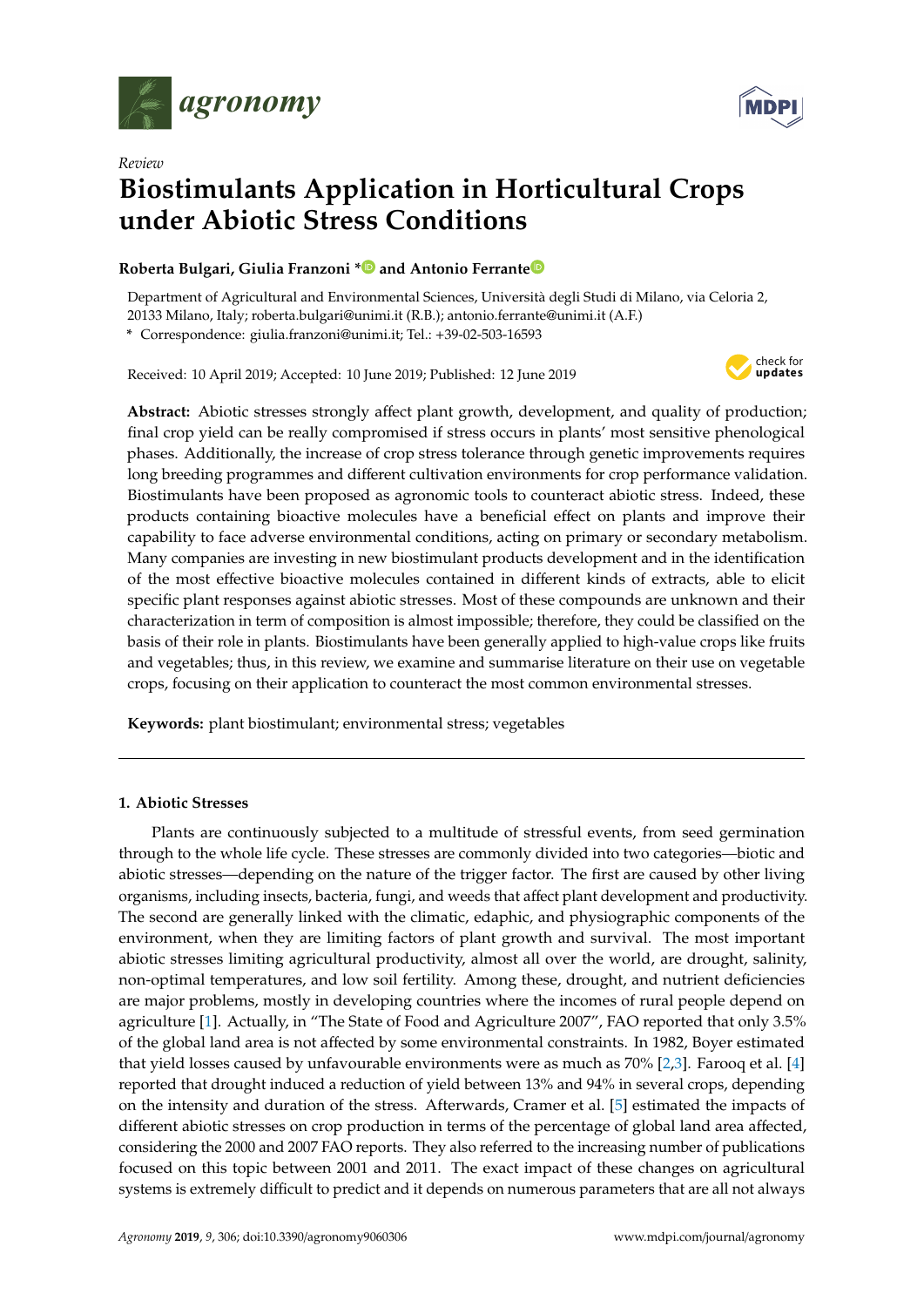included in predictive models. Even if some projections show that positive and negative outcomes on crop production could be balanced in the medium term, several studies agree that in the long term, the negative ones will prevail [\[6,](#page-20-5)[7\]](#page-20-6). Based on future scenarios, adaptation and mitigation are essential to increase the resilience capacity of agricultural systems and to ensure crops yield and quality. Since environmental conditions cannot be controlled, several strategies on different levels are required, such as agronomical techniques or breeding of more tolerant cultivars [\[8\]](#page-20-7).

In 2010, at the society's annual conference, Vegetable Breeding and Stress Physiology working groups of the American Society for Horticultural Sciences focused particularly on the "Improvement of Horticultural Crops for Abiotic Stress Tolerance" considering the effects of climate change [\[9\]](#page-20-8). Up to now, most studies on climate change impacts focus on major crops, and only few papers pay attention to fruit and vegetable in terms of production, quality, and supply chain [\[10,](#page-20-9)[11\]](#page-20-10). An important aspect to take into consideration is the effect of the combination of different stressful factors. Most of the time, crops are subjected to several abiotic stresses that occur simultaneously in the field. In these situations, studying the stresses separately is not enough because plant response is unique and cannot be predicted by the reply obtained when each factor is applied individually [\[12–](#page-20-11)[14\]](#page-20-12). Moreover, biotic and abiotic components typically interact in an ecosystem. For instance, environmental conditions affect plant-pest interaction in different ways, by decreasing plant tolerance or increasing the risk of pathogen infection [\[15,](#page-20-13)[16\]](#page-20-14).

Focusing on horticultural species, the tolerance to abiotic stresses is an important trait because their cash value is usually higher than field crops, they require more resources for farming and because they provide a source of many nutrients, fibre, minerals, and carbohydrates, which are essential in a healthy diet [\[17\]](#page-20-15). Food and Agriculture Organization (FAO) reports that about 90% of essential vitamin C and 60% of vitamin A for human comes from vegetables. Indeed, low fruit and vegetable intake is a major contributing risk factor to several widespread and debilitating nutritional diseases. According to the Global Burden of Disease Study, 3.4 million deaths can be attributed to low consumption of fruit and 1.8 million to low vegetables diets worldwide [\[18\]](#page-20-16). Therefore, growing high-quality vegetables becomes one of the most important goals of current agriculture, in order to meet the needs of the population and the increasing demand for fruit and vegetables. Abiotic stresses do not only affect the yield but also the quality of these products, triggering morphological, physiological and biochemical changes that can alter the visual appearance and/or the nutraceutical value in a way that the product could become unmarketable [\[19\]](#page-20-17). Bisbis et al. [\[11\]](#page-20-10) investigated the double effects of elevated temperature and increased CO<sub>2</sub> on the physiology of different vegetables. They observed several responses according to plant species and severity of the stress, taking into consideration the possible adaptation strategies that could be implemented in order to mitigate the effects of climate change. Nonetheless, these mechanisms are still under-researched and should be studied in depth, because not only different species but different cultivars also could respond differently to the same environmental stress. For example, cultivars with low levels of antioxidants are particularly vulnerable to oxidative stress compared to those with high antioxidant activity [\[20](#page-20-18)[–23\]](#page-21-0). This aspect has a particular importance as selection criterion in the choice of appropriate cultivars for a specific situation. Oxidative stress is a common phenomenon caused by several adverse conditions; it generally occurs when the balance between the production of reactive oxygen species (ROS) and the quenching activity is upset by a stressful event [\[24\]](#page-21-1). Low levels of ROS are normally produced by different reactions during physiological metabolisms like photosynthesis or respiration, and they play an important signaling role in plant growth and development. Their amount dramatically increases under abiotic stress conditions and, if not controlled could result in cellular damage and death. Besides their toxicity to proteins, lipids or nucleic acids, the increased production of ROS under stressful conditions plays a key role in the complex signaling network of plants stress responses. Their concentration is maintained at non-toxic levels by the activity of the antioxidant system: a wide range of enzymatic or non-enzymatic antioxidant molecules are accumulated in plant tissues to quench ROS induced by stress [\[25](#page-21-2)[–28\]](#page-21-3). Moreover, the maintenance of this equilibrium is also dependent on numerous factors, such as the timing of stress application,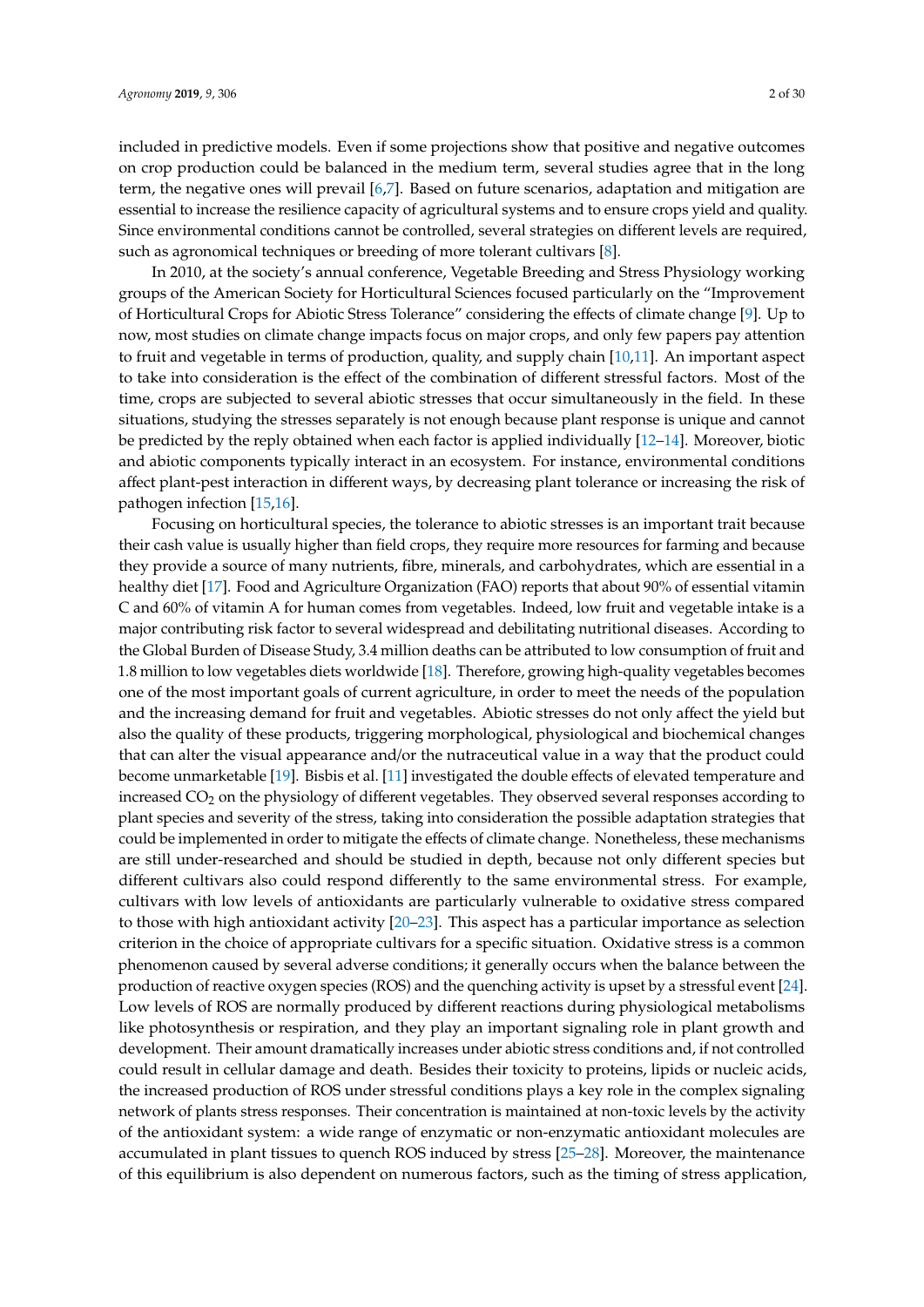its intensity and duration. Indeed, moderate or controlled stress conditions could have a positive effect on quality traits of several crops [\[29\]](#page-21-4). For example, water deprivation might be a useful crop management strategy to improve the quality of lettuce and fleshy fruits in terms of nutritive and health-promoting value and taste, by stimulating the secondary metabolism and concentration of different phytochemicals such as α-tocopherol, β-carotene, flavonoid and so on [\[30,](#page-21-5)[31\]](#page-21-6). Besides the production of ROS scavenging compounds, plants also increase the biosynthesis and accumulation of compatible solutes with an osmoprotective role, like sugars and proline.

Plants generally reply to non-optimal environmental conditions both with short- and long-term adaptation strategies, by the activation and regulation of the expression of specific stress associated genes [\[32](#page-21-7)[,33\]](#page-21-8).

Since plants are sessile organisms and they have to cope with adverse external conditions; all these mechanisms are essential for their survival. These strategies are effective if they are activated in time, in order to set a defense response and anticipate the environmental changes that might affect plant growth irreversibly. The trade-off between growth and acclimation metabolisms results in a sort of fitness cost for plants, since energy and nutrients normally destined to growth and production are intended for stress responsive mechanisms [\[34\]](#page-21-9).

Agronomic management conducted in order to enhance plant tolerance towards abiotic stresses evolved over the centuries due to the technologic progress, climate change, scientific knowledge, and farmers' experiences. The choice of the correct cultivar, the best growing period, the sowing density, and the amount of water or fertilizers are some of the most common strategies applied to mitigate the negative effects of abiotic stresses [\[8\]](#page-20-7). Protected cultivation is a cropping technique adopted to preserve plants from unfavourable outdoor conditions. It is mainly suited to vegetables and floriculture production in a non-optimal environment, through the control of temperatures, radiation or atmospheric composition. Another agronomical strategy, especially applied in vegetable crops, is soilless cultivation. This approach allows controlling of water and nutrients, avoiding the use of soil for cultivation and all the problems related to it, like poor quality or contamination.

Grafting is an additional tool adopted to counteract environmental stresses and increase tolerance in vegetable crops. This technique is applied especially to high-yielding fruits and vegetables such as cucurbits and solanaceous to enhance tolerance against saline soil, nutrient or water deficiency, heavy metals or pollutants toxicity [\[35–](#page-21-10)[37\]](#page-21-11).

Agronomical strategies are essential in mitigating the negative effect of several abiotic stresses, but sometimes their application is not enough. Moreover, current experiments aim to transfer one or more genes involved in signaling or regulatory pathways, or genes encoding to molecules, such as osmolytes and antioxidants, conferring tolerance to a specific abiotic stress [\[38\]](#page-21-12). Several functional and regulatory genes involved in abiotic stress tolerance have been identified and studied. Results of these studies can be exploited for genetic improvement aiming to introduce tolerance traits in cultivated crops. Since different physiological traits related to stress tolerance are under multigenic control, the manipulation of a single gene generally is not enough. Hence, scientists have paid more attention to regulatory genes, including transcription factors, due to their ability to regulate a vast array of downstream stress-responsive genes at a time [\[39](#page-21-13)[–41\]](#page-21-14).

However, the huge existing genetic variability among vegetable species, the lack of knowledge about minor cultivars genome, the complex responses triggered by abiotic stress conditions and the limited strategies currently available make genetic improvement really difficult and often inefficient. Moreover, besides the wide diversity of germplasms available, plant tolerance to stress depends both on stress features such as duration, severity, and frequency, as well as the affected tissues and development stages of crops [\[24,](#page-21-1)[42–](#page-21-15)[44\]](#page-21-16).

Additionally, the increase of crop tolerance through genetic improvements requires many years of work and different cultivation environments that cannot be always taken into consideration. As a result, several new cultivars that can be used by the growers are released each year.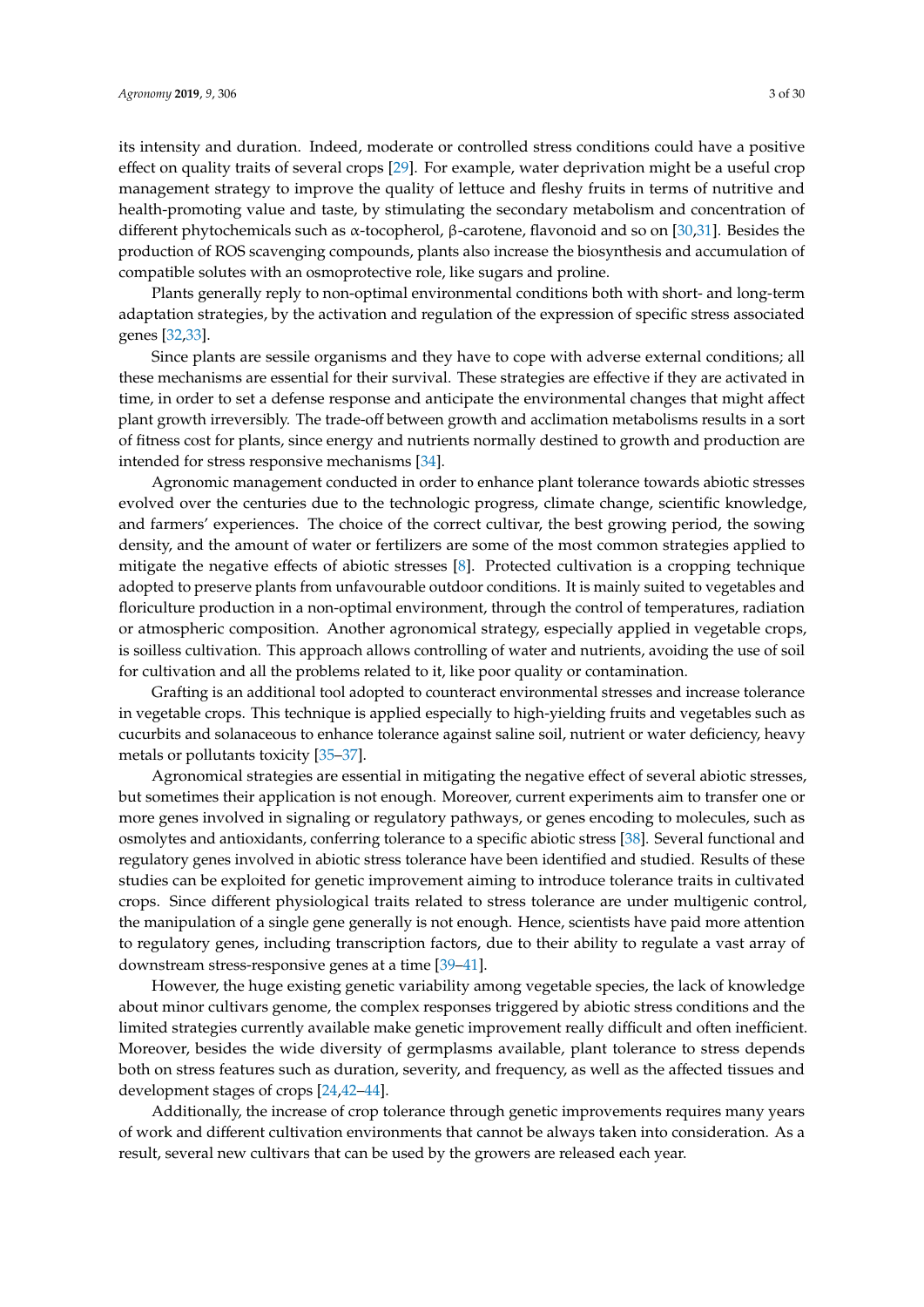Another technique widely used for developing stress tolerance in plants is in vitro selection. This culture-based tool allows better understanding of several plants' physiological and biochemical responses to adverse environmental conditions. It has been applied specially to obtain salt/ and drought/tolerant lines in a wide range of plant species, including vegetables [\[45\]](#page-21-17). In vitro selection is based on the induction of a genetic variation among cells, tissues or organs, their exposure to a stressor, and the subsequent regeneration of the whole organism starting from the surviving cells [\[46\]](#page-21-18). Even if in vitro selection is a less expensive and time-saving approach compared with classic molecular engineering, some limitations, mostly concerning the stability of the selected traits and epigenetic adaptation, still exist.

In addition to these strategies, it has been observed that stress tolerance can also be induced by biostimulants or specific bioactive compounds, if they are applied on vegetable crops when they really need to be protected [\[47](#page-22-0)[–49\]](#page-22-1). Biostimulant application on horticultural crops under environmental stress conditions will be discussed in detail below.

## **2. Biostimulants**

Biostimulant products have been considered innovative agronomic tools as demonstrated by the increase of scientific publications and by the constant expansion of their market [\[50\]](#page-22-2). France, Italy, and Spain are the leading EU countries in the production of biostimulants [\[51\]](#page-22-3). According to a new report by Grand View Research, Inc., the biostimulant market size is expected to reach USD 4.14 billion by 2025 [\[52\]](#page-22-4). The complex nature of the composition of these products and the wide range of molecules contained makes it complicated to understand and define which compounds are the most active. The isolation and study of a single component is almost impossible and the efficacy of a biostimulant is not due to a single compound but is the consequence of the synergistic action of different bioactive molecules. Moreover, the application rules and time are not always clear. For all these reasons, the European Commission developed a proposal for a new regulatory framework and a draft for a new fertilizer regulation was prepared in 2016. The amendments to the proposal of the European Commission were adopted by the European Parliament in October 2017, while the legislative resolution on the proposal was approved on 27 March 2019 [\[53–](#page-22-5)[55\]](#page-22-6).

Plant biostimulants are defined as products obtained from different organic or inorganic substances and/or microorganisms, that are able to improve plant growth, productivity and alleviate the negative effects of abiotic stresses [\[56,](#page-22-7)[57\]](#page-22-8). Mineral elements, vitamins, amino acids, and polyand oligosaccharides, trace of natural plant hormones are the most known components. However, it is important to underline that the biostimulant activity must not depend on the product's nutrients or natural plant hormones content. The mechanisms activated by biostimulants are often difficult to identify and are still under investigation [\[58\]](#page-22-9). High-throughput phenotyping and omic technologies seem to be useful approaches to understand biostimulants activity and hypothesize a mode of action [\[59–](#page-22-10)[61\]](#page-22-11). They can act directly on plant physiology and metabolism by improving soil conditions [\[62,](#page-22-12)[63\]](#page-22-13). They are able to modify some molecular processes that allow to improve water and nutrient use efficiency of crops, stimulate plant development, and counteract abiotic stresses [\[47\]](#page-22-0) by enhancing primary and secondary metabolism [\[55](#page-22-6)[,61,](#page-22-11)[63\]](#page-22-13).

One of the key points of the discussion is about the application of these products in stressful conditions and their role as nutrients, not with a curative function. In particular, if a product has a direct effect against biotic stresses, it should not be included in the biostimulant category but should be registered as plant protection products.

#### *2.1. Classification of Biostimulants in Categories*

During the years, different authors have proposed several categorizations of biostimulant products on the basis of their main component or mode of action. In many countries outside the European Union, both kinds of information must be reported on the label in order to register these products [\[55\]](#page-22-6). The current classification is based on source of raw material, even if this choice does not always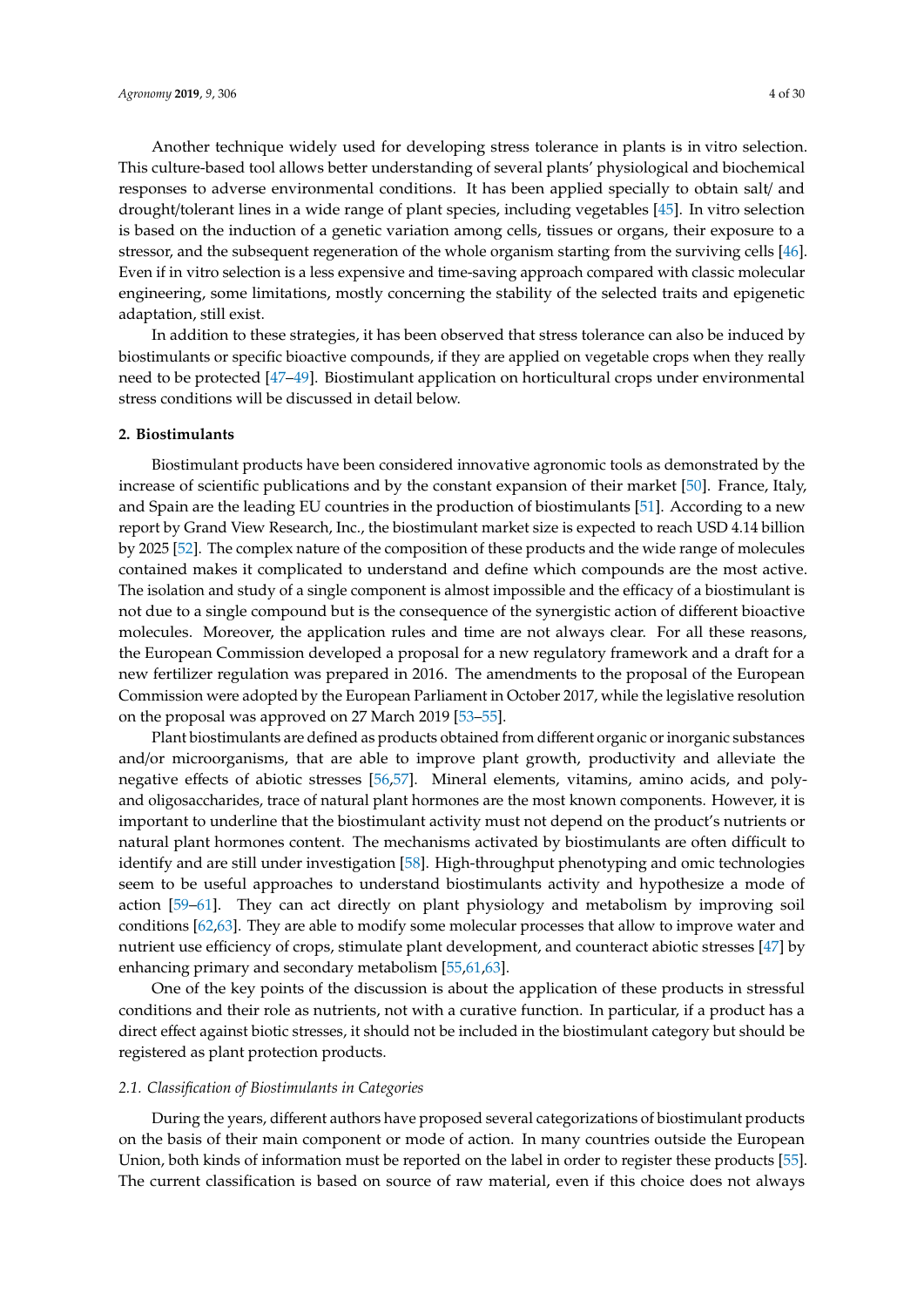provide the correct information about the biological activity of the product [\[56\]](#page-22-7). Thus, biostimulants are classified as these major groups:

*Humic substances*(*HSs*): they include humic acids, fulvic acids and humins. *HSs* are natural constituents of soil organic matter, resulting from the decomposition processes of plants, animals, and microbial residues, but also from the metabolic activity of soil microbes [\[57\]](#page-22-8). It has been observed that treatments with humic substances stimulate plants root growth and development [\[64,](#page-22-14)[65\]](#page-22-15). This is reflected in a better uptake of nutrients and water, and enhanced tolerance to environmental stresses, [\[66](#page-22-16)[,67\]](#page-22-17). How the *HSs* affect plant physiology is not fully understood. This is due to the molecular complexity of these substances and to the abundance and diversity of plants responses altered by their application. Moreover, a strong relationship between medium properties and *HSs* bioactivity has been reported [\[68\]](#page-23-0). The positive effects exerted by these complex aggregates could be ascribed both to the hormone-like activity of some of their component and also to IAA-independent mechanisms [\[69\]](#page-23-1). For example, like auxins, *HSs* are able to promote plant growth and induce  $H^+$ ATPase activity in plasma membrane [\[70](#page-23-2)[–72\]](#page-23-3).

*Seaweed extracts*: seaweeds are a vast group of macroscopic, multicellular marine algae that can be brown, red, and green. They are an important source of organic matter and fertilizer nutrients. Seaweed extracts have been used in agriculture as soil conditioners or plant stimulators. They are applied as foliar spray and are able to enhance plant growth, abiotic stresses tolerance, photosynthetic activity, and resistance to fungi, bacteria and virus, improving yield and productivity of several crops [\[73](#page-23-4)[–75\]](#page-23-5). Seaweeds used for biostimulant production contain cytokinins and auxins or other hormone-like substances [\[76\]](#page-23-6). They also contain many active mineral and organic compounds, including complex polysaccharides such as laminarin, fucoidan, alginates and plant hormones that contribute to plant growth [\[77\]](#page-23-7). Recently the potential application of micro-algae as plant biostimulants has been considered [\[78](#page-23-8)[–80\]](#page-23-9).

*Hydrolysed proteins and amino acids containing products*: hydrolysed proteins are a mixture of amino acids, peptides, polypeptides and denatured proteins that can be obtained by chemical, enzymatic and thermal hydrolysis of proteins (or by combining these different hydrolysis types) from both plant and animal sources [\[67](#page-22-17)[,81\]](#page-23-10). Studies reported that the applications of some commercial protein hydrolysate products from animal origin were phytotoxic, having negative effects on plant growth when compared to a commercial protein hydrolysate of plant origin [\[82](#page-23-11)[,83\]](#page-23-12). In another study, Botta et al. [\[84\]](#page-23-13) observed that lettuce plants treated with an animal-based protein hydrolysed had a higher fresh and dry weight compared with the control. Generally, they can induce plant defense responses and increase plant tolerance to many abiotic stresses, as reported by several authors [\[85](#page-23-14)[–88\]](#page-23-15).

*Microorganisms*: this group includes bacteria, yeast, filamentous fungi, and micro-algae. They are isolated from soil, plants, water, and composted manures or other organic materials. They are applied to soil to increase crop productivity through metabolic activities. They enhance the uptake of nutrients through nitrogen fixation and the solubilization of nutrients, they modify a hormonal status by inducing plant hormones biosynthesis such as auxins, cytokinins, etc.; they also enhance tolerance to abiotic stresses and produce volatile organic compounds (VOCs), which may also have a direct effect on plants. Plant growth-promoting rhizobacteria (PGPR) are able to ameliorate plant responses to abiotic stresses stimulating physical, chemical and biological activities [\[89](#page-23-16)[,90\]](#page-24-0). Positive effects are given by microorganisms that form a protective biofilm on root surface enhancing nutrient and water uptake.

Another category of biostimulants includes those derived from extracts of food waste or industrial waste streams, composts and compost extracts, manures, vermicompost, aquaculture residues and waste streams, and sewage treatments among others [\[91\]](#page-24-1). Biostimulants derived from agro-industrial by-products were reported to be effective in improving plant productivity, increasing the synthesis of secondary compounds involved in several plant physiological responses, and enhancing the activity of the enzyme phenylalanine ammonia lyase (PAL E.C. 4.3.1.5) [\[92\]](#page-24-2). The effect of biostimulant application on PAL activity and on the expression of genes encoding for this enzyme was observed by several authors [\[56](#page-22-7)[,88](#page-23-15)[,89\]](#page-23-16) and references therein, even if at present it is not possible to define if this is a direct or indirect effect. Because of the diversity of source materials and extraction technologies, the mode of action of these products is not easily determined [\[55\]](#page-22-6). The use of by-products as raw material that can be transformed into fertilizing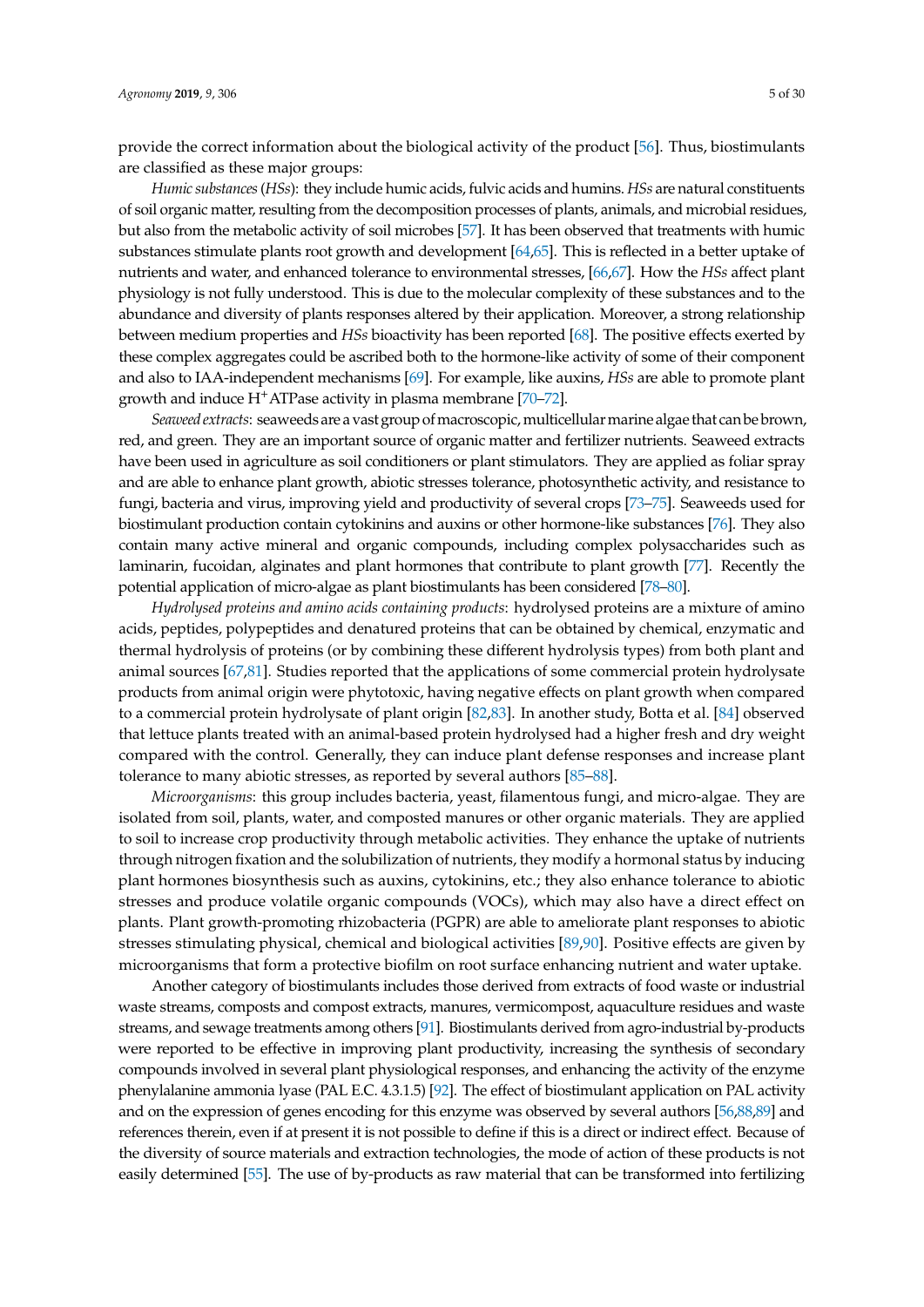products is the idea underlying the new fertiliser regulation and the Circular Economy Action Plan, which is focused on reaching a sustainable agriculture. The guidelines for fertiliser regulation, the need to produce in a more environmentally friendly cultivation system maintaining good crop yield and quality, the increase

plants or soil of biostimulants are favouring the expansion of this market. A new category of biostimulant products, including nanoparticles and nanomaterials, has been recently proposed by Juárez-Maldonado et al. [\[93\]](#page-24-3). Nanoparticles and nanomaterials are usually defined as particles with dimensions between about 1 nm and 100 nm that show properties that are not found in their bulk form. They are able to modify the quality of the production and the tolerance to abiotic stresses when applied in small quantities as foliar spray or in nutrient solution, also in vegetable crops [\[94](#page-24-4)[–97\]](#page-24-5). Their biostimulant properties seems to be associated with the structure and nature of the materials. The interaction between plant and nanoparticles and nanomaterials surfaces can positively affect ions and metabolites transport and receptors activity by modifying the surrounding environment in terms of energy and charges. This activity is not dependent on chemical composition. Moreover, nanoparticles and nanomaterials release chemical elements like iron or carbon that could be useful for plant when are metabolised.

in price of synthetic fertilizer, the withdrawn of several agrochemicals and the multifaceted effects on

A study showed that application of zinc oxide nanoparticles on tomato as soil amendment or by foliar spray increased plant height, chlorophyll and total soluble protein content [\[98\]](#page-24-6).

### *2.2. E*ff*ect of Biostimulants on Chlorophyll Content, Photosynthesis and Growth in Vegetables*

Biostimulants can be used in vegetable cultivation to improve productivity and yield, and to enhance plant health and tolerance to stress factors. Indeed, they have positive effects on plant metabolism, both in optimal and sub-optimal environmental conditions.

Many authors have observed that plant based biostimulants and seaweed extracts often increase the colour of leaves by stimulating chlorophyll biosynthesis or reducing its degradation [\[99,](#page-24-7)[100\]](#page-24-8). Leaf colour is an important quality parameter in vegetable crops because it contributes to the visual appearance of the product, especially in leafy vegetables for which the greenness influences the consumer's appeal. In addition, a higher chlorophyll content also allows for a greater photosynthetic activity of leaves. High concentration of leaf pigments (chlorophyll and carotenoids) has been observed after biostimulant treatments in rocket [\[101](#page-24-9)[,102\]](#page-24-10), in lettuce, and endive by Bulgari et al. [\[103\]](#page-24-11). Amino acids or seaweed extract application had positive effects on photosynthetic pigments, P and K content, fresh and dry weight of celeriac leaves [\[104\]](#page-24-12). Similar results have been observed after root inoculation with several plant growth promoting bacteria (PGPR) in broccoli (*Brassica oleracea* 'italica') using *Bacillus cereus*, *Brevibacillus reuszeri*, and *Rhizobium rubi* [\[105\]](#page-24-13), and tomato under non-stressful conditions treated with PGPRs belonging to the genera *Bacillus*, *Pseudomonas* and *Azotobacter* [\[106\]](#page-24-14), in strawberry (*Fragaria ananassa*) with five PGPRs (*Bacillus subtilis, Bacillus atrophaeus, Bacillus spharicus* subgroup, *Staphylococcus kloosii*, and *Kocuria erythromyxa*) [\[107\]](#page-24-15) and also in lettuce grown under salt stress after inoculation with *Serratia* sp., *Rhizobium* sp., and *Azospirillum* [\[108,](#page-24-16)[109\]](#page-24-17). Brown seaweeds are widely used as a biostimulant products to improve plant growth, and recently a phenolic compound isolated from *Ecklonia maxima* showed stimulatory effects in cabbage plants, improving photosynthetic pigments concentration, phytochemicals and myrosinase activity [\[110\]](#page-25-0).

Abdalla [\[111\]](#page-25-1) reported that moringa leaf extracts increased vegetative growth, chlorophyll content, total sugars, phenols, ascorbic acid, and photosynthetic rate of rocket salad. Similar effects have been observed in fennel [\[112,](#page-25-2)[113\]](#page-25-3) and squash under water stress condition (plants under a deficit irrigation of 80% or 60% ETc) [\[114\]](#page-25-4). In tomato plants it led to a greater fruit weight, volume and firmness, and enhanced titratableacidity, chlorophyll and ascorbic acid content [\[115\]](#page-25-5).

Luziatelli et al. [\[116\]](#page-25-6) recently found that different vegetal-derived bioactive compounds significantly increased the chlorophyll content and fresh weight of lettuce. Kulkarni et al. [\[117\]](#page-25-7) investigated the promoting effect of bioactive molecules derived from smoke and seaweed in spinach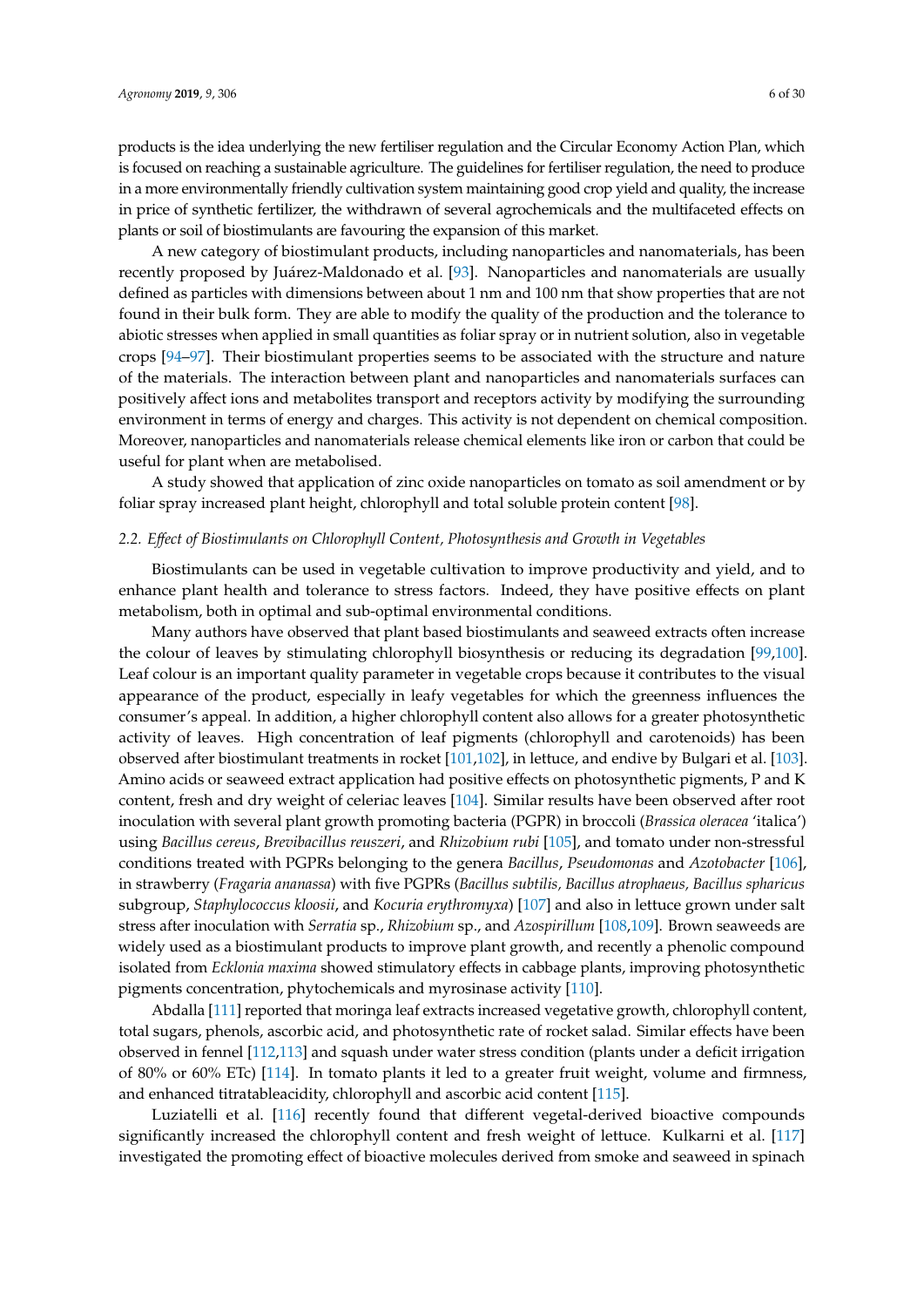and they observed that morphological, physiological and biochemical parameters including growth, chlorophyll and carotenoids content were positively improved.

Broccoli plants were significantly affected by two different products: Goemar BM86 and Seasol. The content of micro- and macro-nutrients increased, and also the leaf area, stem diameter and biomass, as reported by Gajc-Wolska et al. [\[74\]](#page-23-17) and Mattner et al. [\[118\]](#page-25-8).

Paradiković et al. [\[119\]](#page-25-9) studied the effect of four different commercial biostimulants (Radifarm, Megafol, Viva, and Benefit), containing amino acid, polysaccharides and organic acids as active compounds on pepper plants and observed an increase in both yield and fruit quality. Radifarm and Viva treatments also affected tomato plants, stimulating the root apparatus in optimal and drought condition, respectively [\[120,](#page-25-10)[121\]](#page-25-11).

Recently, a sago bagasse hydrolysate was tested on tomato plants. The product showed a growth promoting ability as observed by the higher seed germination and protein and sugar content compared to the control. Moreover, the expression of the genes related to carbon and nitrogen metabolisms increased [\[122\]](#page-25-12).

#### *2.3. Biostimulants and Crop Tolerance to Abiotic Stresses*

Table [1](#page-19-0) is a summary of biostimulant products or bioactive molecules from different origins that have been evaluated for amelioration of abiotic stresses in several vegetables species. The biostimulants effectiveness to counteract the stressful condition depends on several factors, such as timing of application and their mode of action. The application of biostimulants can be carried out with different timings: before the stress affects the cultivation, during the stress, or even after. They could be applied on seeds, when plants are in early stages of growth, or when crops are fully developed, depending on the desired results [\[123\]](#page-25-13). As general consideration, biostimulants that contain anti-stress compounds, such as proline or glutamic acid, can be applied when the stress occurs or during stress conditions. On the contrary, those that are involved in the activation of bioactive compounds biosynthesis must be applied before the stress occurs. Proper timing of application during crop development differs from species to species and it also depends on the most critical phases for crop productivity. Thus, the identification of the right time of biostimulant application is as important as the determination of the exact dose, in order to avoid waste of product, high production costs, and unexpected results. Biostimulants can be applied as foliar spray or to the roots, at sowing for protecting the seedling in the early development stages, in a floating system nutrient solution or during blooming or fruit setting. There is no general recipe that works for a crop species and in each stress situation.

The protective role of biostimulants on plants has been increasingly studied. These products are able to counteract environmental stress such as water deficit, soil salinization, and exposure to sub-optimal growth temperatures in several ways [\[47,](#page-22-0)[56](#page-22-7)[,124,](#page-25-14)[125\]](#page-25-15): They improve plant performance, enhance plant growth and productivity, interact with several processes involved in plant responses to stress, and increase the accumulation of antioxidant compounds that allow decrease in plant stress sensitivity.

More recent results of interest on vegetable crops tolerance have been obtained after the application of different exogenous treatments. Cao et al. [\[126\]](#page-25-16) reported that a lower red to far-red ration improved tomato seedling tolerance to salt stress, acting on phytochrome activity. Mertinez et al. [\[127\]](#page-25-17) showed positive results obtained after the application of exogenous melatonin in tomato plants grown under a combination of salinity and heat. Another interesting approach to induce tolerance to abiotic stresses is soaking plant seeds with different compounds, synthetic or natural. This strategy is generally called seed priming and has been deeply reviewed by Asharaf et al. [\[128\]](#page-25-18).

## 2.3.1. Biostimulants and Cold or Chilling Stress

Low temperatures reduce plant metabolism and delay physiological responses. A reduced metabolism, consequent to cold stress, leads to an inhibition of the activity of photosystem II, called photoinhibition. Cold induces damages to cell membranes with destabilization of the phospholipid layers.

In tomato, cold tolerance has been enhanced by the application of psychrotolerant soil bacteria. Several strains have been isolated from soil during winter conditions and used as a cold protectant.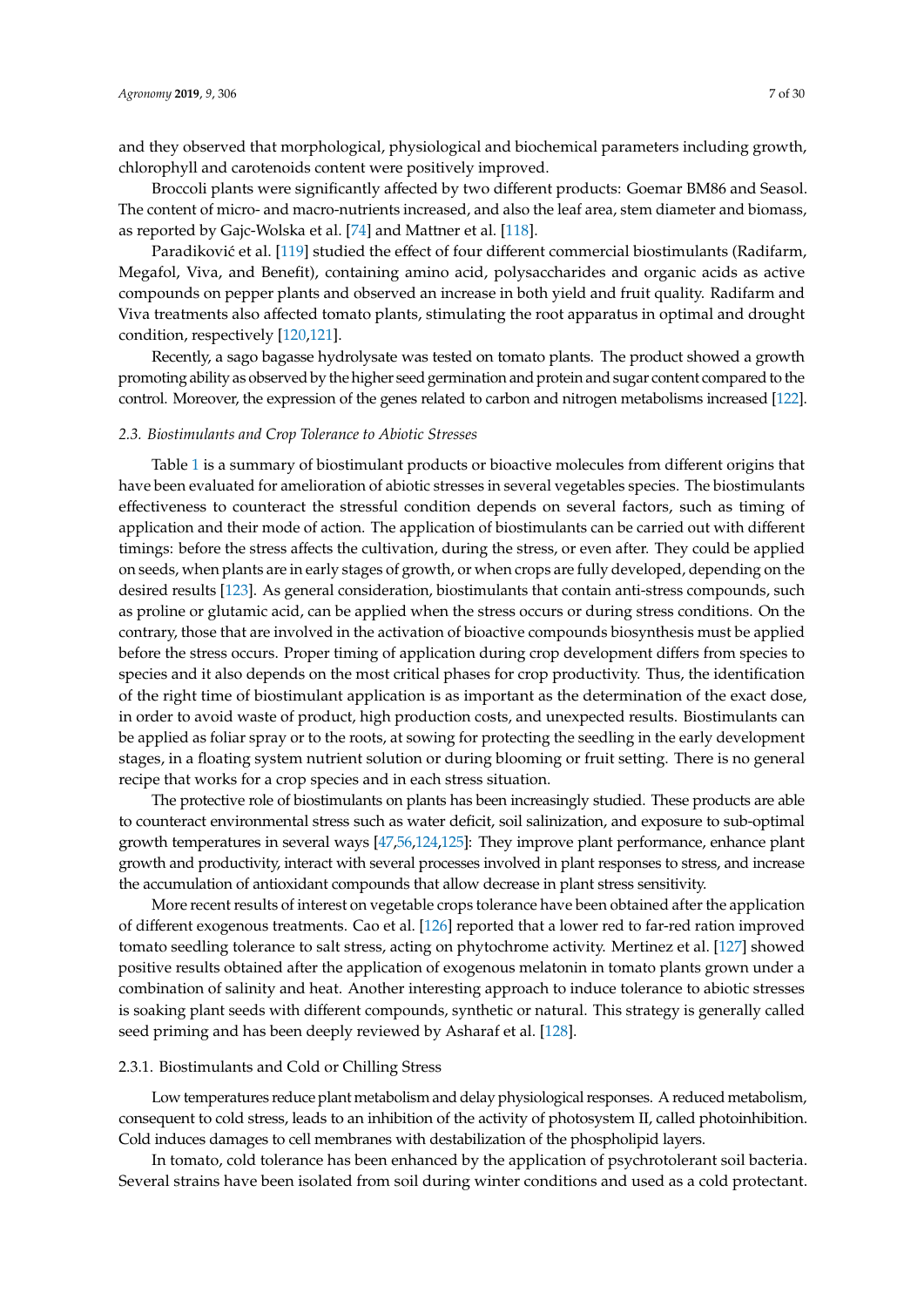Tomato treated with these psychrotolerant bacteria showed higher seeds germination, reduced membrane damage, and antioxidant systems activation when exposed to chilling temperatures [\[129](#page-26-0)[,130\]](#page-26-1). These soil bacteria can be considered as putative biostimulants for protecting plants against cold stress. Since low temperature causes stress to plant, especially during transplant, Marfà et al. [\[131\]](#page-26-2) studied the effect of an enzymatic hydrolysates obtained from animal haemoglobin on strawberry plants in the firsts growing stages. They observed an increase in roots biomass and in the early production of fruit. The same product was also tested on lettuce plants subjected to cold stress and an increase in fresh weight, dry weight, specific leaf area, and relative growth rate was observed [\[132\]](#page-26-3).

External applications of an amino acid biostimulant (Terra-Sorb® Foliar) on lettuce plants grown in different cold situations led to an increase in fresh weight and to an higher stomatal conductance [\[84\]](#page-23-13). A typical plants response to stress is the accumulation of compatible osmolytes, such as amino acids, which confer tolerance. The exogenous application of amino acids has the benefit of avoiding protein breakdown and saving energy resources in plants, even if the exact mechanism of action is not fully understood. Pepper (*Capsicum annuum*) seedlings were treated with 5-aminolevulinic acid in order to improve chilling tolerance through three different methods—soaking the seeds, spraying the leaves or drenching the soil. All the applications showed good effects in terms of stress tolerance. Fresh biomass, proline, sucrose, and water content were significantly higher while membrane permeability was reduced [\[133\]](#page-26-4).

Positive effects on coriander plant grown in cold vegetative chambers have been observed in response to Asahi SL or Goemar Gateo (Arysta Life Science) treatments [\[124\]](#page-25-14). Results obtained by the study of stress indicators such as antioxidant activity, photosynthetic pigment concentration and activity, hydrogen peroxide and malondialdehyde amount showed that biostimulant application affected different metabolic pathways in a positive way, leading stressed plants to a phase of acclimation to low temperature. The biostimulant action against cold stress usually increases the accumulation of osmotic molecules by stimulating the biosynthetic pathways that lead to the cold protectant substances. These biostimulants also increase membrane thermostability, reducing the chilling injury.

## 2.3.2. Biostimulants and Heat Stress

Global warming and the projection of a rising temperature have a negative impact on agriculture [\[134,](#page-26-5)[135\]](#page-26-6). High temperatures could induce several damages to plant cells, disturbing proteins synthesis and activity, inactivating enzymes and damaging membranes. The range between 30 ◦C and 45 ◦C is the optimal temperature for structural integrity and enzymal activity, which are irreversibly denatured when temperature increases above 60 ◦C. As a consequence, physiological activities like photosynthesis or respiration are affected. An overproduction of toxic compounds, like reactive oxygen species, causing oxidative stress, is one of the most frequent throwbacks [\[136\]](#page-26-7). As response, plants start synthesizing compatibles solutes in order to maintain cell homeostasis and turgor, organize proteins, and cellular structures. Moreover, they generally close stomata and increase the number of trachomatous, in order to prevent water loss. Also, at the molecular level there is a variation of the expression of genes involved in the synthesis or activity of antioxidant enzymes related to ROS scavenging, osmolytes or transporters. Temperature above optimum inhibits seeds germination and retards plant growth. Heat stress could negatively affect the yield by interfering with the reproductive phase, decreasing pollen vitality and germination, inhibiting flower differentiation and development and reducing fruit set, which ultimately reduces growth and yield.

Tomato is considered one of the most sensitive species to non-optimal temperatures, and heat stress often results in long style lengths and in a decreased fruit set [\[137\]](#page-26-8). There is little information in the literature about treatments specifically applied to vegetable crops exclusively against high temperature since, most of the time, heat stress is combined with drought or salinity. The application of brassinosteroids on tomato [\[138\]](#page-26-9) and snap bean [\[139\]](#page-26-10) has resulted in a higher biomass accumulation and net photosynthesis rate, increased growth and quality of snap bean pod in terms of NPK content and the total free amino acids levels in leaves. This might be due to the protective role of brassinosteroids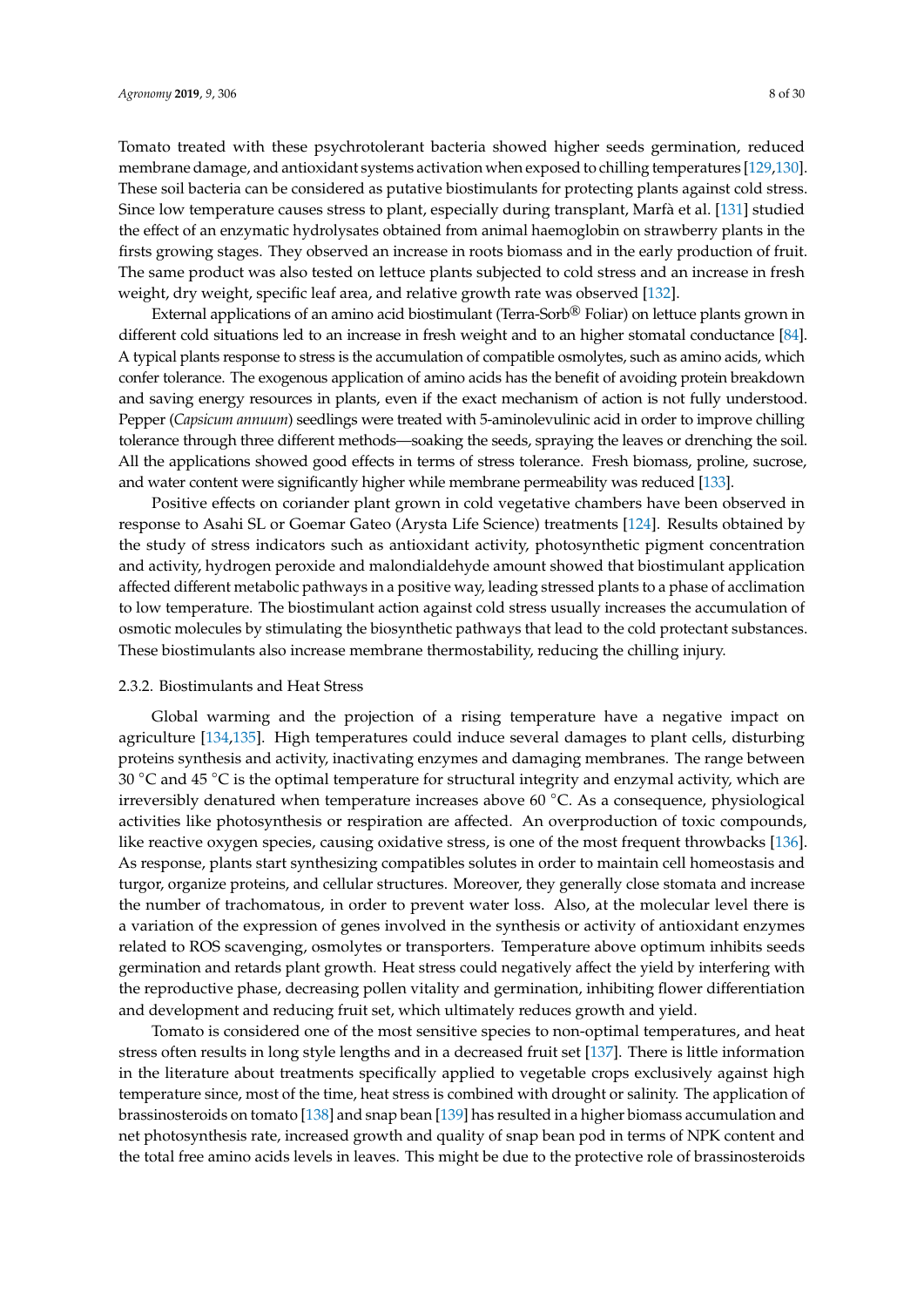on the photosynthetic apparatus from oxidative stress, increasing the ability to regenerate RuBP and carboxylation efficiency.

Nahar et al. [\[140\]](#page-26-11) investigated the effect of exogenous application of glutathione against heat stress. Mung bean seedlings treated before their exposition to high temperature, showed a reduced oxidative stress and methylglyoxal content, a reactive compound that damages cells. This results in a more efficient antioxidant defense system. Pre-treatment with glutathione enhanced tolerance to short-term heat stress, improving plant physiological adaptation. For example, leaf relative water content and turgidity, which usually decreases under high temperature, were protected. Positive effect on mung bean has been observed in response to the application of nitric oxide [\[141\]](#page-26-12) and ascorbic acid [\[142\]](#page-26-13). Nitric oxide treatment resulted in a promotion of photosynthetic activity, increasing the quantum maximum efficiency of PS2. It also affected electrolyte leakage, leading to a better cell membrane integrity. Oxidative stress, lipid peroxidation, and  $H_2O_2$  content were decreased and antioxidant enzyme activity was restored. Similar results have been obtained after the application of proline and abscisic acid on chickpea [\[143,](#page-26-14)[144\]](#page-26-15). Chickpea is sensitive to high temperature that generally leads to yield and quality losses. After treatments, membrane damage, measured as electrolyte leakage, MDA and  $H_2O_2$  levels was decreased, while leaf water content was increased. These effects might be related with the osmoprotectant role of proline and with the accumulation of osmolytes after ABA treatments. Treated plants also showed a high chlorophyll content and this result, which has already been seen in other experiment with exogenous proline, could be related to membrane stability. The activity of oxidative metabolism was enhanced in treated plants, as expected also by the less oxidative damage of cells.

As discussed above, melatonin treatment exerts a positive effect to counteract chilling stress in coriander plants; otherwise, Martinetz et al. [\[127\]](#page-25-17) found that melatonin treatments also have a protective role against the combination of heat and salt stress in tomato plants. Biostimulant treatments used against heat stress protect cell membranes by increasing their stability and reduce or avoid the accumulation of ROS.

## 2.3.3. Biostimulants and Salinity Stress

Among abiotic stresses, salinity is one of the main damaging factors affecting plant growth and metabolism as an effect of osmotic stress caused by salt. Sodium chloride (NaCl) is the more abundant salt presents in saline environments and is toxic in higher concentrations [\[145\]](#page-26-16). It happens especially near the coasts, where crops are frequently irrigated with saline water [\[85,](#page-23-14)[146\]](#page-26-17). In many Mediterranean areas, the problem of seawater intrusion may cause a reduction of 50% of yield in lettuce cultivation, as reported by Miceli et al. [\[147\]](#page-27-0). A significant reduction of both fresh weight and chlorophyll content is a typical effect of salinity condition on plants and was observed also in spinach [\[148\]](#page-27-1), in bean [\[149\]](#page-27-2) and other crops [\[150\]](#page-27-3). Besides, chlorophyll content is a central parameter of the product quality particularly in green leafy vegetable, not only in terms of plant physiology status but also from a market point of view. This is a huge problem for vegetable crops where the edible parts are leaves, sprouts or flower buds. Consumers choices, in fact, are guided mostly by the visual appearance of products, hence a less green leafy vegetable or a malformed fruit are generally not accepted.

Salt stress causes a nutrient imbalance due to the limited uptake of the nutrients from the soil, threatening the nutritional quality of horticultural crops. Nutrient availability is compromised by salinity that causes several disorders such as competitive uptake with other ions like  $Ca^{2+}$ , P and K, mobility problems within the plant and a reduced water potential [\[151](#page-27-4)[–155\]](#page-27-5). The solubility of micronutrients such as Cu, Fe, Mn, Mo and Zn is also affected by the pH of the soil solution, and in saline condition their availability is very low. Bano et al. [\[156\]](#page-27-6) reported an important reduction of total phenolics, total soluble proteins and a suppressed activity of catalase, superoxide dismutase and peroxidase in carrot under saline condition. Salt stress could also alter several metabolic processes in plants, such as photosynthesis [\[157](#page-27-7)[,158\]](#page-27-8), respiration [\[159\]](#page-27-9), phytohormone regulation, protein biosynthesis, nitrogen assimilation [\[160\]](#page-27-10), and can also generate secondary oxidative stress [\[146,](#page-26-17)[161\]](#page-27-11). It generally leads to a decrease of production and to a lower quality of the final product, due to an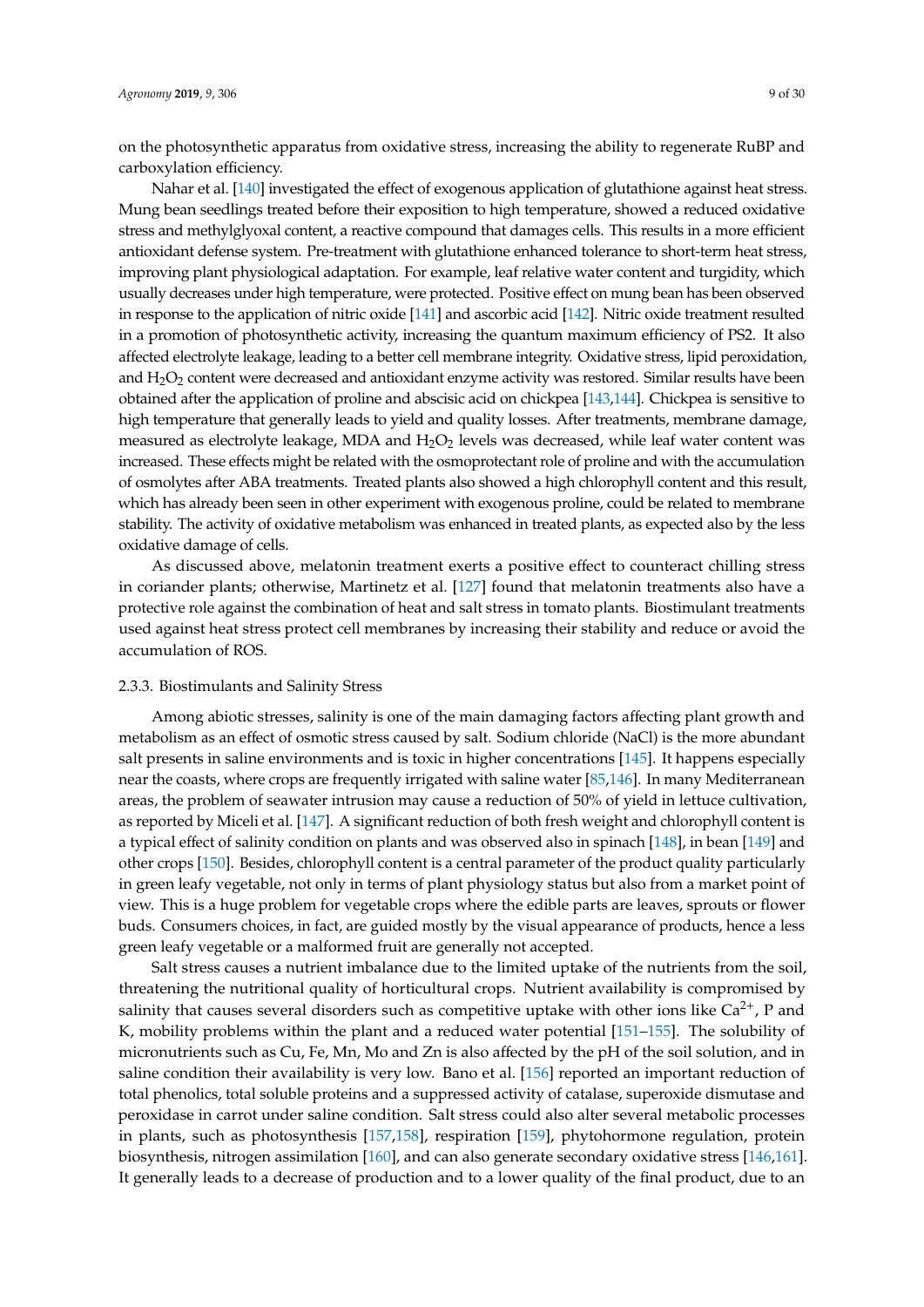inhibition of leaves and roots growth and a change in leaf colour [\[17\]](#page-20-15). To verify the effects deriving from the applications of biostimulants, several trials on lettuce plants under salt stress were performed, since this crop is considered moderately sensitive to salinity.

Lucini et al. [\[85\]](#page-23-14) showed that a plant-derived protein hydrolysate improved tolerance to salinity in lettuce plants, increasing yield and dry weight. Treated plants also have a higher performance and an increased maximum quantum efficiency of PS2 compared to the control. Similar results have been recently observed in lettuce plants in response to the application of an organic commercial biostimulant named Retrosal® [\[162\]](#page-27-12).

Several experiments have been carried out using different PGPR that are able to enhance abiotic stress tolerance. Inoculation with *Azospirillum brasilense* showed positive results on lettuce [\[163,](#page-27-13)[164\]](#page-27-14), sweet pepper [\[165\]](#page-27-15), chickpea and faba beans [\[166\]](#page-27-16) grown under salty environment. Lettuce fresh weight, dry weight, ascorbic acid content, and germination percentage were increased; also, the visual appearance of the final product was better because of higher chlorophyll levels. In chickpeas and faba beans, the inoculation relieved the stress caused by salinity, increasing the root and shoot growth compared with the non-inoculated plants. Sweet pepper is a salt-sensitive crop and inoculation showed positive effect mitigating deleterious effects of NaCl. Dry weight, indeed, was higher than non-inoculated plants under several salt concentrations. Moreover, the inoculation also increased the  $CO<sub>2</sub>$  assimilation rate. A similar result has been obtained by Cordovilla et al. [\[167\]](#page-27-17) applying two different *Rhizobium* strain on faba bean and pea plants. Pea plants inoculated with tolerant strain showed no reduction by salt stress condition in shoot and roots dry weight. The same strain was, however, not effective on faba beans. These results highlight the variation existing inter and intra species, and the difficulty in improving tolerance through selection and breeding. A comparable experiment has been carried out by Mayak et al. [\[168\]](#page-27-18) on tomato seedling. They tested several strains of *rhizobacterium* and found that plants inoculated with *Achromobacter piechaudii* and irrigated with saline water had a higher fresh and dry weights and an increased water use efficiency. Yildirim et al. [\[169\]](#page-27-19) obtained similar results in squash with the application of several biological products based on the *Bacillus* and *Trichoderma* species.

It is known that humic acids have a lot of beneficial effect stimulating shoot and root growth and improving environmental stress tolerance even if the exact mechanism of action is not completely clear. These activities were confirmed in several vegetable crops like sweet pepper [\[170\]](#page-27-20), beans [\[171\]](#page-28-0) and cucumber [\[172\]](#page-28-1) grown under different salt stress conditions.

Bioactive compounds present in seaweed extracts are able to improve plant tolerance against abiotic stresses too. Two seaweed-based plant biostimulants containing *Ascophyllum nodosum* named Super Fifty<sup>®</sup> and Acadian were applied respectively on lettuce [\[173\]](#page-28-2) and strawberry [\[174\]](#page-28-3) and were associated with a significant increase in yield and root dry weight, despite the adverse salinity condition.

Sulphated exopolysaccharides extracted from the microalgae *Dunaliella salina* were applied on tomato plants to investigate their potential effect alleviating salt stress damages. Results obtained showed that treatment enhance plant growth, antioxidant enzymes activities and several metabolic mechanisms related to jasmonic acid pathway [\[175\]](#page-28-4).

The application of seaweed extracts from *Sargassum muticum* and *Jania rubens* significantly alleviated the negative effects of salt through regulation of amino acids metabolism, ionic content balanced and improved antioxidant defence in chickpeas plants. Amino acids such as serine, threonine, proline and aspartic acid were identified in roots as responsible for salt stress amelioration [\[176\]](#page-28-5).

Besides lettuce and pepper, bean is also considered a salt sensitive plant but in most developing countries it is cultivated in saline conditions. Several plant extracts based on licorice root, *Moringa oleifera* or maize grain have been tested on common bean by Egyptian researchers [\[177](#page-28-6)[–181\]](#page-28-7). They observed that soaking seeds in propolis or maize grain extract improves seed germination percentage, stability of cell membrane and relative water potential under saline conditions. Antioxidant system activity was increased while lipid peroxidation and electrolyte leakage were reduced compared with the control plants. *Moringa oleifera* leaf extract, used alone or in combination with salicylic acid, and administered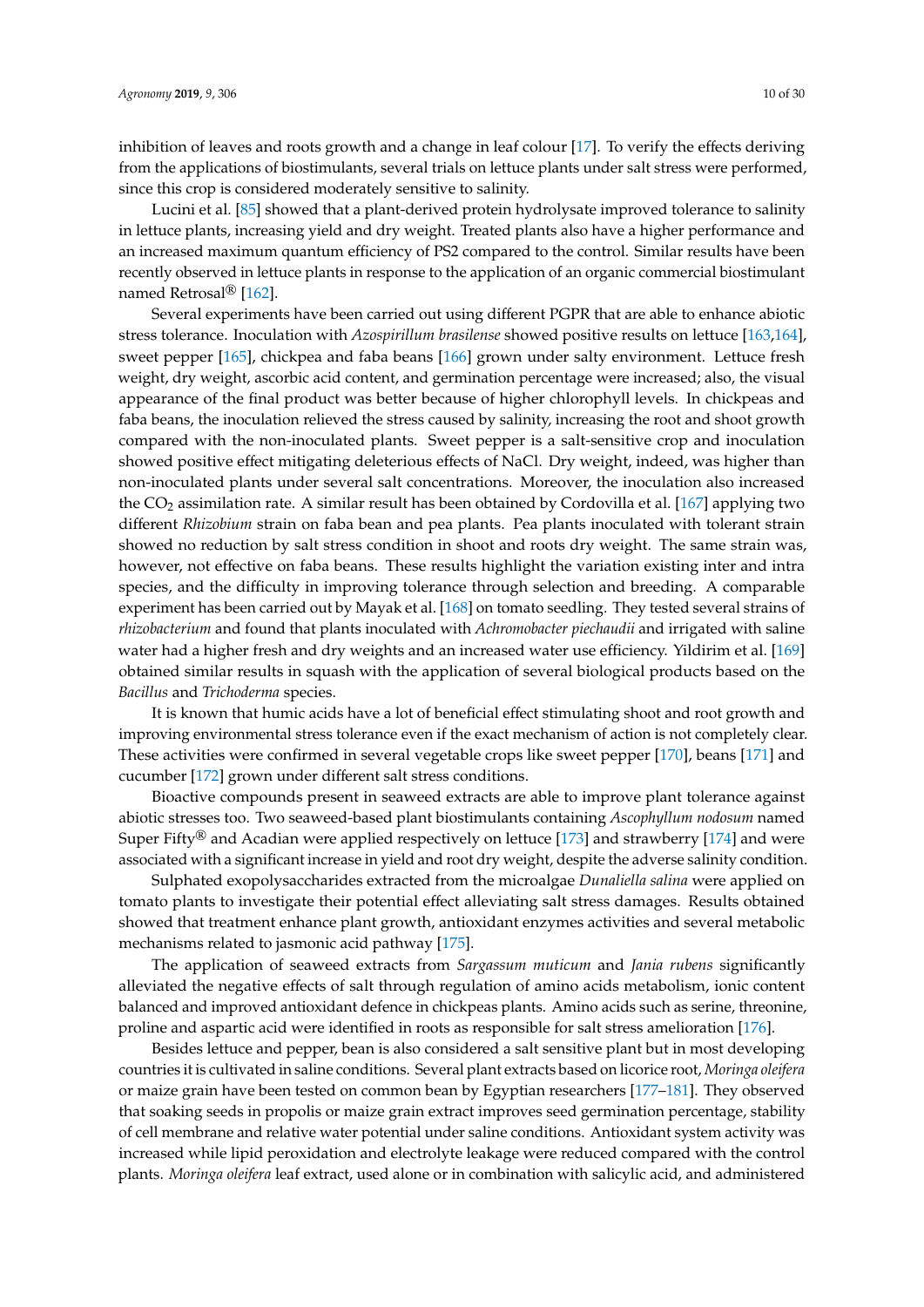as foliar spray or as seed soaking, improved several physiochemical parameters as chlorophyll and carotenoids concentration, total soluble sugars and ascorbic acid content. A very similar trial has been carried out with licorice root extract and best results have been recorded integrating seed soaking and foliar spray applications.

A recent study highlighted the ability of a bee-honey based biostimulant to improve the tolerance of onion plants to salinity stress. Indeed, treated plants showed higher biomass, bulb yield, and photosynthetic pigments. Moreover, the osmoprotectans content as proline, soluble sugars and total free amino acids, the membrane stability index and the enzymatic and non-enzymatic antioxidant activity were enhanced [\[182\]](#page-28-8). Hence, biostimulants applied in case of salinity stress induce the accumulation of osmolytes, in order to enhance the cell osmotic potential and the level of protective molecules against oxidative stress.

#### 2.3.4. Biostimulants and Drought Stress

Abiotic stresses are closely connected with the problem of resources availability and farmers are frequently forced to work in suboptimal conditions. A more sustainable use of resources also concerns water availability, a critical growing factor. The increasing use of aquifer-based irrigation by farmers worldwide poses a serious threat to the long-term sustainability of the agricultural system. Over-utilization of this dwindling water supply is leading to an ever-enlarging area in which productive farming itself has ceased or is threatened. Moreover, the increase of irrigation leads to a higher risk of soil salinization. Scientists generally agree with the perspective that several regions could become arid due to the negative impacts of global climate change on water resources [\[183\]](#page-28-9). Since one of the main effects of biostimulants is to improve water use efficiency, their application could be a possible strategy to reduce the amount of water added to crops [\[184\]](#page-28-10). Drought stress strongly influences plant gas exchange changing photosynthetic and transpiration rates, which are directly linked to yield. Application of *Ascophyllum nodosum* on broccoli [\[185\]](#page-28-11) and spinach [\[186\]](#page-28-12) enhanced gas exchange through the reduction of stomatal closure, resulting in increased plant resistance to water stress. Leaf yellowing is another common symptom of drought stress due to chlorophyll degradation during leaf senescence and is used as reliable indicator of metabolic and energetic imbalance in plants under stress. Biostimulant treatments with *A. nodosum* increased total chlorophyll content in tomato leaves [\[187\]](#page-28-13). A reduction of water loss, wilting damages and 3-carbon dialdehyde MDA after biostimulant applications were observed. Similar results have been obtained by Petrozza et al. [\[188\]](#page-28-14) in responses to Megafol treatments in tomato plants. The results revealed that treated plants were healthier than non-treated ones in terms of biomass and chlorophyll fluorescence. Moreover, plants treated with the biostimulant product were able to recover more quickly when they had access to water. The expression of two drought stress marker genes was analysed and the results obtained showed that treated plants were experiencing a low level of water stress.

Sometimes, water stress in plants is caused by bacterial infection clogging xylem vessels and preventing water flow. Romero et al. [\[189\]](#page-28-15) demonstrated that treatments with *Azospirillum brasilense*, a strain isolated in arid environments, delayed wilting of tomato plants. Treated plants, indeed, showed a high xylem vessels area, resulting in a more efficient water transport from the soil to the leaves. On the other hand, there are several strains of bacteria populating soil promoting plant growth through its metabolic activities and plant interactions. They produce exopolysaccharides, phytohormones, 1-aminocyclopropane-1-carboxylate (ACC) deaminase, volatile compounds, inducing several metabolic plant responses as accumulation of osmolytes and antioxidants, or up or down regulation of stress responsive genes and alteration in root morphology leading to a tolerance of water stress [\[190,](#page-28-16)[191\]](#page-28-17). Some examples are reported below. Tomato seedlings treated with *Achromobacter piechaudii* were stimulated to accumulate biomass during the stress period and, the amount of ethylene that usually has negative effects on membrane status was lower than control [\[168\]](#page-27-18).

Arshad et al. [\[192\]](#page-29-0) investigated the growth of two plants promoting rhizobacteria on pea (*Pisum sativum*) crop grown under drought stress condition in different phenological phases. They observed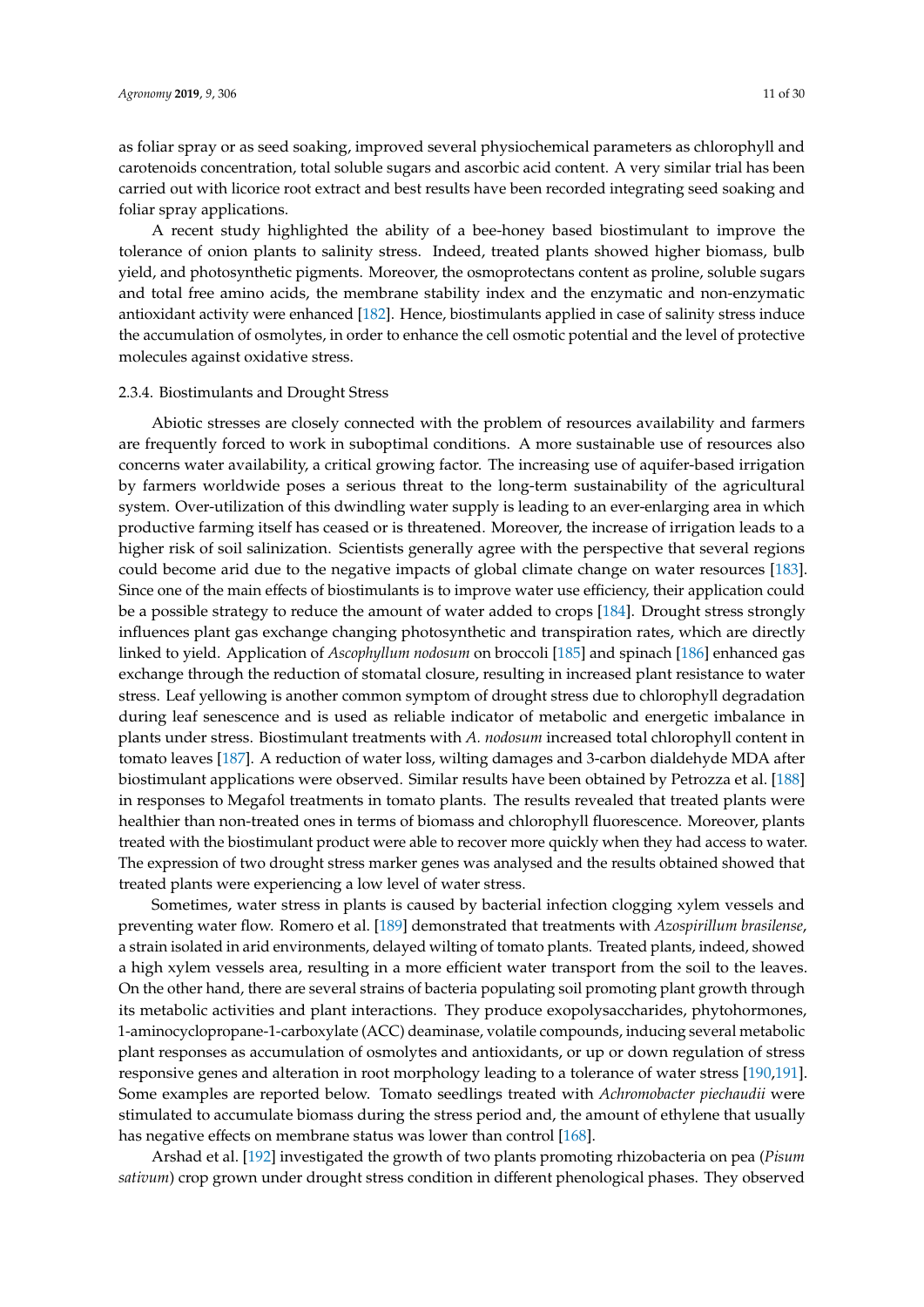that PGPR containing ACC-deaminase, a precursor of ethylene, significantly decreased the stress effects on growth and yield too. Positive results in terms of antioxidant and photosynthetic pigments activity have been collected in basil plants treated with *Pseudomonas sp*. under water stress conditions [\[193\]](#page-29-1).

Seaweed extracts are already largely used for cultivated plant treatments and most of them contain plant growth hormones, auxins, abscisic acid, cytokinins, gibberellins, polyamines, oligosaccharides, betaines and brassinosteroids. A micro-algae-based biostimulant with known composition was tested on water stressed tomato plants. Results revealed that biostimulant application reduced the damaging effects of stress, increased plant height, root length, and enhanced the number and area of the leaves [\[78\]](#page-23-8). Biostimulants are capable of reducing drought injures, are able to enhance the biosynthesis of osmolytes and antioxidants against ROS, such as observed for salinity stress, and of plant hormones, like abscisic acid, regulating transpiration and avoiding excessive water losses.

#### 2.3.5. Biostimulants and Nutrient Deficiency

One of the roles ascribed to biostimulant products is the ability to increase nutrient uptake [\[53\]](#page-22-5) through different strategies. For instance, they are able to change soil structure or nutrient solubility, modify roots morphology directly or ameliorate nutrient transport in plants [\[194\]](#page-29-2). Their application might be really useful in poor soil conditions and in low input horticultural cultivation systems [\[195\]](#page-29-3). Indeed, soil nutrient imbalance is an increasing problem for farmers that spend a lot of money every year on fertilizers to resume soil fertility. All these mechanisms result in better nutrient use efficiency for both micro- and micro-nutrients.

Several experiments have been performed to investigate if the application of biostimulants allows a reduction of fertilizers without affecting crop yield and quality.

Koleška et al. [\[196\]](#page-29-4) showed that the application of a biostimulant product named Viva<sup>®</sup> on tomato plants, growing under reduced NPK nutrition, help counteract the negative effects of nutrient deficiency. For example, lycopene and chlorophyll content that is usually affected by the availability of macronutrients was preserved in treated plants grown with NPK reduction. Moreover, biostimulant application helped maintain cell homeostasis and prevent oxidative stress. A similar experiment was performed by Anjum et al. [\[197\]](#page-29-5) on garlic plants grown with half of the recommended dose of nutrients. Garlic growth and yield were positively affected by the biostimulant application in combination with a low dose of macronutrients.

A seaweed-based product (Kelpak®) has been tested on okra seedlings grown with different nutrient deficiencies [\[198\]](#page-29-6). Treatments were applied three times a week and were compared with a polyamine solution treatment. Plants treated with the biostimulant showed an increase in growth parameters, such as shoot length, stem thickness, leaves and roots numbers, and fresh weight under phosphorous and potassium deficiency. Kelpak® efficacy might be due to the combination of auxins, cytokinins and polyamines contained in the product.

Spinelli et al. [\[199\]](#page-29-7) measured the effects of another commercial seaweed extract, named Actiwave<sup>®</sup> on the vegetative and productive performance of strawberry plants grown on an iron deficient substrate. They found that vegetative growth, chlorophyll content, stomatal density and photosynthetic rate were enhanced after biostimulant treatment. Fruit production and weight were also increased. Nutrient uptake might have been positively influenced by the more developed root system of treated plants. Treatment also contrasted the negative effects of iron chlorosis and this could be linked to betaine contained in this product.

The positive effects of seaweed extracts are usually ascribed to their polysaccharide content that helps the soil structure; nevertheless, Vernieri et al. [\[102\]](#page-24-10) obtained good results by applying Actiwave in a hydroponic system with different concentrations of nutrient solutions. Yield and leaf area were higher in rocket plants grown with the lowest nutrient concentration, indicating a better nutrient use efficiency.

Most of the biostimulant contains a mixture of different amino acids and short peptides that are usually called protein hydrolysates. They have a positive effect on plant growth and protection against several stresses. The Cerdán et al. [\[200\]](#page-29-8) study showed that amino acids origin might influence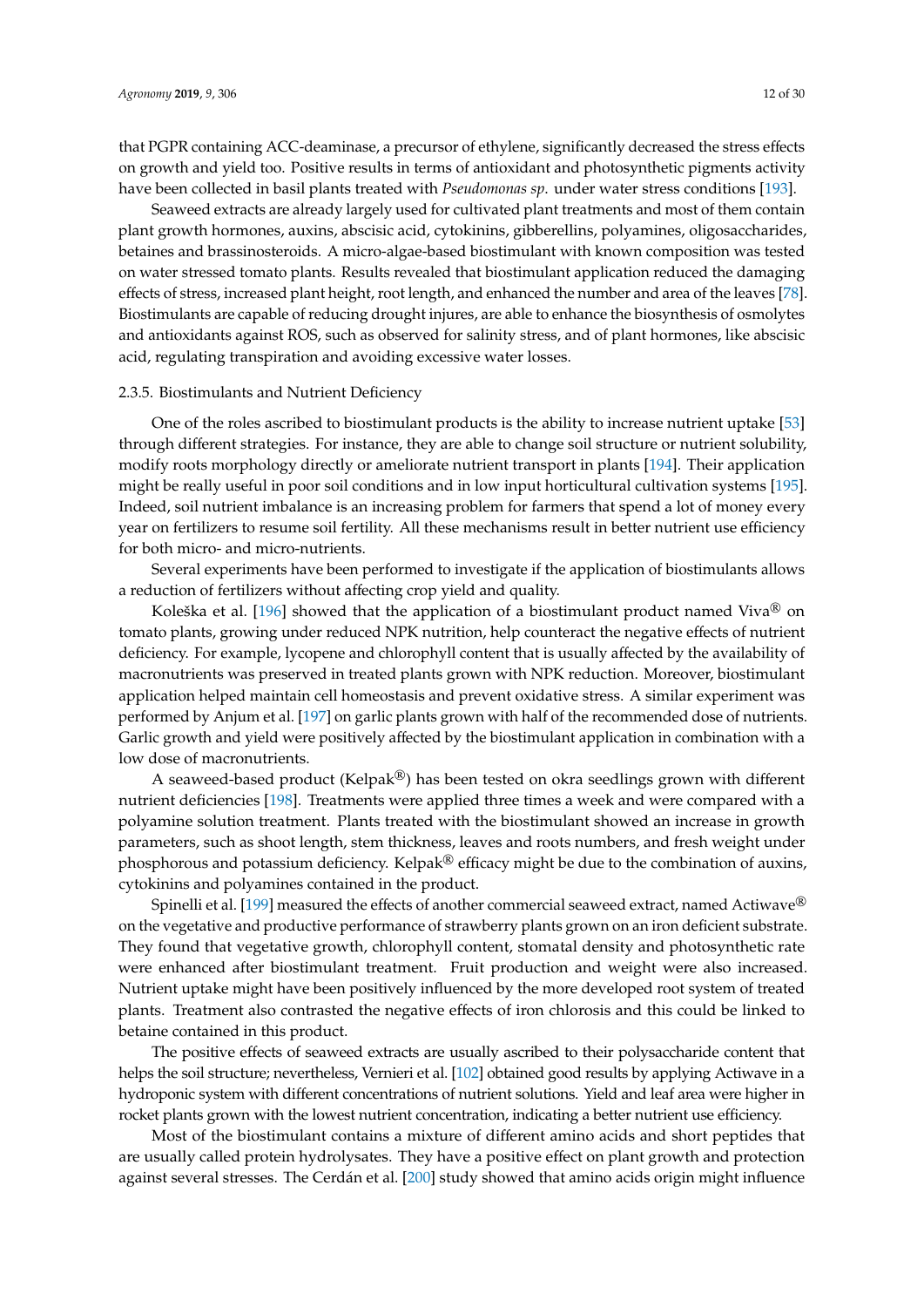the efficacy of the product. Tomato plants grown under iron deficiency conditions and treated with two products containing amino acids from plant and animal origin showed different responses. Plant-derived amino acids promoted growth and chlorophyll content both in controlled and iron deficiency conditions. This effect might be ascribed to glutamic acid content. Indeed, this amino acid plays an important role in nitrogen metabolism [\[201\]](#page-29-9) and chlorophyll biosynthesis [\[202\]](#page-29-10).

Nutrient imbalance might be the cause of several disorders during plant growth and development. Blossom-end rot in pepper is usually caused by a local calcium deficiency in young fruits. Parađiković et al. [\[203\]](#page-29-11) tested four different biostimulant products for their effects on yield and BER incidence on pepper. They also evaluated the application as foliar spray or in a nutrient solution of the same products. The results obtained revealed that biostimulants applications helped to reduce the occurrence of BER and increase yield. Moreover, nutrient accumulation in fruits and leaves was promoted by the treatments.

These experiments revealed that biostimulant products cannot totally replace fertilizers but could be really useful to reduce the amount of mineral nutrition or help in nutrient deficiency and imbalanced situations. For example, in the floating system cultivation of baby leaf such as rocket, the nutrient solution can be reduced by 75% of Hoagland's solution [\[101\]](#page-24-9).

The biostimulants that help reduce nutrient deficiencies usually improve crops nutrient uptake by increasing root biomass, nutrient transport/translocation, and enzyme activities involved in nutrient assimilation.

### **3. Conclusions and Future Prospects**

This review reports the progress on the recent development of biostimulant products with special emphasis on their effects, improving tolerance to abiotic stresses in vegetable crops. During their life cycle, crops are often exposed to abiotic stresses, acting individually or in combination, which could dramatically reduce the yield and quality of products. Biostimulants could represent an effective and sustainable tool to enhance plant growth and productiveness, improving tolerance against abiotic stresses. In fact, biostimulants have been successfully applied for:

- improving nutrients and water use efficiency of crops;
- enhancing tolerance against salinity, water stress, cold, high temperature, etc.;
- increasing yield and quality of agricultural crops.

It is important to consider that the complex and variable nature of raw materials used for their production and the heterogeneous mixture of components of the final product can make it difficult to attribute a specific mode of action to each biostimulant. The situation is further complicated by the high number of plants, bacteria and in general, substances included into the category of plant biostimulants. For example, two products obtained by two different plants would fall in the same category, but their effects and their mode of action might be completely different. Moreover, the opposite situation may occur; the same product may produce different effects when applied on different plants. This could be related to the genetic variability among species, variety or cultivars. In addition, the biostimulant activity of a product may also depend on the nature and severity of the abiotic stress.

It must also be considered that trying to link a specific mode of action only to the main component of a product might be a mistake because it would be like excluding the effect of the molecules that are presents in small quantities or in traces, but it is known that the efficacy of biostimulant products is the result of a synergistic or antagonistic effect of many components. Furthermore, our understanding of the mode of action also depends on the amount of information provided by scientific papers, on the numbers of analyses performed, and on their investigation level. The availability of innovative research tools will surely improve the knowledge of biostimulant composition, but this information will not be exhaustive. Therefore, the biostimulant mode of action can be understood through plant responses at the physiological, biochemical, and molecular levels.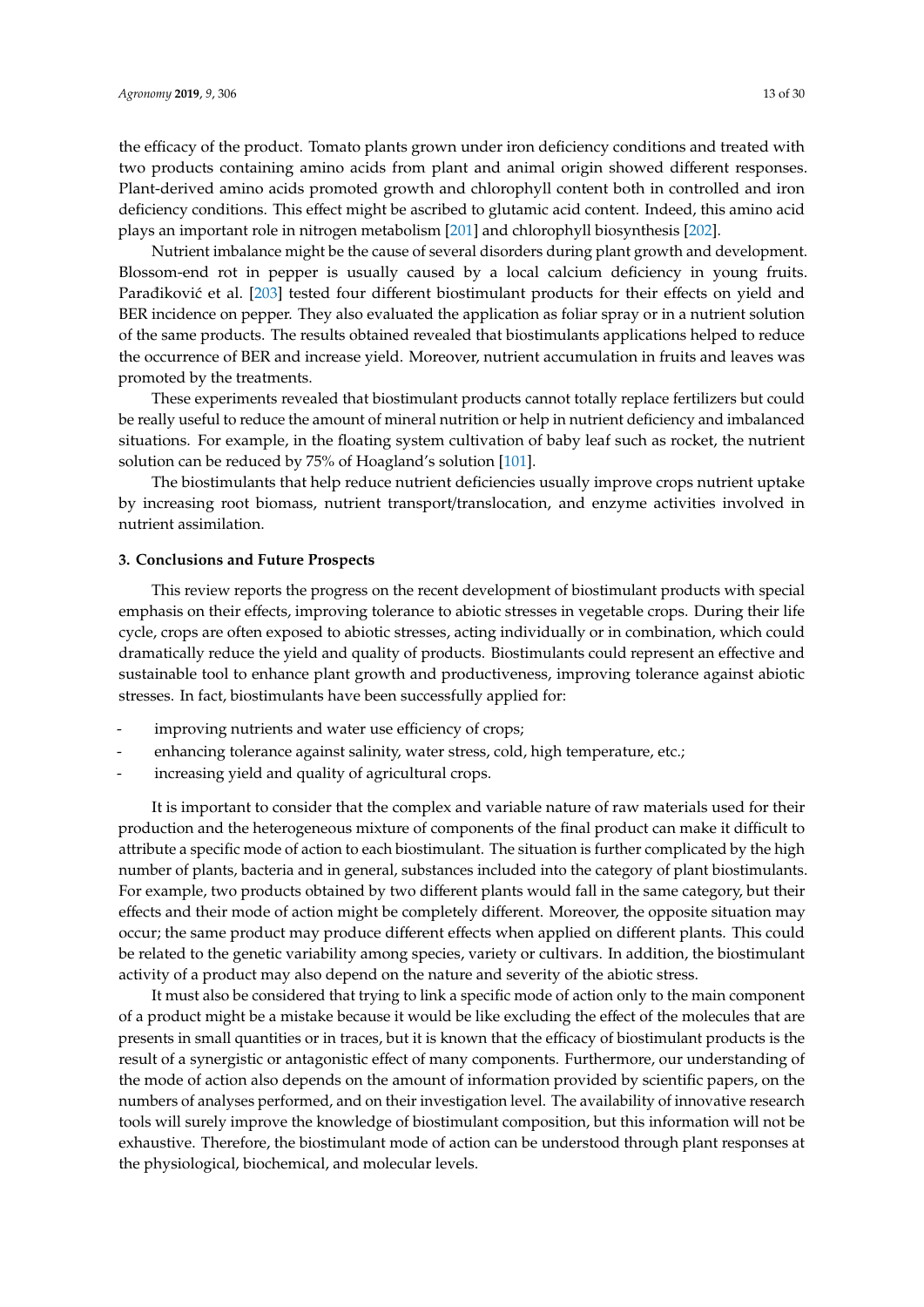| <b>ABIOTIC</b><br><b>STRESS</b> | <b>SEVERITY AND</b><br><b>TIME OF</b><br><b>EXPOUSURE</b>                               | <b>BIOSTIMULANT PRODUCT OR</b><br>SUBSTANCES WITH A BIOSTIMULANT<br><b>EFFECT</b>                                                                                                                                                                                                                                                                                                     | <b>DOSE</b>                                                                        | <b>APPLICATION METHODS</b><br><b>AND NUMBER OF</b><br><b>TREATMENTS</b> | <b>CROP</b>                        | <b>BENEFICIAL EFFECTS</b>                                                                                                                                                  | <b>REFERENCE</b> |
|---------------------------------|-----------------------------------------------------------------------------------------|---------------------------------------------------------------------------------------------------------------------------------------------------------------------------------------------------------------------------------------------------------------------------------------------------------------------------------------------------------------------------------------|------------------------------------------------------------------------------------|-------------------------------------------------------------------------|------------------------------------|----------------------------------------------------------------------------------------------------------------------------------------------------------------------------|------------------|
|                                 | 6 °C for 6 days                                                                         | Asahi SL (Sodium para-nitrophenolate, sodium<br>ortho-nitrophenolate, sodium 5-nitroguaiacolate)<br>/ Goëmar Goteo (Composition (w/v): organic<br>substances 1.3–2.4%, phosphorus ( $P_2O_5$ ). 24.8%,<br>potassium $(K_2O)$ .4.75%)                                                                                                                                                  | 0.1%                                                                               | Foliar spray $(3\times)$                                                | Coriandrum<br>sativum L.           | Lelectrolyte leakage<br>↑Chlorophyll a and<br>carotenoids ↑Fv/Fm ↑E ↑gs<br>↓Ci                                                                                             | $[124]$          |
|                                 | 10, 12 °C for<br>7 days / 15 °C for 7,<br>10 days                                       | Flavobacterium glaciei, Pseudomonas<br>frederiksbergensis, Pseudomonas vancouverensis                                                                                                                                                                                                                                                                                                 |                                                                                    | Seed inoculation                                                        | Solanum<br>lycopersicum            | ↑shoot height ↑root length<br>Tbiomass accumulation<br>Jelectrolyte leakage Jlipid<br>peroxidation 1 proline<br>accumulation $\uparrow$ SOD, CAT,<br>APX, POD, GR activity | [129, 130]       |
| Chilling or<br>cold stress      | $-6$ °C for 5 nights                                                                    | Pepton 85/16 (enzymatic hydrolysates obtained<br>from animal haemoglobin. L- $\alpha$ amino acids<br>$(84.83\%)$ and free amino acids $(16.52\%)$ ,<br>organic-nitrogen content (12%),<br>mineral-nitrogen content (1.4%), potassium<br>content (4.45%), iron content (4061 ppm), very<br>low heavy-metal content)                                                                    | $2 L ha^{-1}$ , 4 L ha <sup>-1</sup>                                               | Injection into the soil $(5x)$                                          | Fragaria × ananassa                | ↑new roots ↑ flowering ↑ fruit<br>weight                                                                                                                                   | $[131]$          |
|                                 | $-3$ °C for 4 h                                                                         | Pepton 85/16                                                                                                                                                                                                                                                                                                                                                                          | 0.4, 0.8, 1.6 g $L^{-1}$                                                           | Soil application $(1\times)$                                            | Lactuca sativa L.                  | ↑fresh and dry weight ↑SLA<br>$\uparrow$ RGR                                                                                                                               | $[132]$          |
|                                 | $4^{\circ}$ C for 8 days or<br>nights /6 $\degree$ C for<br>8 days only to the<br>roots | Terra-Sorb <sup>®</sup> Foliar (Free amino acids (ASP, SER,<br>GLU, GLY, HIS, ARG, THR, ALA, PRO, CIS,<br>TYR, VAL, MET, LYS, ILE, LEU, PHE, TRP) 9,3%<br>$(w/w)$ , Total amino acids 12% $(w/w)$ , Total<br>nitrogen (N) 2,1% (w/w), Organic Nitrogen (N)<br>2,1% (w/w), Boron (B) 0,02% (w/w), Manganese<br>(Mn) 0,05% (w/w), Zinc (Zn) 0,07% (w/w),<br>Organic matter 14,8% (w/w)) | $3$ mL $L^{-1}$                                                                    | Foliar spray $(3\times)$                                                | Lactuca sativa L. var.<br>capitata | ↑roots fresh weight ↑green<br>cover %                                                                                                                                      | $[84]$           |
|                                 | 3 °C for 48 h                                                                           | 5-aminolevulinic acid                                                                                                                                                                                                                                                                                                                                                                 | $0, 1, 10, 25, 50$ ppm<br>(15 mL for seed<br>soaking and 25 mL<br>for soil drench) | Seed soaking/ foliar spray/soil<br>drench $(1\times)$                   | Capsicum annuum                    | Įvisual injuring ↑ chlorophyll<br>↑RWC ↑gs ↓membrane<br>permeability 1shoot and root<br>mass 1SOD activity                                                                 | $[133]$          |

**Table 1.** Examples of biostimulant products or substances with a biostimulant effect on horticultural crops to counteract abiotic stress conditions.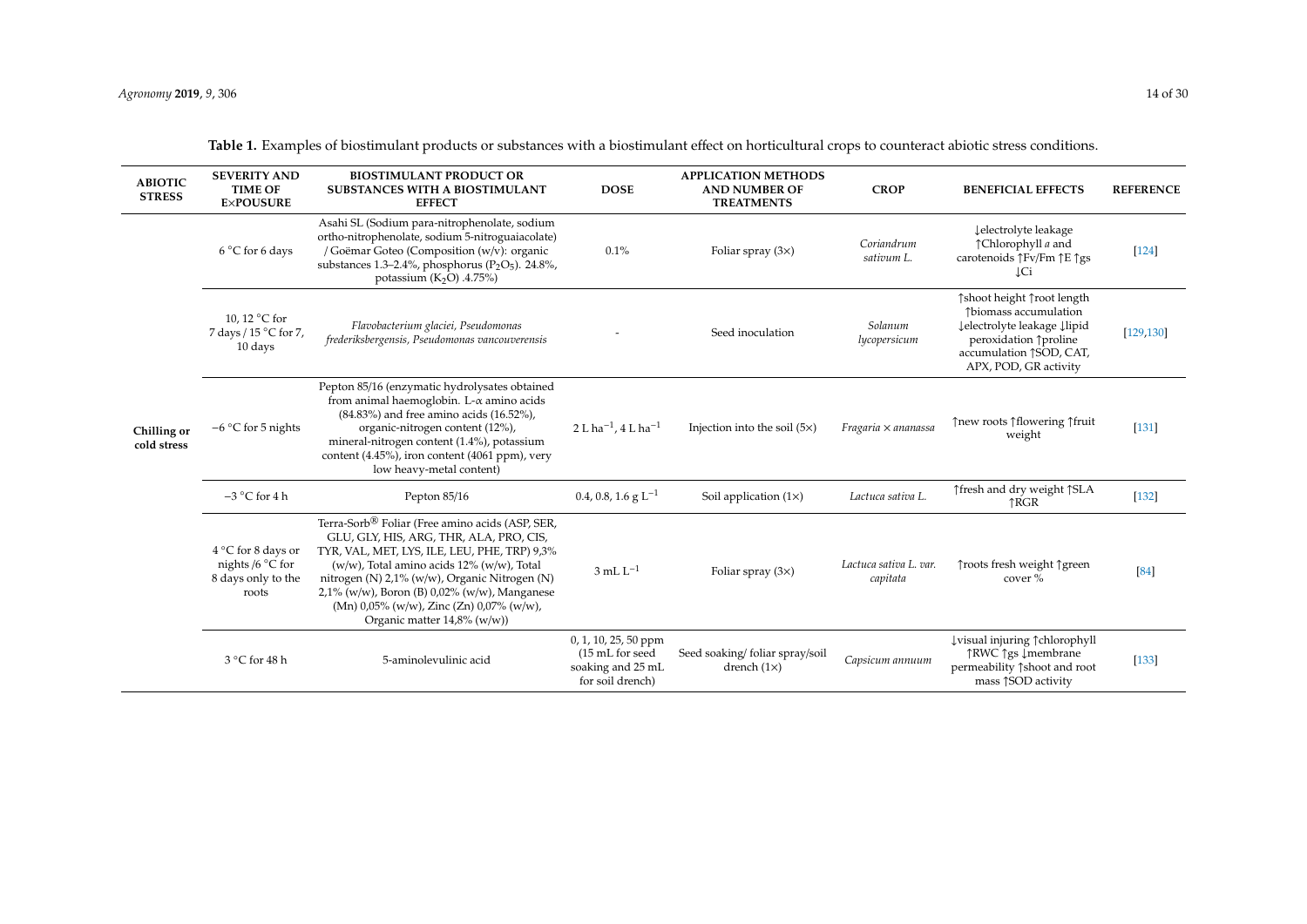| <b>ABIOTIC</b><br><b>STRESS</b> | <b>SEVERITY AND</b><br><b>TIME OF</b><br><b>EXPOUSURE</b> | <b>BIOSTIMULANT PRODUCT OR</b><br>SUBSTANCES WITH A BIOSTIMULANT<br><b>EFFECT</b>                                                                                                                                                                                                                                                      | <b>DOSE</b>                                                      | <b>APPLICATION METHODS</b><br><b>AND NUMBER OF</b><br><b>TREATMENTS</b> | <b>CROP</b>                       | <b>BENEFICIAL EFFECTS</b>                                                                                       | <b>REFERENCE</b> |
|---------------------------------|-----------------------------------------------------------|----------------------------------------------------------------------------------------------------------------------------------------------------------------------------------------------------------------------------------------------------------------------------------------------------------------------------------------|------------------------------------------------------------------|-------------------------------------------------------------------------|-----------------------------------|-----------------------------------------------------------------------------------------------------------------|------------------|
|                                 | Occlusion of<br>xylem vessels                             | Azospirillum brasilense (BNM65)                                                                                                                                                                                                                                                                                                        |                                                                  | Seed inoculation                                                        | Solanum<br>lycopersicum           | ↑height plants ↑dry weight<br>↑xylem vessel area                                                                | $[189]$          |
|                                 | No irrigation for<br>5 days                               | Megafol® (Composition (w/v): total nitrogen (N)<br>3.0% (36.6 g $L^{-1}$ ); organic nitrogen (N) 1.0%<br>(12.2 g L <sup>-1</sup> ); ureic nitrogen (N) 2.0% (24.4 g L <sup>-1</sup> );<br>potassium oxide ( $K_2O$ ) soluble in water 8.0%<br>$(97.6 g)$ ; organic carbon (C) of biological origin<br>9.0% (109.8 g L <sup>-1</sup> )) | $2\ {\rm mL}\ {\rm L}^{-1}$                                      | Foliar spray $(1\times)$                                                | Solanum<br>lycopersicum           | ↑leaf area ↑RLWC                                                                                                | $[188]$          |
|                                 | 50% ET                                                    | Ascophyllum nodosum                                                                                                                                                                                                                                                                                                                    | 0.50%                                                            | Foliar spray and drench                                                 | Spinacia oleracea                 | ↑RLWC ↑leaf area ↑fresh and<br>dry weight ↑SLA ↑gas<br>exchange                                                 | $[186]$          |
| Drought<br>stress               | No irrigation until<br>symptoms of<br>wilting appear      | Pseudomonas spp. (P. putida P. fluorescens)                                                                                                                                                                                                                                                                                            |                                                                  | Seed inoculation                                                        | Pisum sativum                     | ↑ grain yield ↑ root growth<br>↑shoot length ↑number of<br>pods per plant ^chlorophyll                          | $[192]$          |
|                                 | No irrigation for<br>12 days                              | Achromobacter piechaudii (ARV8)                                                                                                                                                                                                                                                                                                        |                                                                  | Seedling inoculation                                                    | Solanum<br>lycopersicum           | Tresh and dry weight of<br>seedling 1 plant growth<br><b>Lethylene</b>                                          | $[168]$          |
|                                 | No irrigation for<br>12 days                              | Achromobacter piechaudii (ARV8)                                                                                                                                                                                                                                                                                                        |                                                                  | Seedling inoculation                                                    | Capsicum annuum                   | ↑ fresh and dry weight of<br>seedling 1plant growth                                                             | $[168]$          |
|                                 | No irrigation for<br>7 days                               | Ascophyllum nodosum                                                                                                                                                                                                                                                                                                                    | $0.33\%$                                                         | Foliar spray $(2\times)$                                                | Solanum<br>lycopersicum           | ↑RWC ↑ plant growth ↑ foliar<br>density 1chlorophyll Ulipid<br>peroxidation <i>T</i> proline<br>↑soluble sugars | $[187]$          |
|                                 | No irrigation for<br>2 days                               | Ascophyllum nodosum + amino acids                                                                                                                                                                                                                                                                                                      |                                                                  | Soil application $(1\times)$ foliar<br>spray $(3\times)$                | Brassica oleracea var.<br>italica | ↑Pn ↑gs ↑chlorophyll                                                                                            | $[185]$          |
|                                 | 40, 70% field<br>capacity                                 | Gibbrellic acid and titanium dioxide                                                                                                                                                                                                                                                                                                   | 250, 500 ppm<br>(GA3) 0.01, 0.03%<br>(titanium<br>nanoparticles) | Stems and foliar spray $(2\times)$                                      | Ocimum basilicum                  | ↑CAT activity ↓lipid<br>peroxidation 1LRWC                                                                      | $[95]$           |
|                                 | No irrigation                                             | $VIVA^{\circledR}$                                                                                                                                                                                                                                                                                                                     |                                                                  | $2\times$                                                               | Solanum<br>lycopersicum           | ↑plant biomass ↑roots<br>biomass                                                                                | $[120]$          |
|                                 | 60, 40% field<br>capacity                                 | Pseudomonades, Bacillus lentus, Azospirillum<br>brasilens                                                                                                                                                                                                                                                                              |                                                                  | Seed inoculation                                                        | Ocimum basilicum                  | ↑CAT, GPX activity<br><b>^chlorophyll</b>                                                                       | [193]            |
|                                 | 60, 40% ET                                                | Moringa leaf extract                                                                                                                                                                                                                                                                                                                   | 3%                                                               | Foliar spray $(2\times)$                                                | Cucurbita pepo                    | ↑growth ↑HI ↑WUE ↑Fv/Fm<br>↑PI ↑soluble sugars ↑free<br>proline Jelectrolyte leakage<br>↑membrane stability     | $[114]$          |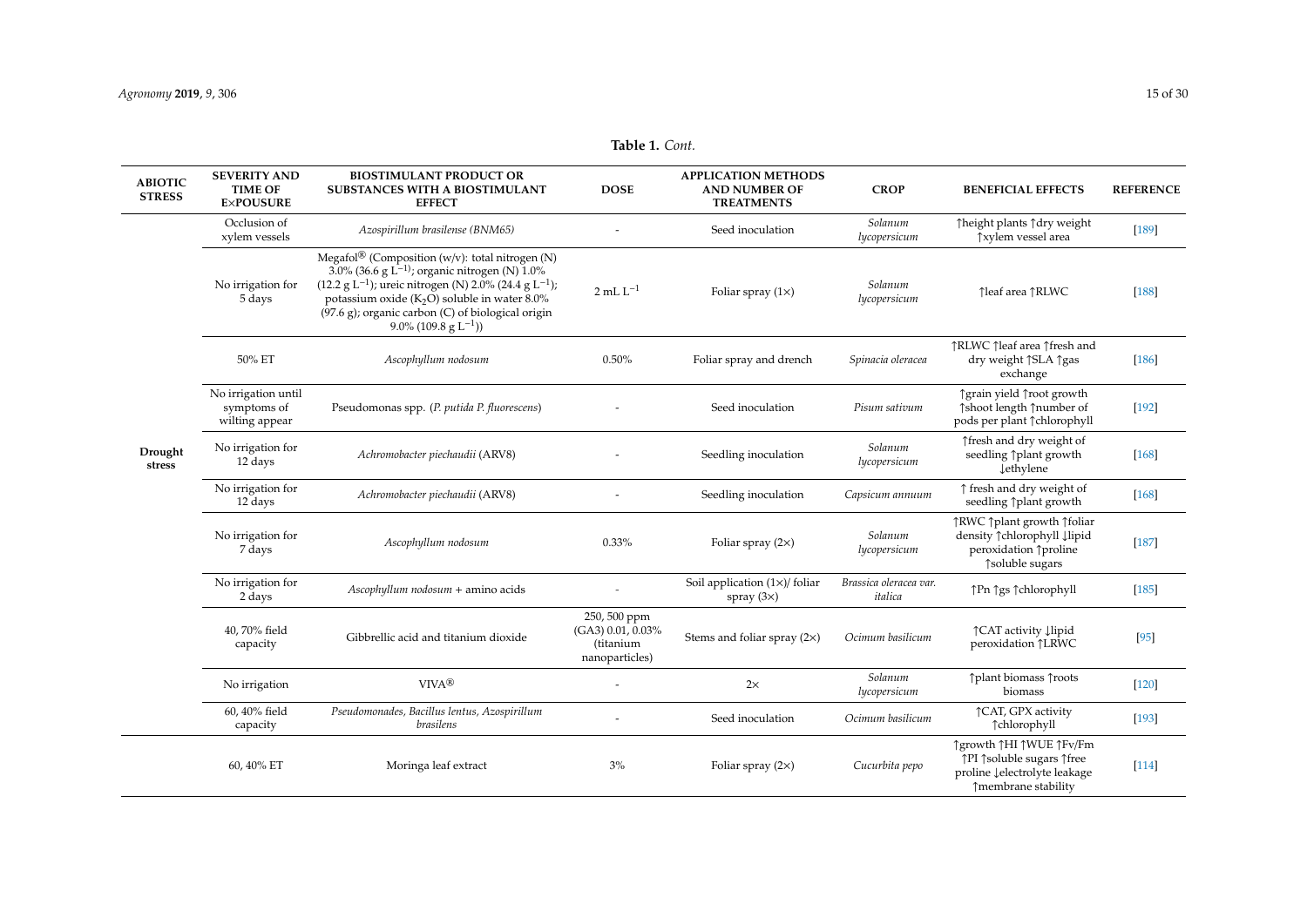| <b>ABIOTIC</b><br><b>STRESS</b> | <b>SEVERITY AND</b><br><b>TIME OF</b><br><b>EXPOUSURE</b> | <b>BIOSTIMULANT PRODUCT OR</b><br>SUBSTANCES WITH A BIOSTIMULANT<br><b>EFFECT</b> | <b>DOSE</b>                       | <b>APPLICATION METHODS</b><br><b>AND NUMBER OF</b><br><b>TREATMENTS</b> | <b>CROP</b>             | <b>BENEFICIAL EFFECTS</b>                                                                                                                                                                                             | <b>REFERENCE</b> |
|---------------------------------|-----------------------------------------------------------|-----------------------------------------------------------------------------------|-----------------------------------|-------------------------------------------------------------------------|-------------------------|-----------------------------------------------------------------------------------------------------------------------------------------------------------------------------------------------------------------------|------------------|
|                                 | $35^{\circ}$ C                                            | Nano-TiO <sub>2</sub>                                                             | $0.05, 0.1, 0.2 \text{ g L}^{-1}$ | Foliar spray $(1\times)$                                                | Solanum<br>lycopersicum | $\uparrow$ gs $\uparrow$ E $\uparrow$ Pn                                                                                                                                                                              | $[94]$           |
|                                 | 40/30 °C for 8 days                                       | Brassinosteroids                                                                  | 0.01, 0.1,<br>and 1.0 mg $L^{-1}$ | Foliar spray $(1\times)$                                                | Solanum<br>lycopersicum | ↑ antioxidant enzyme<br>activities $\downarrow$ H <sub>2</sub> O <sub>2</sub> $\downarrow$ MDA<br>↑shoot weight                                                                                                       | $[138]$          |
|                                 | 35.2 °C (Tmax)                                            | Brassinosteroids                                                                  | 25, 50, 100 ppm                   | Foliar spray $(2\times)$                                                | Phaseolus vulgaris      | ↑ plant length ↑ number of<br>leaves, branches and shoots<br>per plant 1fresh and dry<br>weight $\uparrow$ pod weight $\uparrow$ N, P, K<br>in bean pods                                                              | [139]            |
|                                 | 45 °C for 90 min                                          | Nitric oxide                                                                      | $150 \mu M$                       | Immersion of leaf disks                                                 | Phaseolus radiatus      | ↑Fm ↓electrolyte leakage                                                                                                                                                                                              | $[141]$          |
| <b>Heat stress</b>              | 35/25 40/30<br>45/35 °C                                   | Ascorbic acid                                                                     | $50 \mu M$                        | In a nutrient solution                                                  | Phaseolus radiatus      | ↑% germination ↑ seedling<br>growth Jelectrolyte leakage<br>↑TTC reduction ability<br>↑RLWC JMDA JH <sub>2</sub> O <sub>2</sub><br>Tantioxidant activity<br>↑ascorbic acid ↑GSH ↑proline                              | $[142]$          |
|                                 | 35/25 40/30<br>45/35 °C                                   | Proline                                                                           | $5, 10, 15 \mu M$                 | In a nutrient solution                                                  | Cicer arietinum         | ↑% germination ↑ shoot and<br>root length <b>Lelectrolyte</b><br>leakage ^chlorophyll ^RLWC<br>$\downarrow$ lipid peroxidation $\downarrow$ H <sub>2</sub> O <sub>2</sub><br>↑GSH ↑proline                            | $[143]$          |
|                                 | 35/25 40/30<br>45/35 °C for<br>10 days                    | Abscisic acid                                                                     | $2.5 \mu M$                       | In a nutrient solution                                                  | Cicer arietinum         | ↑shoot length ↑osmolytes<br>↑chlorophyll ↑cellular<br>oxidizing ability                                                                                                                                               | [144]            |
|                                 | 42 °C for 48 h                                            | Glutathione                                                                       | $0.5 \text{ mM}$                  |                                                                         | Vigna radiata L.        | ↑RLWC ↑chlorophyll ↑proline<br>$\downarrow$ MDA $\downarrow$ H <sub>2</sub> O <sub>2</sub> $\downarrow$ O <sub>2</sub> <sup>-</sup> $\downarrow$ LOX<br>activity Tascorbate LGSSG                                     | $[140]$          |
| Heat and<br>salt stress         | 35 °C and 75 mM<br>NaCl for 15 days                       | Melatonin                                                                         | $100 \mu M$                       | Foliar spray $(5\times)$                                                | Solanum<br>lycopersicum | ↑biomass ↑Pn ↑gs ↑E<br>↑chlorophyll a ↑carotenoids<br>↑Fv/Fm ↑ efficiency of PSII<br>↑ETR ↑ antioxidant capacity<br>$\downarrow$ H <sub>2</sub> O <sub>2</sub> $\downarrow$ lipid peroxidation<br>I protein oxidation | $[127]$          |

**Table 1.** *Cont.*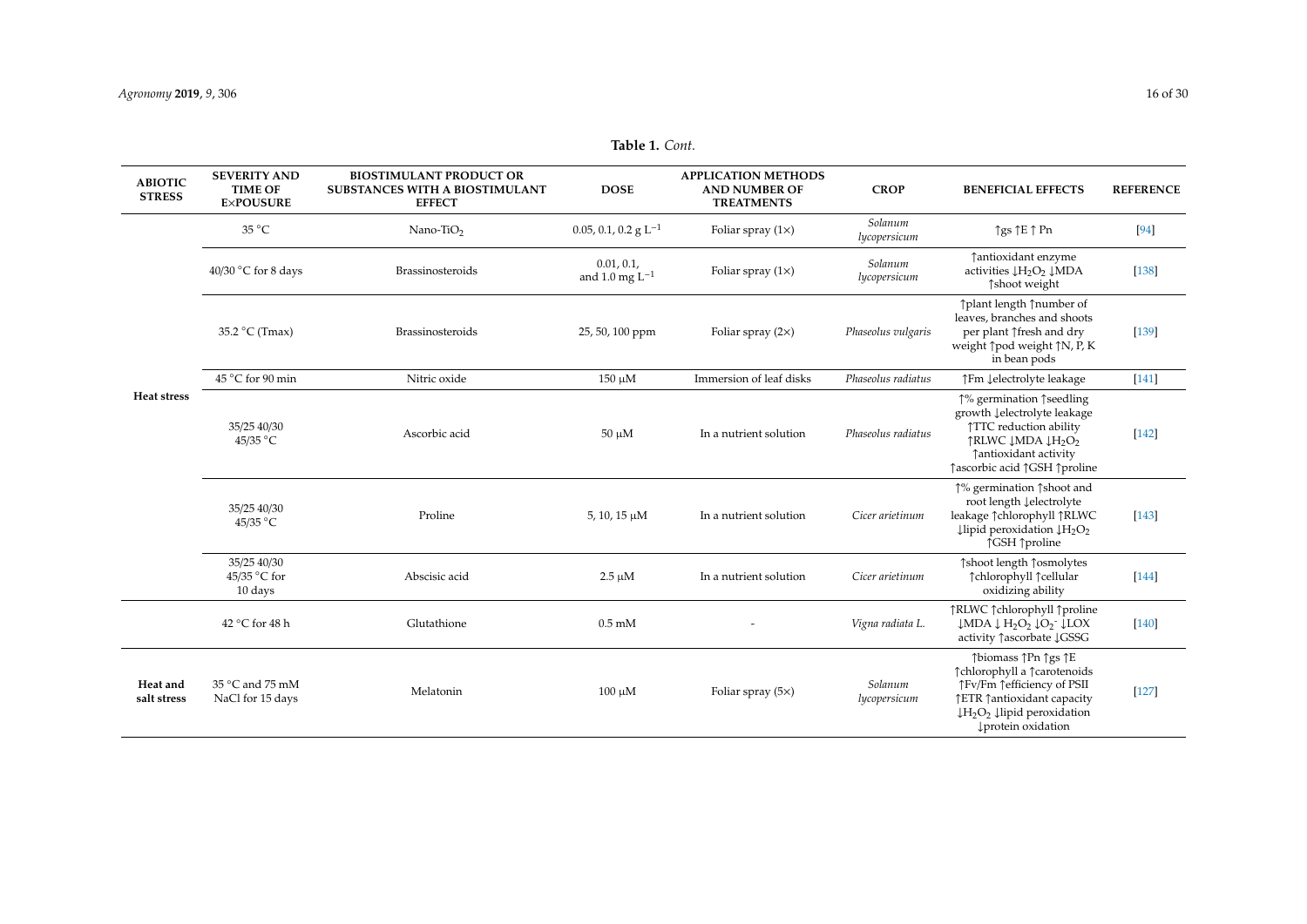| <b>ABIOTIC</b><br><b>STRESS</b> | <b>SEVERITY AND</b><br><b>TIME OF</b><br><b>EXPOUSURE</b> | <b>BIOSTIMULANT PRODUCT OR</b><br>SUBSTANCES WITH A BIOSTIMULANT<br><b>EFFECT</b>                                                                                                                                                                                                                                                                                                                                                                                                                                                                                                                                                                                                                                         | <b>DOSE</b>                                           | <b>APPLICATION METHODS</b><br><b>AND NUMBER OF</b><br><b>TREATMENTS</b> | <b>CROP</b>               | <b>BENEFICIAL EFFECTS</b>                                                                                                             | <b>REFERENCE</b> |
|---------------------------------|-----------------------------------------------------------|---------------------------------------------------------------------------------------------------------------------------------------------------------------------------------------------------------------------------------------------------------------------------------------------------------------------------------------------------------------------------------------------------------------------------------------------------------------------------------------------------------------------------------------------------------------------------------------------------------------------------------------------------------------------------------------------------------------------------|-------------------------------------------------------|-------------------------------------------------------------------------|---------------------------|---------------------------------------------------------------------------------------------------------------------------------------|------------------|
| Iron<br>deficiency              |                                                           | Actiwave® (Ascophyllum nodosum)(Composition<br>(w/v): total nitrogen (N) 3.0% (38.7 g $L^{-1}$ ); organic<br>nitrogen (N) $1.0\%$ (12.9 g L <sup>-1</sup> ); ureic nitrogen (N)<br>2.0% (25.8 g $L^{-1}$ ); potassium oxide (K <sub>2</sub> O) soluble<br>in water 7.0% (90.3 g $L^{-1}$ ); organic carbon (C) of<br>biological origin 12% (154.8 g $L^{-1}$ ); iron (Fe)<br>soluble in water 0.5% (6.45 g $L^{-1}$ ); iron (Fe)<br>chelated by ethylenediaminedi<br>(2-hydroxy-5-sulfophenylacetic) acid (EDDHSA)<br>0.5% (6.45 g L <sup>-1</sup> ); zinc (Zn) soluble in water 0.08%<br>$(1.03 \text{ g L}^{-1})$ ; zinc (Zn) chelated by<br>Ethylenediaminetetraacetic acid (EDTA) 0.08%<br>$(1.03 \text{ g L}^{-1}))$ | 10 mL in 20 mL<br>tap water                           | In a nutrient solution                                                  | Fragaria ananassa         | ↑vegetative growth<br>↑chlorophyll ↑stomatal<br>density <i>\photosynthetic</i> rate<br>↑ fruit production ↑berry<br>weight            | $[199]$          |
|                                 |                                                           | Amino acids                                                                                                                                                                                                                                                                                                                                                                                                                                                                                                                                                                                                                                                                                                               | $0.1, 0.2$ mL $L^{-1}$ /<br>$0.2$ , $0.7$ mL $L^{-1}$ | Root application/foliar spray<br>$(4\times)$                            | Solanum<br>lycopersicum   | ↑ plant growth ↑ root and leaf<br>ferrum chelate reductase<br>activity ^chlorophyll ^leaf Fe<br>$\uparrow$ Fe <sub>2</sub> : Fe ratio | [200]            |
| Reduced<br>NPK                  | NPK reduced of<br>40%                                     | VIVA <sup>®</sup> (Composition (w/v): total nitrogen (N)<br>3.0% (37.2 g $L^{-1}$ ); organic nitrogen (N) 1.0%<br>$(12.4 \text{ g } L^{-1})$ ; ureic nitrogen (N) 2.0% (24.8 g L <sup>-1</sup> );<br>potassium oxide ( $K_2O$ ) soluble in water 8.0%<br>(99.2 g $L^{-1}$ ); organic carbon (C) of biological<br>origin 8.0% (99.2 g $L^{-1}$ ); iron (Fe) soluble in<br>water 0.02% (0.25 $g$ L <sup>-1</sup> ); iron (Fe) chelated by<br>EDDHSA 0.02% (0.25 g $L^{-1}$ ))                                                                                                                                                                                                                                               | $10.5$ mL /plant                                      | Foliar spray                                                            | Solanum<br>lycopersicum   | ↑yield ↑ascorbic acid<br>↑lycopene ↑ chlorophyll<br><b>T</b> carotenoids                                                              | $[196]$          |
|                                 | NPK deprivation                                           | Kelpak (Ecklonia maxima, containing polyamine,<br>cytokinins and auxins, putrescine, spermine)                                                                                                                                                                                                                                                                                                                                                                                                                                                                                                                                                                                                                            | 0.40%                                                 | In a nutrient solution (twice<br>per week for 8 weeks)                  | Abelmoschus<br>esculentus | ↑number of leaves ↑number<br>of roots 1stem thickness<br>↑shoot weight ↑root weight<br>↑leaf area                                     | [198]            |
|                                 | NPK reduced of<br>50%                                     | Bio-Cozyme (concentrated micro-biological<br>biostimulant and soil inoculants. Total Nitrogen<br>(N) 0.20%, Soluble Potash (KO) 5.00%, Magnesium<br>(Mg) 1.40%, Boron (B) 0.20%, Copper (Cu) 0.50%,<br>Iron (Fe) 3.00%, Manganese (Mn)1.00%,<br>Molybdenum (Mo) 0.0.25%, Zinc (Zn) 2.00%,<br>Humic Acid, humates & derivatives 8.00%,<br>Vitamins, E, C, B Complex, organic acids,<br>natural sugars carbohydrates, amino acids 1.40%)                                                                                                                                                                                                                                                                                    | $2 \text{ kg}$ ha <sup>-1</sup>                       | Foliar application $(4\times)$                                          | Allium sativum            | ↑bulb yield ↑ plant height<br>↑NPK in leaves                                                                                          | $[197]$          |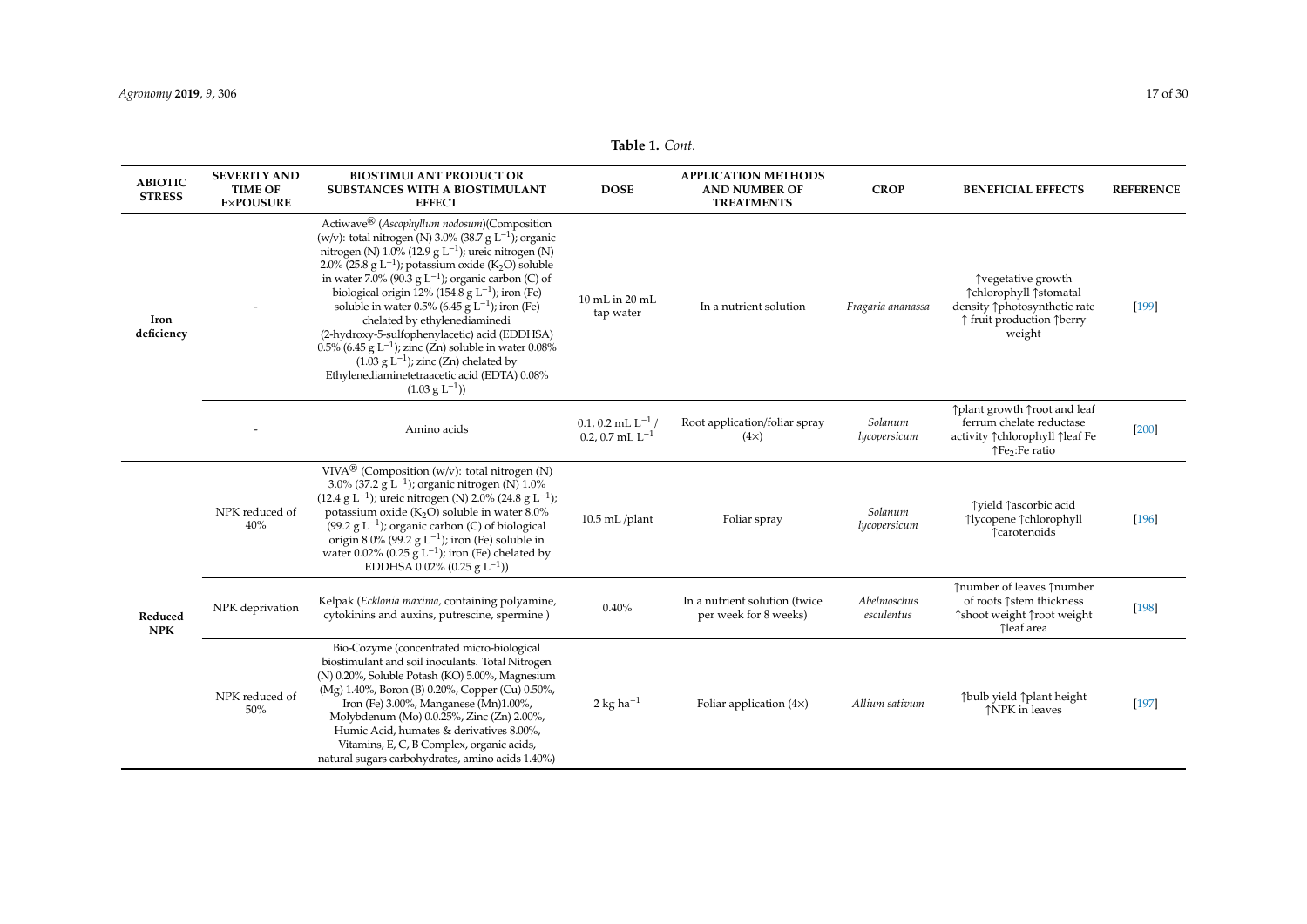| <b>ABIOTIC</b><br><b>STRESS</b> | <b>SEVERITY AND</b><br><b>TIME OF</b><br><b>EXPOUSURE</b>                                                                                                    | <b>BIOSTIMULANT PRODUCT OR</b><br>SUBSTANCES WITH A BIOSTIMULANT<br><b>EFFECT</b>                        | <b>DOSE</b>                       | <b>APPLICATION METHODS</b><br><b>AND NUMBER OF</b><br><b>TREATMENTS</b> | <b>CROP</b>                   | <b>BENEFICIAL EFFECTS</b>                                                                                                                                                                                                                                               | <b>REFERENCE</b> |
|---------------------------------|--------------------------------------------------------------------------------------------------------------------------------------------------------------|----------------------------------------------------------------------------------------------------------|-----------------------------------|-------------------------------------------------------------------------|-------------------------------|-------------------------------------------------------------------------------------------------------------------------------------------------------------------------------------------------------------------------------------------------------------------------|------------------|
| Salt stress                     | 30, 50, 80 mol m <sup>-3</sup><br>NaCl for 30 days /<br>40, 80, 120 mol<br>$m^{-3}$ NaCl                                                                     | Azospirillum brasilense                                                                                  |                                   | Seed inoculation                                                        | Lactuca sativa                | ↑ germination % ↑ total fresh<br>and dry weight 1biomass<br>partition 1 plantlets number<br>↑plantlets dry weight ↑total<br>leaf fresh weight 1 leaf area<br>↑leaves number ↑chlorophyll<br>↑root dry weigh ↑ascorbic<br>acid <i>plant</i> survival after<br>transplant | [163, 164]       |
|                                 | 40, 80, 120 mM<br>NaCl                                                                                                                                       | Azospirillum brasilense/Pantoea dispersa                                                                 |                                   | Inoculation                                                             | Capsicum annuum               | ↑ plant dry weight<br>$\uparrow K^+$ :Na <sup>+</sup> ratio $\uparrow$ gs $\uparrow$ relative<br>growth rate 1net assimilation<br>rate J Cl <sup>-</sup> accumulation 1NO <sub>3</sub> <sup>-</sup><br>concentration $\uparrow$ CO <sub>2</sub><br>assimilation         | $[165]$          |
|                                 | 714 mg· $L^{-1}$ NaCl                                                                                                                                        | Azospirillum brasilense (ATCC 29,729)                                                                    |                                   | Soil inoculation                                                        | Cicer arietinum               | ↑ nodule formation ↑ shoot dry<br>weight                                                                                                                                                                                                                                | $[166]$          |
|                                 | $100$ mmol $L^{-1}$<br><b>NaCl</b>                                                                                                                           | Rhizobium leguminosarum (GRA19-GRL19)                                                                    |                                   | Seedling inoculation                                                    | Vicia faba / Pisum<br>sativum | ↑ plant growth                                                                                                                                                                                                                                                          | $[167]$          |
|                                 | 50, 100 mM NaCl                                                                                                                                              | Bacillus species, Bacillus pumilis, Trichoderma<br>harzannum, Paenibacillus azotoformans and<br>polymyxa |                                   | Seed treatment/watering                                                 | Cucurbita pepo                | ↑fresh weight ↑potassium<br>uptake Jsodium uptake 1<br>$K^+$ :Na <sup>+</sup> ratio                                                                                                                                                                                     | $[169]$          |
|                                 | 30, 60, 120 mM<br>(NaCl, Na <sub>2</sub> SO <sub>4</sub> ,<br>$CaCl2, CaSO4$ ,<br>KCl, $K_2SO_4$ ,<br>MgCl <sub>2</sub> , MgSO <sub>4</sub> )<br>for 60 days | Humic acid                                                                                               | $0.05, 0.1\%$                     | Soil application                                                        | Phaseolus vulgaris            | ↑ plant nitrate, nitrogen and<br>phosphorus Jsoil electricity<br>conductivity <i>Įproline</i><br>↓ electrolyte leakage ↑ plant<br>root and shoot dry weight                                                                                                             | $[171]$          |
|                                 |                                                                                                                                                              | Acadian (Ascophyllum nodosum)                                                                            |                                   | Soil application                                                        | Fragaria ananassa             | ↑vield ↑growth ↑root length<br>↑surface area, volume and<br>number of tips $\uparrow$ numbers of<br>crowns                                                                                                                                                              | $[174]$          |
|                                 | 80 mM NaCl                                                                                                                                                   | Super Fifty® (Ascophyllum nodosum)                                                                       | $0.4$ , 1, 2.5, 10 mL<br>$I^{-1}$ | In the nutrient solution                                                | Lactuca sativa                | ↑root, stem, total plant weight                                                                                                                                                                                                                                         | $[173]$          |
|                                 | 25 mM NaCl                                                                                                                                                   | Protein hydrolysates                                                                                     | $2.5$ mL $L^{-1}$                 | Foliar spray/soil application                                           | Lactuca sativa                | ↑fresh yield ↑dry biomass<br>↑root dry weight ↑ plant<br>nitrogen metabolism 1 Fv/Fm<br>Loxidative stress ^osmolytes<br>↑ glucosynolates                                                                                                                                | $[85]$           |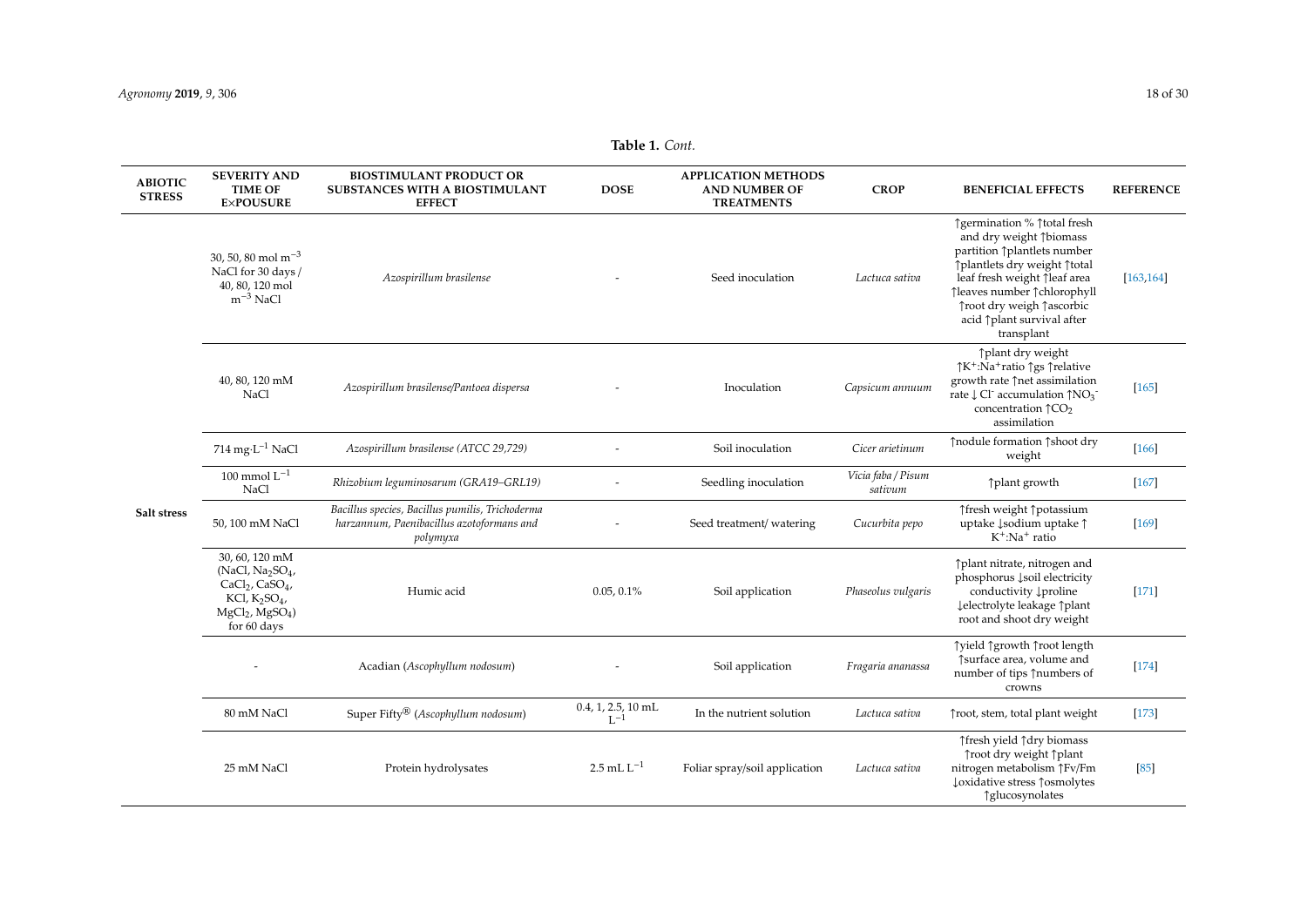| <b>ABIOTIC</b><br><b>STRESS</b> | <b>SEVERITY AND</b><br><b>TIME OF</b><br><b>EXPOUSURE</b> | <b>BIOSTIMULANT PRODUCT OR</b><br>SUBSTANCES WITH A BIOSTIMULANT<br><b>EFFECT</b>                                                                                                                                                                                             | <b>DOSE</b>                     | <b>APPLICATION METHODS</b><br><b>AND NUMBER OF</b><br><b>TREATMENTS</b> | <b>CROP</b>             | <b>BENEFICIAL EFFECTS</b>                                                                                                                                                                                                                                                                                                                                                                                                                          | <b>REFERENCE</b> |
|---------------------------------|-----------------------------------------------------------|-------------------------------------------------------------------------------------------------------------------------------------------------------------------------------------------------------------------------------------------------------------------------------|---------------------------------|-------------------------------------------------------------------------|-------------------------|----------------------------------------------------------------------------------------------------------------------------------------------------------------------------------------------------------------------------------------------------------------------------------------------------------------------------------------------------------------------------------------------------------------------------------------------------|------------------|
|                                 | 0.8, 1.3,<br>and 1.8 dS/m NaCl                            | Retrosal® (organic mix with high concentration<br>of carboxylic acids, containing calcium oxide<br>(CaO) $8.0\%$ (w/w) soluble in water and $1.4\%$<br>complexed by ammonium ligninsulfonate, Zinc<br>$(Zn)$ 0.2% (w/w) soluble in water and 0.2% (w/w)<br>chelated by EDTA.) | $0.1$ or $0.2$ mL/plant         | Soil application $(4\times)$                                            | Lactuca sativa          | ↑fresh weight ↑chlorophyll Pn<br>↑ gas exchange ↓ proline<br>$\downarrow$ ABA                                                                                                                                                                                                                                                                                                                                                                      | $[162]$          |
|                                 | 43, 207 mM NaCl<br>for 7 weeks                            | Achromobacter piechaudii                                                                                                                                                                                                                                                      |                                 | Seedling inoculation                                                    | Solanum<br>lycopersicum | ↑fresh and dry weights of<br>tomato seedlings lethylene<br>↑uptake phosphorous and<br>potassium 1WUE                                                                                                                                                                                                                                                                                                                                               | [204]            |
|                                 | 200 mM NaCl                                               | Nano-Ti $O_2$                                                                                                                                                                                                                                                                 | 5, 10, 20 and 40 mg<br>$L^{-1}$ | Foliar spray                                                            | Solanum<br>lycopersicum | activities of carbonic<br>anhydrase, nitrate reductase,<br>SOD and POX 1proline<br>↑ glycinebetaine ↑ growth<br>↑vield                                                                                                                                                                                                                                                                                                                             | $[97]$           |
|                                 | 28, 56 mmol $kg^{-1}$                                     | Ascophyllum nodosum                                                                                                                                                                                                                                                           | $1, 2 \text{ g kg}^{-1}$        | Soil application                                                        | Cucumis sativus         | ↑fruit yield ↑Pn                                                                                                                                                                                                                                                                                                                                                                                                                                   | $[172]$          |
|                                 | 7.15, 7.2 $\text{dSm}^{-1}$                               | Licorice root extract                                                                                                                                                                                                                                                         | 0.50%                           | Seed soaking /foliar spray                                              | Phaseolus vulgaris      | ↑plant growth ↑ yield ↑ RWC<br>↑ chlorophylls ↑ free proline<br>îtotal soluble carbohydrates<br>↑total soluble sugars<br>↑nutrients ↑selenium<br>$\uparrow$ K <sup>+</sup> :Na <sup>+</sup> ratio $\uparrow$ membrane<br>stability index <sup>1</sup> activities of<br>all enzymatic antioxidants<br>↓electrolyte leakage ↓MDA<br>$\downarrow$ Na <sup>+</sup> $\downarrow$ H <sub>2</sub> O <sub>2</sub> $\downarrow$ O <sub>2</sub> <sup>-</sup> | $[181]$          |
|                                 | 100 mM NaCl                                               | Propolis and maize grain extract                                                                                                                                                                                                                                              | 1,2%                            | Soaking seed                                                            | Phaseolus vulgaris      | ↑% germination ↑ seedling<br>growth 1cell membrane<br>stability index $\uparrow$ RWC $\uparrow$ free<br>proline 1total free amino acids<br>↑total soluble sugars<br>↑indole-3-acetic acid<br>↑ gibberellic acid ↑ activity of<br>the antioxidant system $\downarrow$ lipid<br>peroxidation Lelectrolyte<br>leakage <b>JABA</b>                                                                                                                     | $[178]$          |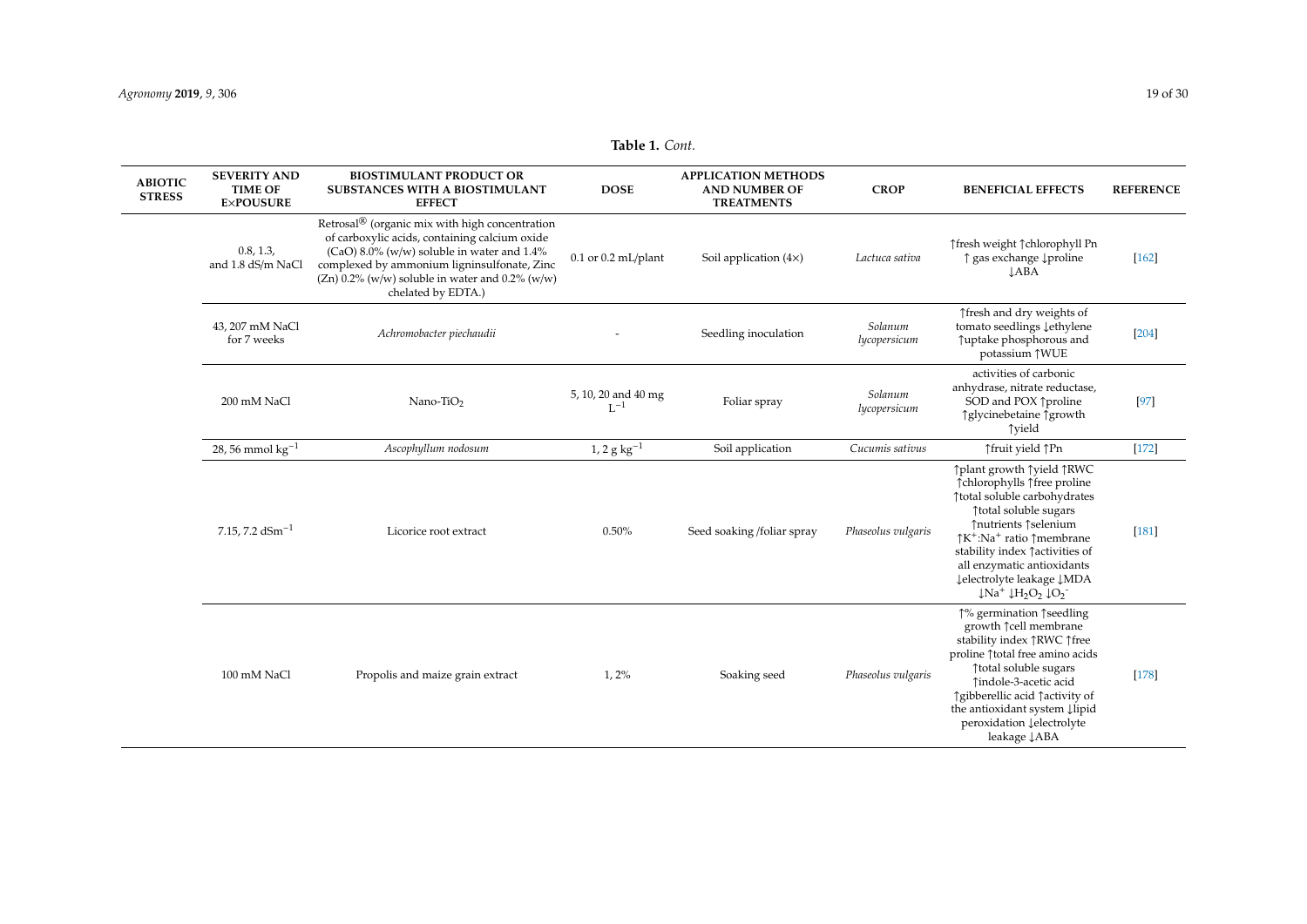| <b>ABIOTIC</b><br><b>STRESS</b> | <b>SEVERITY AND</b><br><b>TIME OF</b><br><b>EXPOUSURE</b> | <b>BIOSTIMULANT PRODUCT OR</b><br>SUBSTANCES WITH A BIOSTIMULANT<br><b>EFFECT</b> | <b>DOSE</b>                                                                        | <b>APPLICATION METHODS</b><br><b>AND NUMBER OF</b><br><b>TREATMENTS</b> | <b>CROP</b>             | <b>BENEFICIAL EFFECTS</b>                                                                                                                                                                                                                                                                                   | <b>REFERENCE</b> |
|---------------------------------|-----------------------------------------------------------|-----------------------------------------------------------------------------------|------------------------------------------------------------------------------------|-------------------------------------------------------------------------|-------------------------|-------------------------------------------------------------------------------------------------------------------------------------------------------------------------------------------------------------------------------------------------------------------------------------------------------------|------------------|
|                                 | 6.23–6.28 dS m <sup>-1</sup>                              | Salycilic acid and Moringa oleifera                                               | 0.30%                                                                              | Seed soaking /foliar spray                                              | Phaseolus vulgaris      | ↑shoot length ↑number and<br>area of leaves $\uparrow$ plant dry<br>weight 1RWC 1chlorophyll<br>↑ carotenoid ↑ total soluble<br>sugars 1free proline 1 ascorbic<br>acid $\uparrow$ N, P, K and Ca, $\uparrow$ ratios<br>of K/Na and Ca/Na 1 green<br>pod and dry seed yields                                | $[179]$          |
|                                 | 100 mM NaCl                                               | Moringa oleifera                                                                  | crude extract                                                                      | Soaking seed                                                            | Phaseolus vulgaris      | ↑ shoot and root lengths<br>↑ plant dry mass ↑ total soluble<br>sugars $\uparrow$ proline $\uparrow$ K <sup>+</sup> , Na <sup>+</sup> and<br>Cl <sup>-</sup> Tascorbic acid 1total<br>glutathione $\downarrow$ MDA $\downarrow$ H <sub>2</sub> O <sub>2</sub><br>$LO2$ <sup>-</sup> $\uparrow$ SOD, APX, GR | [177, 180]       |
|                                 | 50, 150 mM NaCl                                           | Sargassum muticum and Jania rubens                                                | $1\%$                                                                              | Foliar spray $(2\times)$                                                | Cicer arietinum         | ↑plant growth ↑chlorophyll<br>↑ carotenoid ↑ soluble sugars<br>↑ phenols $\downarrow$ Na <sup>+</sup> ↑ K <sup>+</sup> $\downarrow$ H <sub>2</sub> O <sub>2</sub><br><b>TCAT, SOD, POD, APX</b><br>activity <b>JMDA</b>                                                                                     | $[176]$          |
|                                 | 3, 6 g $L^{-1}$                                           | Dunaliella salina exopolysaccharides                                              | $0.1 g L^{-1}$                                                                     | Foliar spray $(2\times)$                                                | Solanum<br>lycopersicum | ↑chlorophyll ↑protein<br><b>proline</b>                                                                                                                                                                                                                                                                     | $[175]$          |
|                                 | 8.81 dS $m^{-1}$                                          | Bee-honey based biostimulant                                                      | $25-50$ g L <sup>-1</sup>                                                          | Foliar spray                                                            | Allium cepa             | ↑biomass ↑bulb yield ↑WUE<br>↑ photosynthetic pigments<br><b>Tosmoprotectants</b><br>↑membrane stability index<br>↑RWC ↑enzymatic and<br>non-enzymatic antioxidants                                                                                                                                         | $[182]$          |
|                                 | 8 mM NaCl                                                 | phosphorus / humic acid                                                           | 50, 100, 150 mg<br>$kg^{-1}$ (P)/750,<br>$1500 \text{ mg kg}^{-1}$<br>(humic acid) | Soil application                                                        | Capsicum annuum         | ↑ fresh and dry weight of<br>shoot and root 1membrane<br>damage 1nutrient uptake                                                                                                                                                                                                                            | $[170]$          |
| <b>UV-stress</b>                | 300-340nm<br>illumination for<br>15 min                   | Nano-anatase                                                                      | 0.25%                                                                              | Soaking seed and foliar spray                                           | Spinacia oleracea       | $LO_2$ $LH_2O_2$ $LMDA \uparrow$ SOD,<br>CAT, APX, GPX activity                                                                                                                                                                                                                                             | [96]             |

**Table 1.** *Cont.*

<span id="page-19-0"></span>Fv/Fm maximum quantum efficiency of Photosystem II; Pn net photosynthetic rate; E transpiration rate; gs stomatal conductance; Ci sub stomatal CO<sub>2</sub> concentration; SLA specific leaf area; RGR relative growth rate; RLWC relative leaf water content; RWC relative water content; WUE water use efficiency; PI performance index; MDA malondialdehyde; TTC 2,3,5-triphenyltetrazolium chloride; GSH reduced glutathione; GSSG oxidized glutathione; LOX lipoxygenase; CAT catalase; SOD superoxide dismutase; APX ascorbate peroxidase; POX peroxidase; GR glutathione reductase; HI harvest index; ABA abscisic acid; ETR electron transport rate. The symbol ↑ means an increase or ↓ a decrease of the parameter measured. The symbol  $\times$  represents how many times the treatment was applied.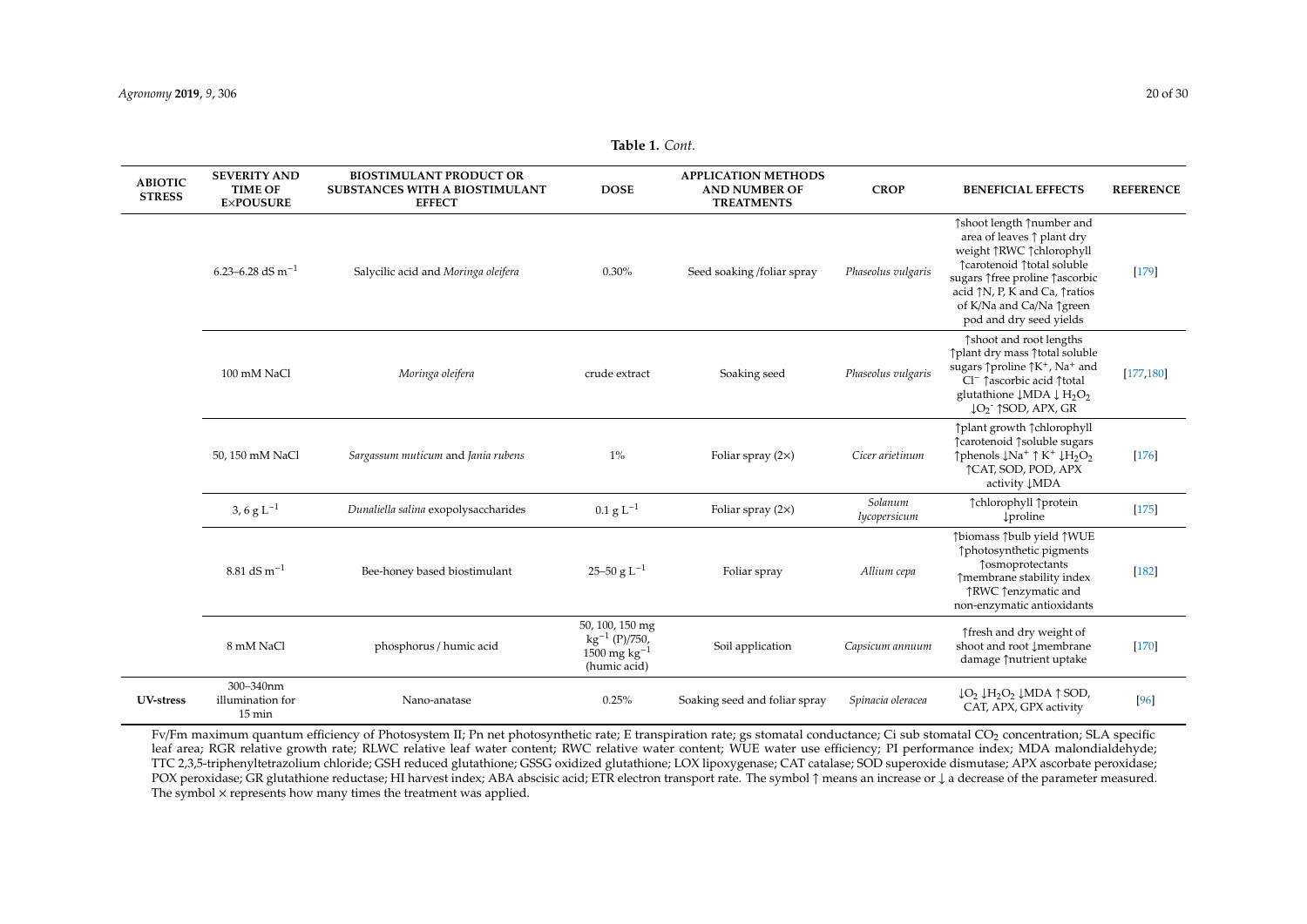**Author Contributions:** Conceptualization, R.B., G.F., A.F.; writing—original draft preparation, R.B. G.F.; writing—review and editing, A.F.

**Funding:** This research received no external funding.

**Conflicts of Interest:** The authors declare no conflict of interest.

## **References**

- <span id="page-20-0"></span>1. Verma, A. Abiotic Stress and Crop Improvement: Current Scenario. *Adv. Plants Agric. Res.* **2016**, *4*, 345–346.
- <span id="page-20-1"></span>2. Boyer, J.S. Plant Productivity and Environment. *Science (80-)* **1982**, *218*, 443–448. [\[CrossRef\]](http://dx.doi.org/10.1126/science.218.4571.443) [\[PubMed\]](http://www.ncbi.nlm.nih.gov/pubmed/17808529)
- <span id="page-20-2"></span>3. La Peña, R.D.; Hughes, J. Improving Vegetable Productivity in a Variable and Changing Climate. *J. SAT Agric. Res.* **2007**, *4*, 666–675.
- <span id="page-20-3"></span>4. Farooq, M.; Wahid, A.; Kobayashi, N.; Fujita, D.; Basra, S.M.A. Plant drought stress: Effects, mechanisms and management To cite this version: Review article. *Agron. Sustain. Dev.* **2009**, *29*, 185–212. [\[CrossRef\]](http://dx.doi.org/10.1051/agro:2008021)
- <span id="page-20-4"></span>5. Cramer, G.R.; Urano, K.; Delrot, S.; Pezzotti, M.; Shinozaki, K. Effects of abiotic stress on plants: A systems biology perspective. *BMC Plant Biol.* **2011**, *11*, 163. [\[CrossRef\]](http://dx.doi.org/10.1186/1471-2229-11-163) [\[PubMed\]](http://www.ncbi.nlm.nih.gov/pubmed/22094046)
- <span id="page-20-5"></span>6. Global Warming of 1.5 ◦C. Available online: https://[www.ipcc.ch](https://www.ipcc.ch/sr15/)/sr15/ (accessed on 8 March 2019).
- <span id="page-20-6"></span>7. FAO. The State of Food and Agriculture (SOFA). Available online: http://[www.fao.org](http://www.fao.org/3/a-i6030e.pdf)/3/a-i6030e.pdf (accessed on 8 March 2019).
- <span id="page-20-7"></span>8. Mariani, L.; Ferrante, A. Agronomic Management for Enhancing Plant Tolerance to Abiotic Stresses—Drought, Salinity, Hypoxia, and Lodging. *Horticulturae* **2017**, *3*, 52. [\[CrossRef\]](http://dx.doi.org/10.3390/horticulturae3040052)
- <span id="page-20-8"></span>9. Mou, B. Improvement of horticultural crops for abiotic stress tolerance: An introduction. *HortScience* **2011**, *46*, 1068–1069. [\[CrossRef\]](http://dx.doi.org/10.21273/HORTSCI.46.8.1068)
- <span id="page-20-9"></span>10. Parajuli, R.; Thoma, G.; Matlock, M.D. Environmental sustainability of fruit and vegetable production supply chains in the face of climate change: A review. *Sci. Total Environ.* **2019**, *650*, 2863–2879. [\[CrossRef\]](http://dx.doi.org/10.1016/j.scitotenv.2018.10.019)
- <span id="page-20-10"></span>11. Bisbis, M.B.; Gruda, N.; Blanke, M. Potential impacts of climate change on vegetable production and product quality—A review. *J. Clean. Prod.* **2018**, *170*, 1602–1620. [\[CrossRef\]](http://dx.doi.org/10.1016/j.jclepro.2017.09.224)
- <span id="page-20-11"></span>12. Mittler, R. Abiotic stress, the field environment and stress combination. *Trends Plant Sci.* **2006**, *11*, 15–19. [\[CrossRef\]](http://dx.doi.org/10.1016/j.tplants.2005.11.002)
- 13. Rivero, R.M.; Mestre, T.C.; Mittler, R.; Rubio, F.; Garcia-Sanchez, F.; Martinez, V. The combined effect of salinity and heat reveals a specific physiological, biochemical and molecular response in tomato plants. *Plant Cell Environ.* **2014**, *37*, 1059–1073. [\[CrossRef\]](http://dx.doi.org/10.1111/pce.12199) [\[PubMed\]](http://www.ncbi.nlm.nih.gov/pubmed/24028172)
- <span id="page-20-12"></span>14. Choudhury, F.K.; Rivero, R.M.; Blumwald, E.; Mittler, R. Reactive oxygen species, abiotic stress and stress combination. *Plant J.* **2017**, *90*, 856–867. [\[CrossRef\]](http://dx.doi.org/10.1111/tpj.13299) [\[PubMed\]](http://www.ncbi.nlm.nih.gov/pubmed/27801967)
- <span id="page-20-13"></span>15. Pandey, P.; Irulappan, V.; Bagavathiannan, M.V.; Senthil-Kumar, M. Impact of Combined Abiotic and Biotic Stresses on Plant Growth and Avenues for Crop Improvement by Exploiting Physio-morphological Traits. *Front. Plant Sci.* **2017**, *8*, 537. [\[CrossRef\]](http://dx.doi.org/10.3389/fpls.2017.00537) [\[PubMed\]](http://www.ncbi.nlm.nih.gov/pubmed/28458674)
- <span id="page-20-14"></span>16. Atkinson, N.J.; Urwin, P.E. The interaction of plant biotic and abiotic stresses: From genes to the field. *J. Exp. Bot.* **2012**, *63*, 3523–3543. [\[CrossRef\]](http://dx.doi.org/10.1093/jxb/ers100) [\[PubMed\]](http://www.ncbi.nlm.nih.gov/pubmed/22467407)
- <span id="page-20-15"></span>17. Shannon, M.C.; Grieve, C.M. Tolerance of vegetable crops to salinity. *Sci. Hortic. (Amst.)* **1998**, *78*, 5–38. [\[CrossRef\]](http://dx.doi.org/10.1016/S0304-4238(98)00189-7)
- <span id="page-20-16"></span>18. Fruit and Vegetables for Health Initiative. Available online: http://[www.fao.org](http://www.fao.org/3/a-i6807e.pdf)/3/a-i6807e.pdf (accessed on 8 March 2019).
- <span id="page-20-17"></span>19. Rao, N.K.S.; Laxman, R.H.; Shivashankara, K.S. Physiological and Morphological Responses of Horticultural Crops to Abiotic Stresses. In *Abiotic Stress Physiology of Horticultural Crops*; Rao, N.K.S., Shivashankara, K.S., Laxman, R.H., Eds.; Springer: New Delhi, India, 2016; pp. 3–7, ISBN 978-81-322-2723-6.
- <span id="page-20-18"></span>20. Sánchez-Rodríguez, E.; Rubio-Wilhelmi, M.; Cervilla, L.M.; Blasco, B.; Rios, J.J.; Rosales, M.A.; Romero, L.; Ruiz, J.M. Genotypic differences in some physiological parameters symptomatic for oxidative stress under moderate drought in tomato plants. *Plant Sci.* **2010**, *178*, 30–40. [\[CrossRef\]](http://dx.doi.org/10.1016/j.plantsci.2009.10.001)
- 21. Mittova, V.; Tal, M.; Volokita, M.; Guy, M. Up-regulation of the leaf mitochondrial and peroxisomal antioxidative systems in response to salt-induced oxidative stress in the wild salt-tolerant tomato species *Lycopersicon pennellii*. *Plant Cell Environ.* **2003**, *26*, 845–856. [\[CrossRef\]](http://dx.doi.org/10.1046/j.1365-3040.2003.01016.x) [\[PubMed\]](http://www.ncbi.nlm.nih.gov/pubmed/12803612)
- 22. Abedi, T.; Pakniyat, H. Antioxidant enzyme changes in response to drought stress in ten cultivars of oilseed rape (*Brassica napus* L.). *Czech J. Genet. Plant Breed.* **2010**, *46*, 27–34. [\[CrossRef\]](http://dx.doi.org/10.17221/67/2009-CJGPB)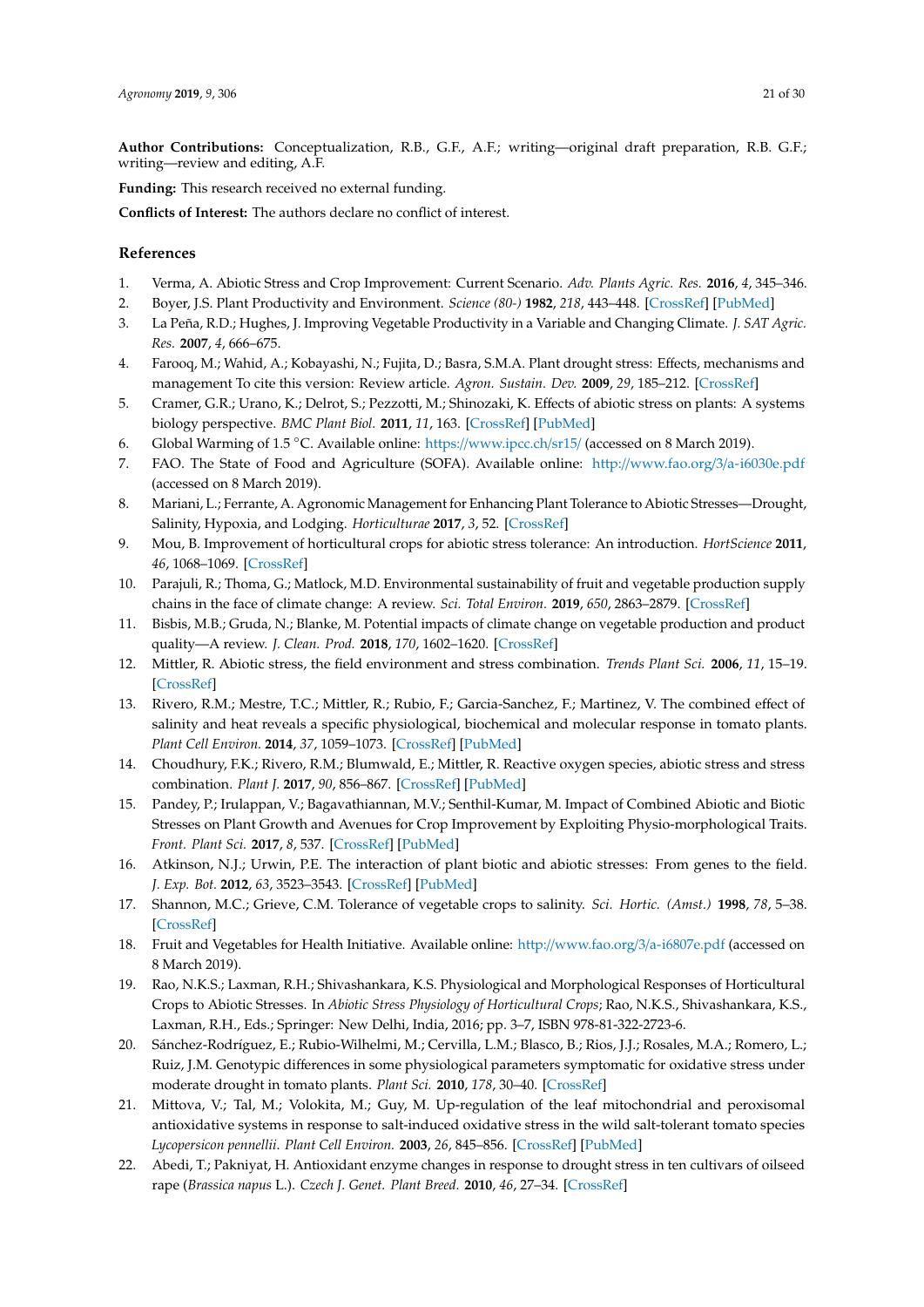- <span id="page-21-0"></span>23. Venkateswarlu, B.; Shanker, A.K.; Shanker, C.; Maheswari, M. *Crop Stress and Its Management: Perspectives and Strategies*; Springer: Berlin/Heidelberg, Germany, 2012; ISBN 978–94–007–2219–4.
- <span id="page-21-1"></span>24. Kusvuran, S.; Kiran, S.; Ellialtioglu, S.S. Antioxidant Enzyme Activities and Abiotic Stress Tolerance Relationship in Vegetable Crops. In *Abiotic and Biotic Stress in Plants—Recent Advances and Future Perspectives*; InTechOpen: London, UK, 2016.
- <span id="page-21-2"></span>25. You, J.; Chan, Z. ROS Regulation during Abiotic Stress Responses in Crop Plants. *Front. Plant Sci.* **2015**, *6*, 1092. [\[CrossRef\]](http://dx.doi.org/10.3389/fpls.2015.01092)
- 26. Suzuki, N.; Koussevitzky, S.; Mittler, R.; Miller, G. ROS and redox signalling in the response of plants to abiotic stress. *Plant Cell Environ.* **2012**, *35*, 259–270. [\[CrossRef\]](http://dx.doi.org/10.1111/j.1365-3040.2011.02336.x)
- 27. Das, K.; Roychoudhury, A. Reactive oxygen species (ROS) and response of antioxidants as ROS-scavengers during environmental stress in plants. *Front. Environ. Sci.* **2014**, *2*, 53. [\[CrossRef\]](http://dx.doi.org/10.3389/fenvs.2014.00053)
- <span id="page-21-3"></span>28. Mittler, R.; Vanderauwera, S.; Suzuki, N.; Miller, G.; Tognetti, V.B.; Vandepoele, K.; Gollery, M.; Shulaev, V.; Van Breusegem, F. ROS signaling: The new wave? *Trends Plant Sci.* **2011**, *16*, 300–309. [\[CrossRef\]](http://dx.doi.org/10.1016/j.tplants.2011.03.007) [\[PubMed\]](http://www.ncbi.nlm.nih.gov/pubmed/21482172)
- <span id="page-21-4"></span>29. Wang, Y.; Frei, M. Stressed food—The impact of abiotic environmental stresses on crop quality. *Agric. Ecosyst. Environ.* **2011**, *141*, 271–286. [\[CrossRef\]](http://dx.doi.org/10.1016/j.agee.2011.03.017)
- <span id="page-21-5"></span>30. Oh, M.-M.; Carey, E.E.; Rajashekar, C.B. Regulated Water Deficits Improve Phytochemical Concentration in Lettuce. *J. Am. Soc. Hortic. Sci.* **2019**, *135*, 223–229. [\[CrossRef\]](http://dx.doi.org/10.21273/JASHS.135.3.223)
- <span id="page-21-6"></span>31. Ripoll, J.; Urban, L.; Staudt, M.; Lopez-Lauri, F.; Bidel, L.P.R.; Bertin, N. Water shortage and quality of fleshy fruits-making the most of the unavoidable. *J. Exp. Bot.* **2014**, *65*, 4097–4117. [\[CrossRef\]](http://dx.doi.org/10.1093/jxb/eru197)
- <span id="page-21-7"></span>32. Hasanuzzaman, M.; Nahar, K.; Alam, M.M.; Roychowdhury, R.; Fujita, M. Physiological, biochemical, and molecular mechanisms of heat stress tolerance in plants. *Int. J. Mol. Sci.* **2013**, *14*, 9643–9684. [\[CrossRef\]](http://dx.doi.org/10.3390/ijms14059643)
- <span id="page-21-8"></span>33. Xu, Z.; Jiang, Y.; Zhou, G. Response and adaptation of photosynthesis, respiration, and antioxidant systems to elevated CO<sub>2</sub> with environmental stress in plants. *Front. Plant Sci.* 2015, 6, 701. [\[CrossRef\]](http://dx.doi.org/10.3389/fpls.2015.00701)
- <span id="page-21-9"></span>34. Bechtold, U.; Field, B. Molecular mechanisms controlling plant growth during abiotic stress. *J. Exp. Bot.* **2018**, *69*, 2753–2758. [\[CrossRef\]](http://dx.doi.org/10.1093/jxb/ery157)
- <span id="page-21-10"></span>35. Schwarz, D.; Rouphael, Y.; Colla, G.; Venema, J.H. Grafting as a tool to improve tolerance of vegetables to abiotic stresses: Thermal stress, water stress and organic pollutants. *Sci. Hortic. (Amst.)* **2010**, *127*, 162–171. [\[CrossRef\]](http://dx.doi.org/10.1016/j.scienta.2010.09.016)
- 36. Al-Harbi, A.R.; Al-Omran, A.M.; Alharbi, K. Grafting improves cucumber water stress tolerance in Saudi Arabia. *Saudi J. Biol. Sci.* **2018**, *25*, 298–304. [\[CrossRef\]](http://dx.doi.org/10.1016/j.sjbs.2017.10.025)
- <span id="page-21-11"></span>37. Kumar, P.; Rouphael, Y.; Cardarelli, M.; Colla, G. Vegetable Grafting as a Tool to Improve Drought Resistance and Water Use Efficiency. *Front. Plant Sci.* **2017**, *8*, 1130. [\[CrossRef\]](http://dx.doi.org/10.3389/fpls.2017.01130) [\[PubMed\]](http://www.ncbi.nlm.nih.gov/pubmed/28713405)
- <span id="page-21-12"></span>38. Wang, W.; Vinocur, B.; Altman, A. Plant responses to drought, salinity and extreme temperatures: Towards genetic engineering for stress tolerance. *Planta* **2003**, *218*, 1–14. [\[CrossRef\]](http://dx.doi.org/10.1007/s00425-003-1105-5) [\[PubMed\]](http://www.ncbi.nlm.nih.gov/pubmed/14513379)
- <span id="page-21-13"></span>39. Zhuang, J.; Zhang, J.; Hou, X.L.; Wang, F.; Xiong, A.S. Transcriptomic, Proteomic, Metabolomic and Functional Genomic Approaches for the Study of Abiotic Stress in Vegetable Crops. *Crit. Rev. Plant Sci.* **2014**, *33*, 225–237. [\[CrossRef\]](http://dx.doi.org/10.1080/07352689.2014.870420)
- 40. Wang, H.; Wang, H.; Shao, H.; Tang, X. Recent Advances in Utilizing Transcription Factors to Improve Plant Abiotic Stress Tolerance by Transgenic Technology. *Front. Plant Sci.* **2016**, *7*, 67. [\[CrossRef\]](http://dx.doi.org/10.3389/fpls.2016.00067) [\[PubMed\]](http://www.ncbi.nlm.nih.gov/pubmed/26904044)
- <span id="page-21-14"></span>41. Singhal, P.; Jan, A.T.; Azam, M.; Haq, Q.M.R. Plant abiotic stress: A prospective strategy of exploiting promoters as alternative to overcome the escalating burden. *Front. Life Sci.* **2016**, *9*, 52–63. [\[CrossRef\]](http://dx.doi.org/10.1080/21553769.2015.1077478)
- <span id="page-21-15"></span>42. Sade, N.; Del Mar Rubio-Wilhelmi, M.; Umnajkitikorn, K.; Blumwald, E. Stress-induced senescence and plant tolerance to abiotic stress. *J. Exp. Bot.* **2018**, *69*, 845–853. [\[CrossRef\]](http://dx.doi.org/10.1093/jxb/erx235) [\[PubMed\]](http://www.ncbi.nlm.nih.gov/pubmed/28992323)
- 43. Ahmad, P.; Prasad, M.N.V. *Abiotic Stress Responses in Plants: Metabolism, Productivity and Sustainability*; Springer Science & Business Media: Berlin/Heidelberg, Germany, 2011; ISBN 146140634X.
- <span id="page-21-16"></span>44. Shah, L.R.; Sharma, A.; Nabi, J.; Prasad, J. Breeding approaches for abiotic stress management in vegetable crops. *J. Pharmacogn. Phytochem.* **2018**, *7*, 1023–1028.
- <span id="page-21-17"></span>45. Pérez-Clemente, R.M.; Gomez-Cadenas, A. In vitro Tissue Culture, a Tool for the Study and Breeding of Plants Subjected to Abiotic Stress Conditions. In *Recent Advances in Plant In Vitro Culture*; InTechOpen: London, UK, 2012; p. 13.
- <span id="page-21-18"></span>46. Rai, M.K.; Kalia, R.K.; Singh, R.; Gangola, M.P.; Dhawan, A.K. Developing stress tolerant plants through in vitro selection-An overview of the recent progress. *Environ. Exp. Bot.* **2011**, *71*, 89–98. [\[CrossRef\]](http://dx.doi.org/10.1016/j.envexpbot.2010.10.021)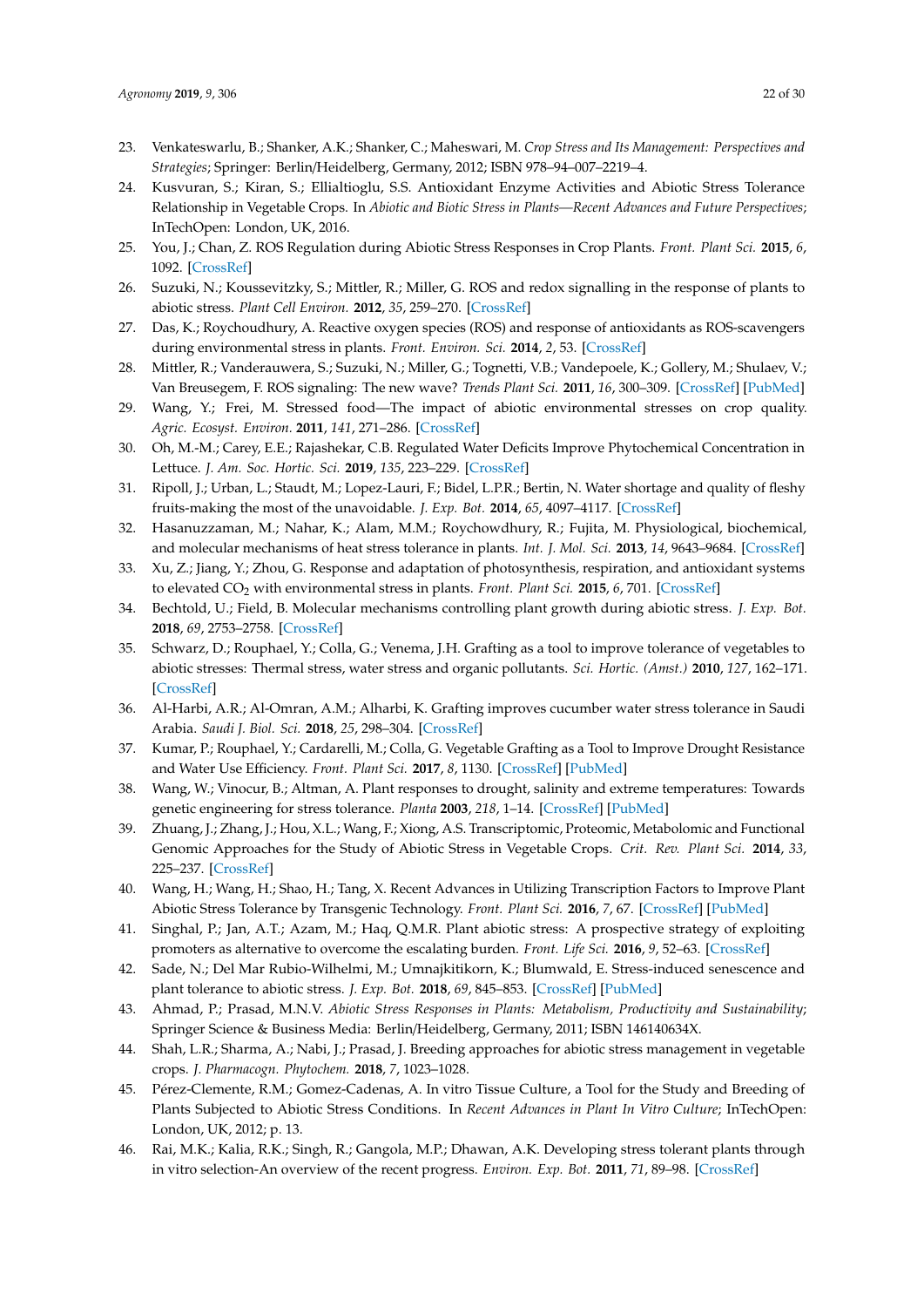- <span id="page-22-0"></span>47. Van Oosten, M.J.; Pepe, O.; De Pascale, S.; Silletti, S.; Maggio, A. The role of biostimulants and bioeffectors as alleviators of abiotic stress in crop plants. *Chem. Biol. Technol. Agric.* **2017**, *4.1*, 5. [\[CrossRef\]](http://dx.doi.org/10.1186/s40538-017-0089-5)
- 48. Yamauchi, Y. Integrated Chemical Control of Abiotic Stress Tolerance Using Biostimulants. In *Plant, Abiotic Stress and Responses to Climate Change*; InTechOpen: London, UK, 2018; pp. 133–143.
- <span id="page-22-1"></span>49. Colla, G.; Rouphael, Y. Biostimulants in horticulture. *Sci. Hortic. (Amst.)* **2015**, *196*, 1–2. [\[CrossRef\]](http://dx.doi.org/10.1016/j.scienta.2015.10.044)
- <span id="page-22-2"></span>50. Povero, G.; Mejia, J.F.; Di Tommaso, D.; Piaggesi, A.; Warrior, P. A Systematic Approach to Discover and Characterize Natural Plant Biostimulants. *Front. Plant Sci.* **2016**, *7*, 435. [\[CrossRef\]](http://dx.doi.org/10.3389/fpls.2016.00435) [\[PubMed\]](http://www.ncbi.nlm.nih.gov/pubmed/27092156)
- <span id="page-22-3"></span>51. Traon, D.; Amat, L.; Zotz, F.; du Jardin, P. *A Legal Framework for Plant Biostimulants and Agronomic Fertiliser Additives in the EU*; Report for the European Commission; Enterprise & Industry Directorate—General: Brussels, Belgium, 2014; p. 133.
- <span id="page-22-4"></span>52. Biostimulants Market Size Worth \$4.14 Billion By 2025|CAGR: 10.2%. Available online: https://[www.](https://www.grandviewresearch.com/press-release/global-biostimulants-market) grandviewresearch.com/press-release/[global-biostimulants-market](https://www.grandviewresearch.com/press-release/global-biostimulants-market) (accessed on 8 March 2019 ).
- <span id="page-22-5"></span>53. Ebic Welcomes Compromise Reached At Trilogue Meeting on Fertilising Products Regulation, First Step Towards Eu-Wide Market Creation for Biostimulants. Available online: http://[www.biostimulants.eu](http://www.biostimulants.eu/2018/11/ebic-welcomes-compromise-reached-at-trilogue-meeting-on-fertilising-products-regulation-first-step-towards-eu-wide-market-creation-for-biostimulants/)/2018/11/ebic[welcomes-compromise-reached-at-trilogue-meeting-on-fertilising-products-regulation-first-step-towards-eu](http://www.biostimulants.eu/2018/11/ebic-welcomes-compromise-reached-at-trilogue-meeting-on-fertilising-products-regulation-first-step-towards-eu-wide-market-creation-for-biostimulants/)[wide-market-creation-for-biostimulants](http://www.biostimulants.eu/2018/11/ebic-welcomes-compromise-reached-at-trilogue-meeting-on-fertilising-products-regulation-first-step-towards-eu-wide-market-creation-for-biostimulants/)/ (accessed on 5 June 2019).
- 54. Ep Approves Fpr: A Giant Leap for Biostimulants. Available online: http://[www.biostimulants.eu](http://www.biostimulants.eu/2019/03/ep-approves-fpr-a-giant-leap-for-biostimulants/)/2019/03/ [ep-approves-fpr-a-giant-leap-for-biostimulants](http://www.biostimulants.eu/2019/03/ep-approves-fpr-a-giant-leap-for-biostimulants/)/ (accessed on 5 June 2019).
- <span id="page-22-6"></span>55. Yakhin, O.I.; Lubyanov, A.A.; Yakhin, I.A.; Brown, P.H. Biostimulants in Plant Science: A Global Perspective. *Front. Plant Sci.* **2017**, *7*, 2049. [\[CrossRef\]](http://dx.doi.org/10.3389/fpls.2016.02049) [\[PubMed\]](http://www.ncbi.nlm.nih.gov/pubmed/28184225)
- <span id="page-22-7"></span>56. Du Jardin, P. Plant biostimulants: Definition, concept, main categories and regulation. *Sci. Hortic. (Amst.)* **2015**, *196*, 3–14. [\[CrossRef\]](http://dx.doi.org/10.1016/j.scienta.2015.09.021)
- <span id="page-22-8"></span>57. Rouphael, Y.; Colla, G. Synergistic Biostimulatory Action: Designing the Next Generation of Plant Biostimulants for Sustainable Agriculture. *Front. Plant Sci.* **2018**, *9*, 1655. [\[CrossRef\]](http://dx.doi.org/10.3389/fpls.2018.01655)
- <span id="page-22-9"></span>58. Paul, K.; Sorrentino, M.; Lucini, L.; Rouphael, Y.; Cardarelli, M.; Bonini, P.; Reynaud, H.; Canaguier, R.; Trtílek, M.; Panzarová, K.; et al. Understanding the Biostimulant Action of Vegetal-Derived Protein Hydrolysates by High-Throughput Plant Phenotyping and Metabolomics: A Case Study on Tomato. *Front. Plant Sci.* **2019**, *10*, 47. [\[CrossRef\]](http://dx.doi.org/10.3389/fpls.2019.00047)
- <span id="page-22-10"></span>59. Bulgari, R.; Morgutti, S.; Cocetta, G.; Negrini, N.; Farris, S.; Calcante, A.; Spinardi, A.; Ferrari, E.; Mignani, I.; Oberti, R.; et al. Evaluation of Borage Extracts As Potential Biostimulant Using a Phenomic, Agronomic, Physiological, and Biochemical Approach. *Front. Plant Sci.* **2017**, *8*, 935. [\[CrossRef\]](http://dx.doi.org/10.3389/fpls.2017.00935)
- 60. Dalal, A.; Bourstein, R.; Haish, N.; Shenhar, I.; Wallach, R.; Moshelion, M.; Sciences, P.; Sciences, W. A High-Throughput Physiological Functional Phenotyping System for Time- and Cost-Effective Screening of Potential Biostimulants. *bioRxiv* **2019**, 525592. [\[CrossRef\]](http://dx.doi.org/10.1101/525592)
- <span id="page-22-11"></span>61. Nardi, S.; Carletti, P.; Pizzeghello, D.; Muscolo, A. Biological activities of humic substances. In *Biophysico-Chemical Processes Involving Natural Nonliving Organic Matter in Environmental Systems*; John Wiley & Sons, Inc.: Hoboken, NJ, USA, 2009; pp. 305–340, ISBN 0470494948, 9780470494943.
- <span id="page-22-12"></span>62. Bulgari, R.; Cocetta, G.; Trivellini, A.; Vernieri, P.; Ferrante, A. Biostimulants and crop responses: A review. *Biol. Agric. Hortic.* **2015**, *31*, 1–17. [\[CrossRef\]](http://dx.doi.org/10.1080/01448765.2014.964649)
- <span id="page-22-13"></span>63. Caradonia, F.; Battaglia, V.; Righi, L.; Pascali, G.; La Torre, A. Plant Biostimulant Regulatory Framework: Prospects in Europe and Current Situation at International Level. *J. Plant Growth Regul.* **2018**, 1–11. [\[CrossRef\]](http://dx.doi.org/10.1007/s00344-018-9853-4)
- <span id="page-22-14"></span>64. Canellas, L.P.; Olivares, F.L.; Okorokova-Facanha, A.L.; Facanha, A.R. Humic Acids Isolated from Earthworm Compost Enhance Root Elongation, Lateral Root Emergence, and Plasma Membrane H+-ATPase Activity in Maize Roots. *Plant Physiol.* **2002**, *130*, 1951–1957. [\[CrossRef\]](http://dx.doi.org/10.1104/pp.007088)
- <span id="page-22-15"></span>65. Trevisan, S.; Francioso, O.; Quaggiotti, S.; Nardi, S. Humic substances biological activity at the plant-soil interface: From environmental aspects to molecular factors. *Plant Signal. Behav.* **2010**, *5*, 635–643. [\[CrossRef\]](http://dx.doi.org/10.4161/psb.5.6.11211) [\[PubMed\]](http://www.ncbi.nlm.nih.gov/pubmed/20495384)
- <span id="page-22-16"></span>66. Canellas, L.P.; Olivares, F.L.; Aguiar, N.O.; Jones, D.L.; Nebbioso, A.; Mazzei, P.; Piccolo, A. Humic and fulvic acids as biostimulants in horticulture. *Sci. Hortic. (Amst.)* **2015**, *196*, 15–27. [\[CrossRef\]](http://dx.doi.org/10.1016/j.scienta.2015.09.013)
- <span id="page-22-17"></span>67. Nardi, S.; Pizzeghello, D.; Schiavon, M.; Ertani, A. Scientia Agricola Plant biostimulants: Physiological responses induced by protein hydrolyzed-based. *Sci. Agric.* **2016**, *73*, 18–23. [\[CrossRef\]](http://dx.doi.org/10.1590/0103-9016-2015-0006)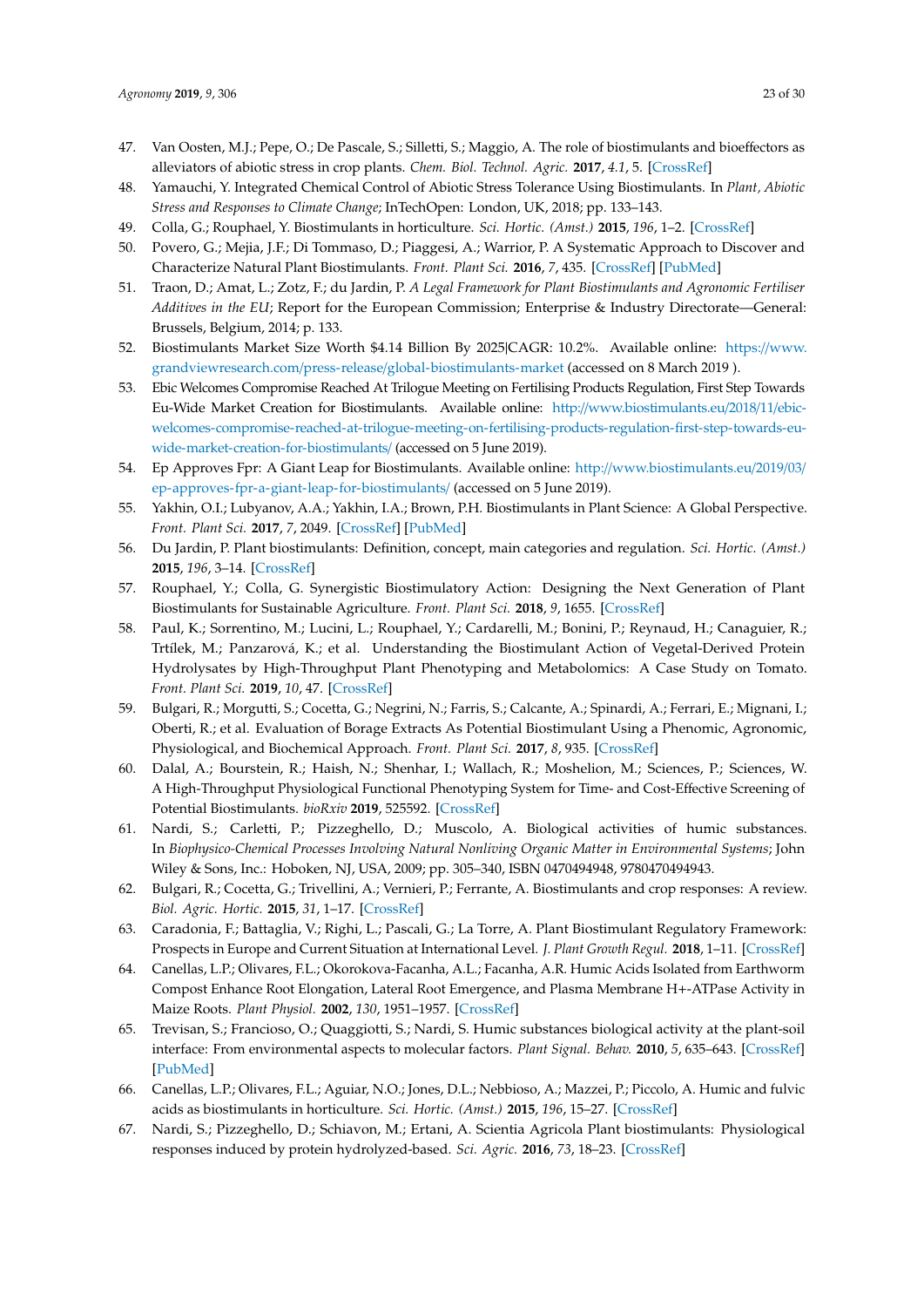- <span id="page-23-0"></span>68. Canellas, L.P.; Dobbss, L.B.; Oliveira, A.L.; Chagas, J.G.; Aguiar, N.O.; Rumjanek, V.M.; Novotny, E.H.; Olivares, F.L.; Spaccini, R.; Piccolo, A. Chemical properties of humic matter as related to induction of plant lateral roots. *Eur. J. Soil Sci.* **2012**, *63*, 315–324. [\[CrossRef\]](http://dx.doi.org/10.1111/j.1365-2389.2012.01439.x)
- <span id="page-23-1"></span>69. Trevisan, S.; Botton, A.; Vaccaro, S.; Vezzaro, A.; Quaggiotti, S.; Nardi, S. Humic substances affect Arabidopsis physiology by altering the expression of genes involved in primary metabolism, growth and development. *Environ. Exp. Bot.* **2011**, *74*, 45–55. [\[CrossRef\]](http://dx.doi.org/10.1016/j.envexpbot.2011.04.017)
- <span id="page-23-2"></span>70. Nardi, S.; Pizzeghello, D.; Reniero, F.; Rascio, N. Chemical and Biochemical Properties of Humic Substances Isolated from Forest Soils and Plant Growth. *Soil Sci. Soc. Am. J.* **2000**, *64*, 639. [\[CrossRef\]](http://dx.doi.org/10.2136/sssaj2000.642639x)
- 71. Nardi, S.; Pizzeghello, D.; Muscolo, A.; Vianello, A. Physiological effects of humic substances on higher plants. *Soil Biol. Biochem.* **2002**, *34*, 1527–1536. [\[CrossRef\]](http://dx.doi.org/10.1016/S0038-0717(02)00174-8)
- <span id="page-23-3"></span>72. Dobbss, L.B.; Canellas, L.P.; Olivares, F.L.; Aguiar, N.O.; Peres, L.E.P.; Azevedo, M.; Spaccini, R.; Piccolo, A.; Façanha, A.R. Bioactivity of chemically transformed humic matter from vermicompost on plant root growth. *J. Agric. Food Chem.* **2010**, *58*, 3681–3688. [\[CrossRef\]](http://dx.doi.org/10.1021/jf904385c)
- <span id="page-23-4"></span>73. Norrie, J.; Keathley, J.P. Benefits of *Ascophyllum Nodosum* Marine-Plant Extract Applications to 'Thompson Seedless' Grape Production. *Acta Hortic.* **2006**, 243–248. [\[CrossRef\]](http://dx.doi.org/10.17660/ActaHortic.2006.727.27)
- <span id="page-23-17"></span>74. Gajc-Wolska, J.; Spiewski, T.; Grabowska, A. The Effect of Seaweed Extracts on the Yield and Quality Parameters of Broccoli (*Brassica oleracea* var. *cymosa* L.) in Open Field Production. *Acta Hortic.* **2013**, *1009*, 83–90. [\[CrossRef\]](http://dx.doi.org/10.17660/ActaHortic.2013.1009.9)
- <span id="page-23-5"></span>75. Sharma, H.S.S.; Fleming, C.; Selby, C.; Rao, J.R.; Martin, T. Plant biostimulants: A review on the processing of macroalgae and use of extracts for crop management to reduce abiotic and biotic stresses. *J. Appl. Phycol.* **2014**, *26*, 465–490. [\[CrossRef\]](http://dx.doi.org/10.1007/s10811-013-0101-9)
- <span id="page-23-18"></span><span id="page-23-6"></span>76. Hamza, B.B.; Suggars, A. Biostimulants: Myths and Realities. *TurfGrass Trends* **2001**, *8*, 6–10.
- <span id="page-23-7"></span>77. Battacharyya, D.; Babgohari, M.Z.; Rathor, P.; Prithiviraj, B. Seaweed extracts as biostimulants in horticulture. *Sci. Hortic. (Amst.)* **2015**, *196*, 39–48. [\[CrossRef\]](http://dx.doi.org/10.1016/j.scienta.2015.09.012)
- <span id="page-23-8"></span>78. Oancea, F.; Velea, S.; Mincea, C.; Ilie, L. Micro-algae based plant biostimulant and its effect on water stressed tomato plants. *Rom. J. Plant Prot.* **2013**, *VI*, 104–117.
- 79. Mógor, Á.F.; Ördög, V.; Lima, G.P.P.; Molnár, Z.; Mógor, G. Biostimulant properties of cyanobacterial hydrolysate related to polyamines. *J. Appl. Phycol.* **2018**, *30*, 453–460. [\[CrossRef\]](http://dx.doi.org/10.1007/s10811-017-1242-z)
- <span id="page-23-9"></span>80. Chiaiese, P.; Corrado, G.; Colla, G.; Kyriacou, M.C.; Rouphael, Y. Renewable Sources of Plant Biostimulation: Microalgae as a Sustainable Means to Improve Crop Performance. *Front. Plant Sci.* **2018**, *9*, 1782. [\[CrossRef\]](http://dx.doi.org/10.3389/fpls.2018.01782) [\[PubMed\]](http://www.ncbi.nlm.nih.gov/pubmed/30581447)
- <span id="page-23-10"></span>81. Colla, G.; Nardi, S.; Cardarelli, M.; Ertani, A.; Lucini, L.; Canaguier, R.; Rouphael, Y. Protein hydrolysates as biostimulants in horticulture. *Sci. Hortic. (Amst.)* **2015**, *196*, 28–38. [\[CrossRef\]](http://dx.doi.org/10.1016/j.scienta.2015.08.037)
- <span id="page-23-11"></span>82. Cerdán, M.; Sánchez-Sánchez, A.; Oliver, M.; Juárez, M.; Sánchez-Andreu, J.J. Effect of foliar and root applications of amino acids on iron uptake by tomato plants. *Acta Hortic.* **2009**, *830*, 481–488. [\[CrossRef\]](http://dx.doi.org/10.17660/ActaHortic.2009.830.68)
- <span id="page-23-12"></span>83. Lisiecka, J. The effect of animal protein hydrolysate on quantity and quality of strawberry daughter plants cv. 'Elsanta'. *Acta Sci. Pol. Hortorum Cultus* **2011**, *10*, 31–40.
- <span id="page-23-13"></span>84. Botta, A. Enhancing plant tolerance to temperature stress with amino acids: An approach to their mode of action. *Acta Hortic.* **2012**, *1009*, 29–36. [\[CrossRef\]](http://dx.doi.org/10.17660/ActaHortic.2013.1009.1)
- <span id="page-23-14"></span>85. Lucini, L.; Rouphael, Y.; Cardarelli, M.; Canaguier, R.; Kumar, P.; Colla, G. The effect of a plant-derived biostimulant on metabolic profiling and crop performance of lettuce grown under saline conditions. *Sci. Hortic. (Amst.)* **2015**, *182*, 124–133. [\[CrossRef\]](http://dx.doi.org/10.1016/j.scienta.2014.11.022)
- 86. Rouphael, Y.; Cardarelli, M.; Bonini, P.; Colla, G. Synergistic Action of a Microbial-based Biostimulant and a Plant Derived-Protein Hydrolysate Enhances Lettuce Tolerance to Alkalinity and Salinity. *Front. Plant Sci.* **2017**, *8*, 131. [\[CrossRef\]](http://dx.doi.org/10.3389/fpls.2017.00131) [\[PubMed\]](http://www.ncbi.nlm.nih.gov/pubmed/28223995)
- 87. Colla, G.; Hoagland, L.; Ruzzi, M.; Cardarelli, M.; Bonini, P.; Canaguier, R.; Rouphael, Y. Biostimulant Action of Protein Hydrolysates: Unraveling Their Effects on Plant Physiology and Microbiome. *Front. Plant Sci.* **2017**, *8*, 2202. [\[CrossRef\]](http://dx.doi.org/10.3389/fpls.2017.02202) [\[PubMed\]](http://www.ncbi.nlm.nih.gov/pubmed/29312427)
- <span id="page-23-15"></span>88. Trevisan, S.; Manoli, A.; Quaggiotti, S. A Novel Biostimulant, Belonging to Protein Hydrolysates, Mitigates Abiotic Stress Effects on Maize Seedlings Grown in Hydroponics. *Agronomy* **2019**, *9*, 28. [\[CrossRef\]](http://dx.doi.org/10.3390/agronomy9010028)
- <span id="page-23-16"></span>89. Ruzzi, M.; Aroca, R. Plant growth-promoting rhizobacteria act as biostimulants in horticulture. *Sci. Hortic. (Amst.)* **2015**, *196*, 124–134. [\[CrossRef\]](http://dx.doi.org/10.1016/j.scienta.2015.08.042)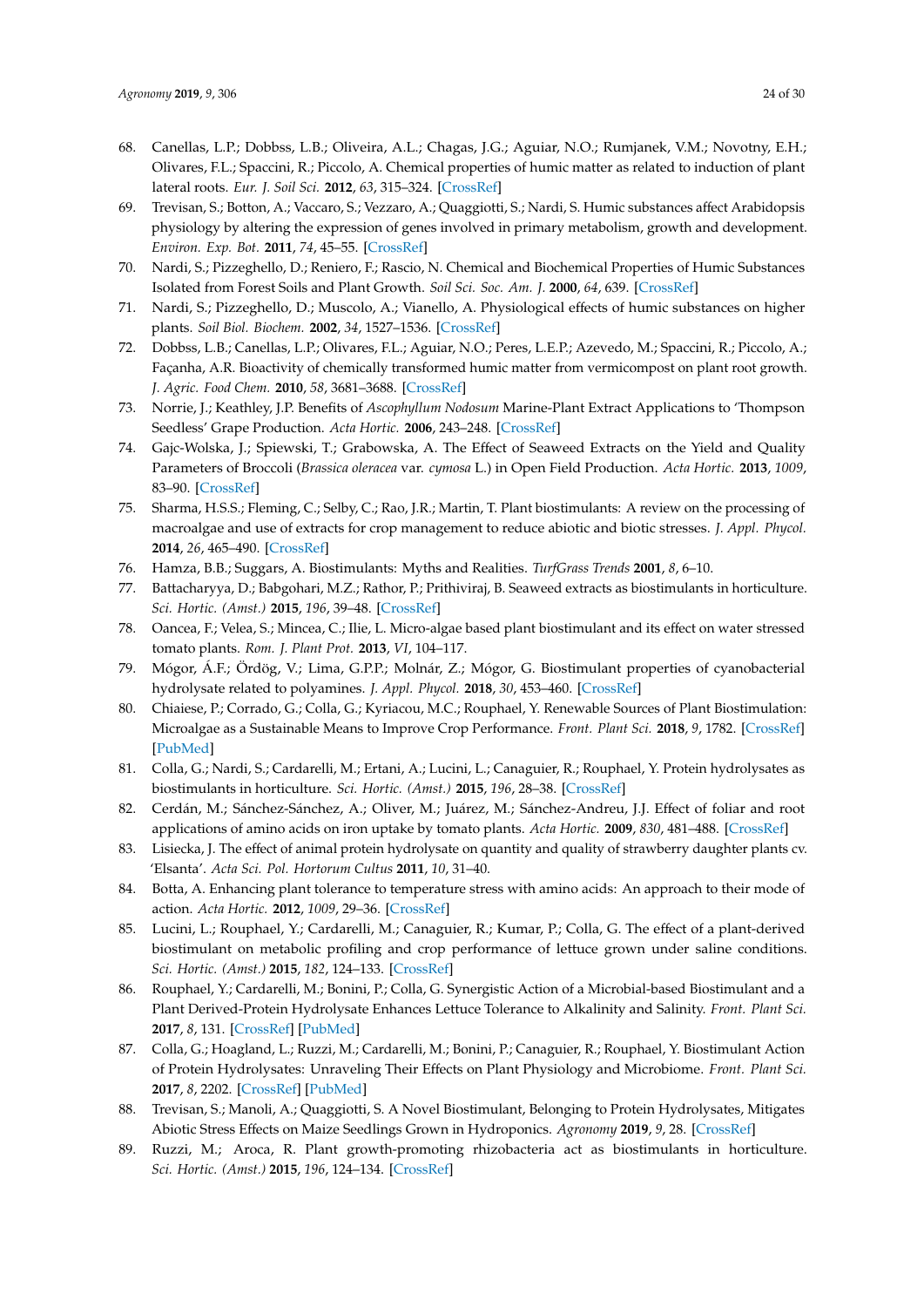- <span id="page-24-21"></span><span id="page-24-20"></span><span id="page-24-19"></span><span id="page-24-18"></span><span id="page-24-0"></span>90. Turan, M.; Yildirim, E.; Kitir, N.; Unek, C.; Nikerel, E.; Ozdemir, B.S.; Güneş, A.; Mokhtari, N.E.P. Beneficial Role of Plant Growth-Promoting Bacteria in Vegetable Production Under Abiotic Stress. In *Microbial Strategies for Vegetable Production*; Zaidi, A., Khan, M.S., Eds.; Springer International Publishing: Cham, Switzerland, 2017; pp. 151–166, ISBN 978-3-319-54401-4.
- <span id="page-24-1"></span>91. Xu, L.; Geelen, D. Developing Biostimulants from Agro-Food and Industrial By-Products. *Front. Plant Sci.* **2018**, *9*, 1567. [\[CrossRef\]](http://dx.doi.org/10.3389/fpls.2018.01567) [\[PubMed\]](http://www.ncbi.nlm.nih.gov/pubmed/30425724)
- <span id="page-24-2"></span>92. Ertani, A.; Schiavon, M.; Altissimo, A.; Franceschi, C.; Nardi, S. Phenol-containing organic substances stimulate phenylpropanoid metabolism in *Zea mays*. *J. Plant Nutr. Soil Sci.* **2011**, *174*, 496–503. [\[CrossRef\]](http://dx.doi.org/10.1002/jpln.201000075)
- <span id="page-24-3"></span>93. Juárez-Maldonado, A.; Ortega-Ortíz, H.; Morales-Díaz, A.; González-Morales, S.; Morelos-Moreno, Á.; Cabrera-De la Fuente, M.; Sandoval-Rangel, A.; Cadenas-Pliego, G.; Benavides-Mendoza, A. Nanoparticles and Nanomaterials as Plant Biostimulants. *Int. J. Mol. Sci.* **2019**, *20*, 162. [\[CrossRef\]](http://dx.doi.org/10.3390/ijms20010162)
- <span id="page-24-4"></span>94. Qi, M.; Liu, Y.; Li, T. Nano-TiO $_2$  Improve the Photosynthesis of Tomato Leaves under Mild Heat Stress. *Biol. Trace Elem. Res.* **2013**, *156*, 323–328. [\[CrossRef\]](http://dx.doi.org/10.1007/s12011-013-9833-2)
- 95. Kiapour, H.; Moaveni, P.; Habibi, D.; Sani, B. Evaluation of the application of gibbrellic acid and titanium dioxide nanoparticles under drought stress on some traits of basil (*Ocimum basilicum* L.). *Int. J. Agron. Agric. Res* **2015**, *6*, 138–150.
- 96. Lei, Z.; Mingyu, S.; Xiao, W.; Chao, L.; Chunxiang, Q.; Liang, C.; Hao, H.; Xiaoqing, L.; Fashui, H. Antioxidant Stress is Promoted by Nano-anatase in Spinach Chloroplasts Under UV-B Radiation. *Biol. Trace Elem. Res.* **2008**, *121*, 69–79. [\[CrossRef\]](http://dx.doi.org/10.1007/s12011-007-8028-0) [\[PubMed\]](http://www.ncbi.nlm.nih.gov/pubmed/18186002)
- <span id="page-24-5"></span>97. Khan, M.N. Nano-titanium Dioxide (Nano-TiO<sub>2</sub>) Mitigates NaCl Stress by Enhancing Antioxidative Enzymes and Accumulation of Compatible Solutes in Tomato (*Lycopersicon esculentum* Mill.). *J. Plant Sci.* **2016**, *11*, 1–11. [\[CrossRef\]](http://dx.doi.org/10.3923/jps.2016.1.11)
- <span id="page-24-6"></span>98. Raliya, R.; Nair, R.; Chavalmane, S.; Wang, W.-N.; Biswas, P. Mechanistic evaluation of translocation and physiological impact of titanium dioxide and zinc oxide nanoparticles on the tomato (*Solanum lycopersicum* L.) plant. *Metallomics* **2015**, *7*, 1584–1594. [\[CrossRef\]](http://dx.doi.org/10.1039/C5MT00168D) [\[PubMed\]](http://www.ncbi.nlm.nih.gov/pubmed/26463441)
- <span id="page-24-7"></span>99. Abbas, S.M.; Akladious, S.A. Application of carrot root extract induced salinity tolerance in cowpea (*Vigna sinensis* L.) seedlings. *Pak. J. Bot.* **2013**, *45*, 795–806.
- <span id="page-24-8"></span>100. Khan, W.; Rayirath, U.P.; Subramanian, S.; Jithesh, M.N.; Rayorath, P.; Hodges, D.M.; Critchley, A.T.; Craigie, J.S.; Norrie, J.; Prithiviraj, B. Seaweed Extracts as Biostimulants of Plant Growth and Development. *J. Plant Growth Regul.* **2009**, *28*, 386–399. [\[CrossRef\]](http://dx.doi.org/10.1007/s00344-009-9103-x)
- <span id="page-24-9"></span>101. Vernieri, P.; Borghesi, E.; Ferrante, A. Application of Biostimulants in Floating System for Improving Rocket Quality. *J. Food Agric. Environ.* **2005**, *3*, 86.
- <span id="page-24-10"></span>102. Vernieri, P.; Borghesi, E.; Tognoni, F.; Serra, G.; Ferrante, A.; Piaggesi, A. Use of biostimulants for reducing nutrient solution concentration in floating system. *Acta Hortic.* **2006**, *718*, 477–484. [\[CrossRef\]](http://dx.doi.org/10.17660/ActaHortic.2006.718.55)
- <span id="page-24-11"></span>103. Bulgari, R.; Podetta, N.; Cocetta, G.; Piaggesi, A.; Ferrante, A. The effect of a complete fertilizer for leafy vegetables production in family and urban gardens. *Bulg. J. Agric. Sci.* **2014**, *20*, 1361–1367.
- <span id="page-24-12"></span>104. Shehata, S.M.; Abou El-Yazied, A. Effect of Foliar Spraying with Amino Acids and Seaweed Extract on Growth Chemical Constitutes, Yield and its Quality of Celeriac Plant Effect of Bio-stimulants on Yield and Quality of Head Lettuce Grown Under Two Sources of Nitrogen View project. *Eur. J. Sci. Res.* **2011**, *58*, 257–265.
- <span id="page-24-13"></span>105. Yildirim, E.; Karlidag, H.; Turan, M.; Dursun, A.; Goktepe, F. Promotion of Broccoli by Plant Growth Promoting Rhizobacteria. *HortScience* **2011**, *46*, 932–936. [\[CrossRef\]](http://dx.doi.org/10.21273/HORTSCI.46.6.932)
- <span id="page-24-14"></span>106. Narendra Babu, A.; Jogaiah, S.; Ito, S.; Kestur Nagaraj, A.; Tran, L.-S.P. Improvement of growth, fruit weight and early blight disease protection of tomato plants by rhizosphere bacteria is correlated with their beneficial traits and induced biosynthesis of antioxidant peroxidase and polyphenol oxidase. *Plant Sci.* **2015**, *231*, 62–73. [\[CrossRef\]](http://dx.doi.org/10.1016/j.plantsci.2014.11.006) [\[PubMed\]](http://www.ncbi.nlm.nih.gov/pubmed/25575992)
- <span id="page-24-15"></span>107. Karlidag, H.; Yildirim, E.; Turan, M.; Pehluvan, M.; Donmez, F. Plant growth-promoting rhizobacteria mitigate deleterious effects of salt stress on strawberry plants (*Fragaria* × *ananassa*). *HortScience* **2013**, *48*, 563–567. [\[CrossRef\]](http://dx.doi.org/10.21273/HORTSCI.48.5.563)
- <span id="page-24-16"></span>108. Han, H.S.; Lee, K.D. Plant Growth Promoting Rhizobacteria Effect on Antioxidant Status, Photosynthesis, Mineral Uptake and growth of lettuce under soil salinity. *Res. J. Agric. Biol. Sci.* **2005**, *1*, 210–215.
- <span id="page-24-17"></span>109. Fasciglione, G.; Casanovas, E.M.; Yommi, A.; Sueldo, R.J.; Barassi, C.A. Azospirillum improves lettuce growth and transplant under saline conditions. *J. Sci. Food Agric.* **2012**, *92*, 2518–2523. [\[CrossRef\]](http://dx.doi.org/10.1002/jsfa.5661) [\[PubMed\]](http://www.ncbi.nlm.nih.gov/pubmed/22473714)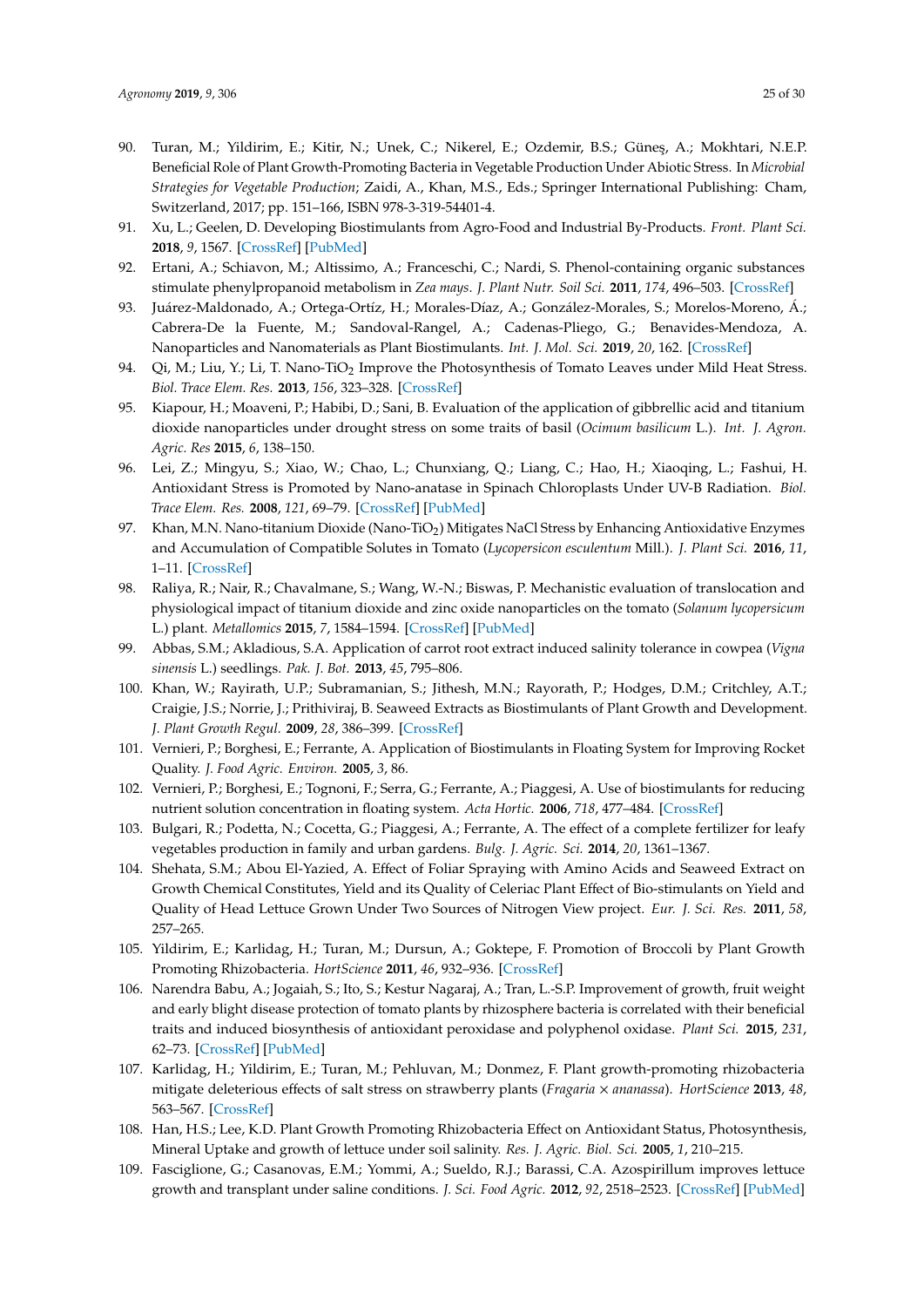- <span id="page-25-21"></span><span id="page-25-0"></span>110. Rengasamy, K.R.R.; Kulkarni, M.G.; Pendota, S.C.; Van Staden, J. Enhancing growth, phytochemical constituents and aphid resistance capacity in cabbage with foliar application of eckol—A biologically active phenolic molecule from brown seaweed. *New Biotechnol.* **2016**, *33*, 273–279. [\[CrossRef\]](http://dx.doi.org/10.1016/j.nbt.2015.11.002) [\[PubMed\]](http://www.ncbi.nlm.nih.gov/pubmed/26585339)
- <span id="page-25-1"></span>111. Mona, M.A. The potential of *Moringa oleifera* extract as a biostimulant in enhancing the growth, biochemical and hormonal contents in rocket (*Eruca vesicaria subsp*. sativa) plants. *Int. J. Plant Physiol. Biochem.* **2013**, *5*, 42–49. [\[CrossRef\]](http://dx.doi.org/10.5897/IJPPB2012.026)
- <span id="page-25-2"></span>112. Abou-Sreea, A.I.; Matter, F.M. Using moringa leaf extract as biostimulant and giberrellic acid for enhancing fennel (*Foeniculum vulgare* var. *azoricum Mill*.) Growth and oil yield. *Acta Sci. Intellectus* **2016**, *2410*, 9738.
- <span id="page-25-20"></span><span id="page-25-3"></span>113. Abdel-Rahman, S.S.A.; Abdel-Kader, A.A.S. Response of Fennel (*Foeniculum vulgare*, Mill) plants to foliar application of moringa leaf extract and benzyladenine (BA). *S. Afr. J. Bot.* **2019**. [\[CrossRef\]](http://dx.doi.org/10.1016/j.sajb.2019.01.037)
- <span id="page-25-4"></span>114. Abd El-Mageed, T.A.; Semida, W.M.; Rady, M.M. Moringa leaf extract as biostimulant improves water use efficiency, physio-biochemical attributes of squash plants under deficit irrigation. *Agric. Water Manag.* **2017**, *193*, 46–54. [\[CrossRef\]](http://dx.doi.org/10.1016/j.agwat.2017.08.004)
- <span id="page-25-5"></span>115. Ullah, A.; Ali, S.; Shah, S.M. Influence of foliar application of bio-stimulants on growth, yield and chemical composition of tomato Influence of foliar application of bio-stimulants on growth, yield and chemical composition of tomato. *Int. J. Biosci.* **2019**, *14*, 309–316.
- <span id="page-25-6"></span>116. Luziatelli, F.; Ficca, A.G.; Colla, G.; Baldassarre Švecová, E.; Ruzzi, M. Foliar Application of Vegetal-Derived Bioactive Compounds Stimulates the Growth of Beneficial Bacteria and Enhances Microbiome Biodiversity in Lettuce. *Front. Plant Sci.* **2019**, *10*, 60. [\[CrossRef\]](http://dx.doi.org/10.3389/fpls.2019.00060) [\[PubMed\]](http://www.ncbi.nlm.nih.gov/pubmed/30804958)
- <span id="page-25-19"></span><span id="page-25-7"></span>117. Kulkarni, M.G.; Rengasamy, K.R.R.; Pendota, S.C.; Gruz, J.; Plaˇcková, L.; Novák, O.; Doležal, K.; Van Staden, J. Bioactive molecules derived from smoke and seaweed *Ecklonia maxima* showing phytohormone-like activity in *Spinacia oleracea* L. *New Biotechnol.* **2019**, *48*, 83–89. [\[CrossRef\]](http://dx.doi.org/10.1016/j.nbt.2018.08.004) [\[PubMed\]](http://www.ncbi.nlm.nih.gov/pubmed/30098416)
- <span id="page-25-8"></span>118. Mattner, S.W.; Wite, D.; Riches, D.A.; Porter, I.J.; Arioli, T. The effect of kelp extract on seedling establishment of broccoli on contrasting soil types in southern Victoria, Australia. *Biol. Agric. Hortic.* **2013**, *29*, 258–270. [\[CrossRef\]](http://dx.doi.org/10.1080/01448765.2013.830276)
- <span id="page-25-9"></span>119. Paradiković, N.; Vinković, T.; Vinković Vrček, I.; Žuntar, I.; Bojić, M.; Medić-Šarić, M. Effect of natural biostimulants on yield and nutritional quality: An example of sweet yellow pepper (*Capsicum annuum* L.) plants. *J. Sci. Food Agric.* **2011**, *91*, 2146–2152. [\[CrossRef\]](http://dx.doi.org/10.1002/jsfa.4431) [\[PubMed\]](http://www.ncbi.nlm.nih.gov/pubmed/21538369)
- <span id="page-25-22"></span><span id="page-25-10"></span>120. Petrozza, A.; Summerer, S.; Di Tommaso, G.; Di Tommaso, D.; Piaggesi, A. An evaluation of tomato plant root development and Morpho- Physiological response treated with VIVA® by image analysis. *Acta Hortic.* **2013**, *1009*, 155–160. [\[CrossRef\]](http://dx.doi.org/10.17660/ActaHortic.2013.1009.19)
- <span id="page-25-11"></span>121. Petrozza, A.; Summerer, S.; Di Tommaso, G.; Di Tommaso, D.; Piaggesi, A. Evaluation of the Effect of RADIFARM<sup>®</sup> treatment on the Morpho—Physiological characteristics of root systems via image analysis. *Acta Hortic.* **2013**, *1009*, 149–154. [\[CrossRef\]](http://dx.doi.org/10.17660/ActaHortic.2013.1009.18)
- <span id="page-25-12"></span>122. Kumar, S.; Chinnannan, K.; Thamilarasan, S.K.; Seralathan, M.; Shanmuganathan, R.; Padikasan, I.A. Enzymatically hydrolysed sago bagasse improves physiological, biochemical and molecular attributes of Solanum lycopersicum. *Biocatal. Agric. Biotechnol.* **2019**, *17*, 499–506. [\[CrossRef\]](http://dx.doi.org/10.1016/j.bcab.2019.01.005)
- <span id="page-25-13"></span>123. Kunicki, E.; Grabowska, A.; Sękara, A.; Wojciechowska, R. The effect of cultivar type, time of cultivation, and biostimulant treatment on the yield of spinach (*Spinacia oleracea* L.). *Folia Hortic.* **2010**, *22*, 9–13. [\[CrossRef\]](http://dx.doi.org/10.2478/fhort-2013-0153)
- <span id="page-25-14"></span>124. Pokluda, R.; Sękara, A.; Jezdinský, A.; Kalisz, A.; Neugebauerová, J.; Grabowska, A. The physiological status and stress biomarker concentration of *Coriandrum sativum* L. plants subjected to chilling are modified by biostimulant application. *Biol. Agric. Hortic.* **2016**, *32*, 258–268. [\[CrossRef\]](http://dx.doi.org/10.1080/01448765.2016.1172344)
- <span id="page-25-15"></span>125. Le Mire, G.; Nguyen, M.L.; Fassotte, B.; du Jardin, P.; Verheggen, F.; Delaplace, P.; Jijakli, M.H. Implementing plant biostimulants and biocontrol strategies in the agroecological management of cultivated ecosystems. A review. *Biotechnol. Agron. Soc. Environ.* **2016**, *20*, 299–313.
- <span id="page-25-16"></span>126. Cao, K.; Yu, J.; Xu, D.; Ai, K.; Bao, E.; Zou, Z. Exposure to lower red to far-red light ratios improve tomato tolerance to salt stress. *BMC Plant Biol.* **2018**, *18*, 10–15. [\[CrossRef\]](http://dx.doi.org/10.1186/s12870-018-1310-9) [\[PubMed\]](http://www.ncbi.nlm.nih.gov/pubmed/29793435)
- <span id="page-25-17"></span>127. Martinez, V.; Nieves-Cordones, M.; Lopez-Delacalle, M.; Rodenas, R.; Mestre, T.; Garcia-Sanchez, F.; Rubio, F.; Nortes, P.; Mittler, R.; Rivero, R. Tolerance to Stress Combination in Tomato Plants: New Insights in the Protective Role of Melatonin. *Molecules* **2018**, *23*, 535. [\[CrossRef\]](http://dx.doi.org/10.3390/molecules23030535) [\[PubMed\]](http://www.ncbi.nlm.nih.gov/pubmed/29495548)
- <span id="page-25-18"></span>128. Ashraf, M.A.; Akbar, A.; Askari, S.H.; Iqbal, M.; Rasheed, R.; Hussain, I. Recent Advances in Abiotic Stress Tolerance of Plants through Chemical Priming: An Overview. In *Advances in Seed Priming*; Rakshit, A., Singh, H.B., Eds.; Springer: Singapore, 2018; pp. 51–79, ISBN 978-981-13-0032-5.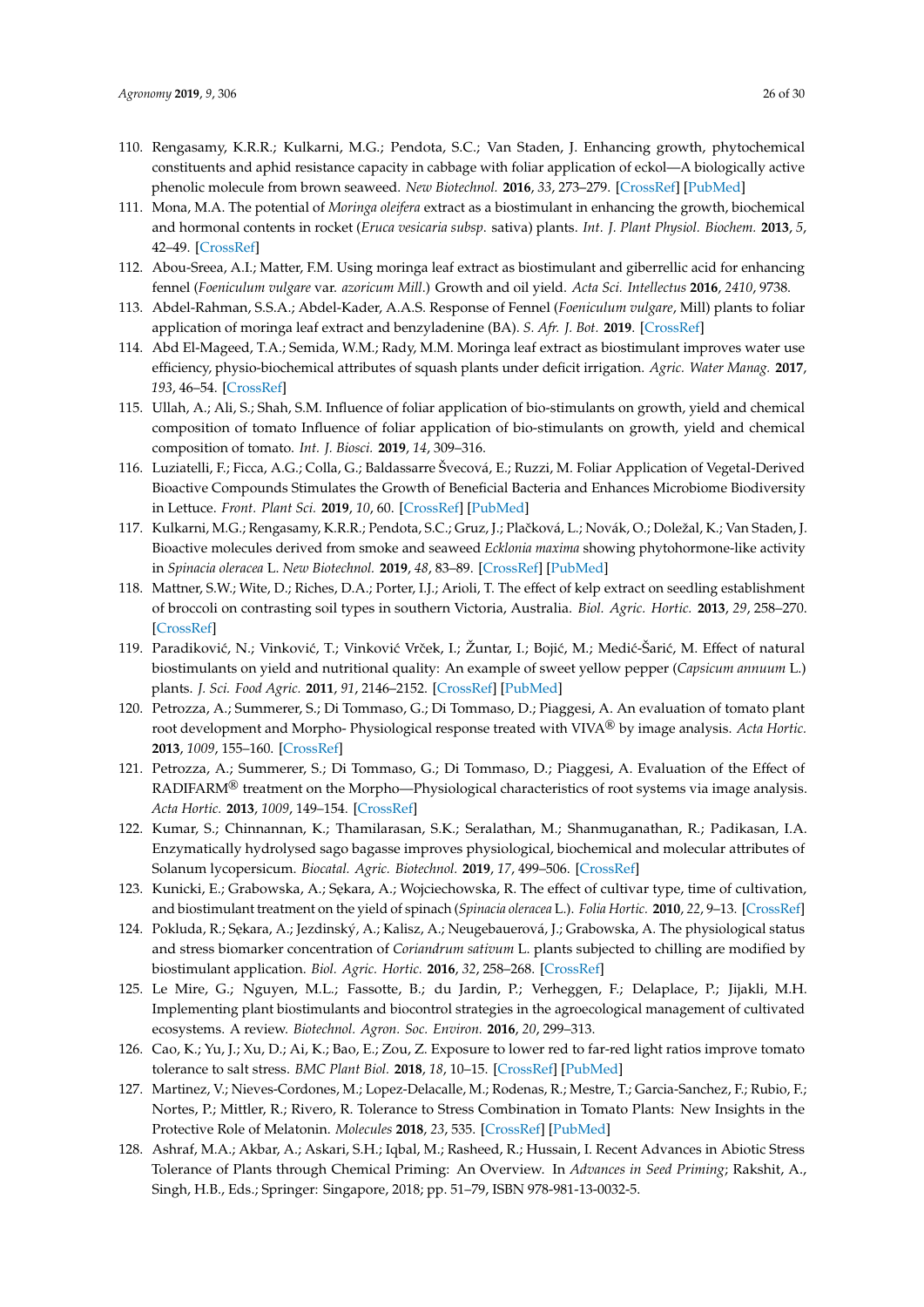- <span id="page-26-22"></span><span id="page-26-21"></span><span id="page-26-20"></span><span id="page-26-19"></span><span id="page-26-18"></span><span id="page-26-0"></span>129. Subramanian, P.; Kim, K.; Krishnamoorthy, R.; Mageswari, A.; Selvakumar, G.; Sa, T. Cold stress tolerance in psychrotolerant soil bacteria and their conferred chilling resistance in tomato (*solanum lycopersicum* Mill.) under low temperatures. *PLoS ONE* **2016**, *11*, e0161592. [\[CrossRef\]](http://dx.doi.org/10.1371/journal.pone.0161592) [\[PubMed\]](http://www.ncbi.nlm.nih.gov/pubmed/27580055)
- <span id="page-26-1"></span>130. Subramanian, P.; Mageswari, A.; Kim, K.; Lee, Y.; Sa, T. Psychrotolerant Endophytic Pseudomonas sp. Strains OB155 and OS261 Induced Chilling Resistance in Tomato Plants (*Solanum lycopersicum* Mill.) by Activation of Their Antioxidant Capacity. *Mol. Plant-Microbe Interact.* **2015**, *28*, 1073–1081. [\[CrossRef\]](http://dx.doi.org/10.1094/MPMI-01-15-0021-R) [\[PubMed\]](http://www.ncbi.nlm.nih.gov/pubmed/26075827)
- <span id="page-26-23"></span><span id="page-26-2"></span>131. Marfà, O.; Cáceres, R.; Polo, J.; Ródenas, J. Animal protein hydrolysate as a biostimulant for transplanted strawberry plants subjected to cold stress. *Acta Hortic.* **2009**, *842*, 315–318. [\[CrossRef\]](http://dx.doi.org/10.17660/ActaHortic.2009.842.57)
- <span id="page-26-24"></span><span id="page-26-3"></span>132. Polo, J.; Barroso, R.; Ródenas, J.; Azcón-Bieto, J.; Cáceres, R.; Marfà, O. Porcine hemoglobin hydrolysate as a biostimulant for lettuce plants subjected to conditions of thermal stress. *Horttechnology* **2006**, *16*, 483–487. [\[CrossRef\]](http://dx.doi.org/10.21273/HORTTECH.16.3.0483)
- <span id="page-26-29"></span><span id="page-26-4"></span>133. Korkmaz, A.; Korkmaz, Y.; Demirkiran, A.R. Enhancing chilling stress tolerance of pepper seedlings by exogenous application of 5-aminolevulinic acid. *Environ. Exp. Bot.* **2010**, *67*, 495–501. [\[CrossRef\]](http://dx.doi.org/10.1016/j.envexpbot.2009.07.009)
- <span id="page-26-5"></span>134. Challinor, A.J.; Watson, J.; Lobell, D.B.; Howden, S.M.; Smith, D.R.; Chhetri, N. A meta-analysis of crop yield under climate change and adaptation. *Nat. Clim. Chang.* **2014**, *4*, 287–291. [\[CrossRef\]](http://dx.doi.org/10.1038/nclimate2153)
- <span id="page-26-26"></span><span id="page-26-25"></span><span id="page-26-6"></span>135. Fahad, S.; Bajwa, A.A.; Nazir, U.; Anjum, S.A.; Farooq, A.; Zohaib, A.; Sadia, S.; Nasim, W.; Adkins, S.; Saud, S.; et al. Crop Production under Drought and Heat Stress: Plant Responses and Management Options. *Front. Plant Sci.* **2017**, *8*, 1147. [\[CrossRef\]](http://dx.doi.org/10.3389/fpls.2017.01147)
- <span id="page-26-7"></span>136. Hasanuzzaman, M.; Nahar, K.; Fujit, M. Extreme Temperature Responses, Oxidative Stress and Antioxidant Defense in Plants. In *Abiotic Stress—Plant Responses and Applications in Agriculture*; InTechOpen: London, UK, 2013; pp. 169–205.
- <span id="page-26-27"></span><span id="page-26-8"></span>137. Camejo, D.; Rodríguez, P.; Morales, M.A.; Dell'Amico, J.M.; Torrecillas, A.; Alarcón, J.J. High temperature effects on photosynthetic activity of two tomato cultivars with different heat susceptibility. *J. Plant Physiol.* **2005**, *162*, 281–289. [\[CrossRef\]](http://dx.doi.org/10.1016/j.jplph.2004.07.014)
- <span id="page-26-28"></span><span id="page-26-9"></span>138. Ogweno, J.O.; Song, X.S.; Shi, K.; Hu, W.H.; Mao, W.H.; Zhou, Y.H.; Yu, J.Q.; Nogués, S. Brassinosteroids Alleviate Heat-Induced Inhibition of Photosynthesis by Increasing Carboxylation Efficiency and Enhancing Antioxidant Systems in Lycopersicon esculentum. *J. Plant Growth Regul.* **2008**, *27*, 49–57. [\[CrossRef\]](http://dx.doi.org/10.1007/s00344-007-9030-7)
- <span id="page-26-10"></span>139. El-Bassiony, A.M.; Ghoname, A.A.; El-Awadi, M.E.; Fawzy, Z.F.; Gruda, N. Ameliorative Effects of Brassinosteroids on Growth and Productivity of Snap Beans Grown Under High Temperature. *Gesunde Pflanz.* **2012**, *64*, 175–182. [\[CrossRef\]](http://dx.doi.org/10.1007/s10343-012-0286-x)
- <span id="page-26-11"></span>140. Nahar, K.; Hasanuzzaman, M.; Alam, M.M.; Fujita, M. Exogenous glutathione confers high temperature stress tolerance in mung bean (*Vigna radiata* L.) by modulating antioxidant defense and methylglyoxal detoxification system. *Environ. Exp. Bot.* **2015**, *112*, 44–54. [\[CrossRef\]](http://dx.doi.org/10.1016/j.envexpbot.2014.12.001)
- <span id="page-26-12"></span>141. Yang, J.D.; Yun, J.Y.; Zhang, T.H.; Zhao, H.L. Presoaking with nitric oxide donor SNP alleviates heat shock damages in mung bean leaf discs. *Bot. Stud.* **2006**, *47*, 129–136.
- <span id="page-26-13"></span>142. Kumar, S.; Kaur, R.; Kaur, N.; Bhandhari, K.; Kaushal, N.; Gupta, K.; Bains, T.S.; Nayyar, H. Heat-stress induced inhibition in growth and chlorosis in mungbean (*Phaseolus aureus* Roxb.) is partly mitigated by ascorbic acid application and is related to reduction in oxidative stress. *Acta Physiol. Plant.* **2011**, *33*, 2091. [\[CrossRef\]](http://dx.doi.org/10.1007/s11738-011-0748-2)
- <span id="page-26-14"></span>143. Kaushal, N.; Gupta, K.; Bhandhari, K.; Kumar, S.; Thakur, P.; Nayyar, H. Proline induces heat tolerance in chickpea (*Cicer arietinum* L.) plants by protecting vital enzymes of carbon and antioxidative metabolism. *Physiol. Mol. Biol. Plants* **2011**, *17*, 203–213. [\[CrossRef\]](http://dx.doi.org/10.1007/s12298-011-0078-2)
- <span id="page-26-15"></span>144. Kumar, S.; Kaushal, N.; Nayyar, H.; Gaur, P. Abscisic acid induces heat tolerance in chickpea (*Cicer arietinum* L.) seedlings by facilitated accumulation of osmoprotectants. *Acta Physiol. Plant.* **2012**, *34*, 1651–1658. [\[CrossRef\]](http://dx.doi.org/10.1007/s11738-012-0959-1)
- <span id="page-26-16"></span>145. Viégas, R.A.; da Silveira, J.A.G.; Lima, A.R.D., Jr.; Queiroz, J.E.; Fausto, M.J.M. Effects of NaCl-salinity on growth and inorganic solute accumulation in young cashew plants. *Rev. Bras. Eng. Agrícola Ambient.* **2006**, *5*, 216–222. [\[CrossRef\]](http://dx.doi.org/10.1590/S1415-43662001000200007)
- <span id="page-26-17"></span>146. Colla, G.; Rouphael, Y.; Leonardi, C.; Bie, Z. Role of grafting in vegetable crops grown under saline conditions. *Sci. Hortic. (Amst.)* **2010**, *127*, 147–155. [\[CrossRef\]](http://dx.doi.org/10.1016/j.scienta.2010.08.004)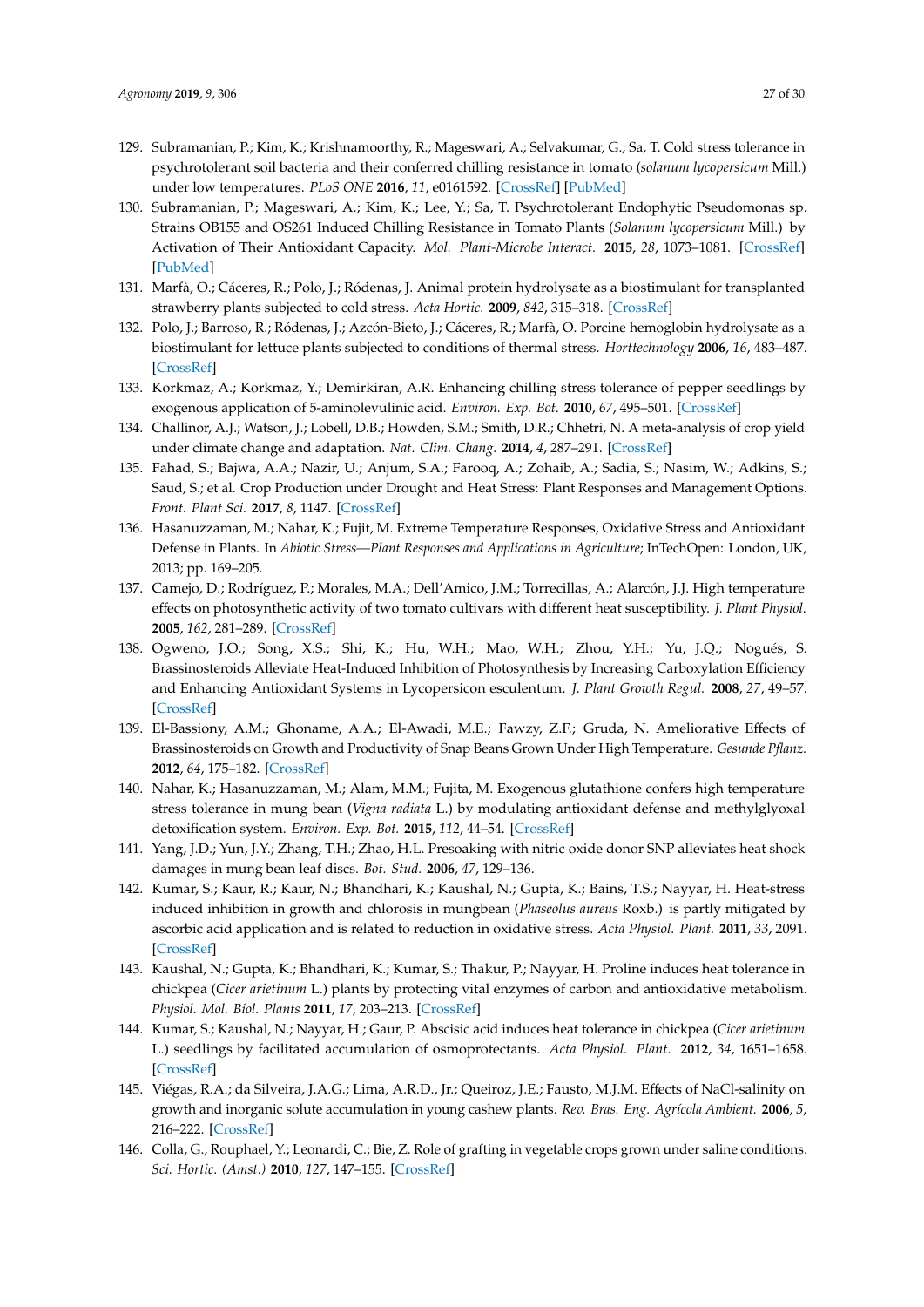- <span id="page-27-0"></span>147. Miceli, A.; Moncada, A.; D'Anna, F. Effect of salt stress in lettuce cultivation. *Acta Hortic.* **2003**, *609*, 371–375. [\[CrossRef\]](http://dx.doi.org/10.17660/ActaHortic.2003.609.56)
- <span id="page-27-1"></span>148. Kaya, C.; Higgs, D.; Sakar, E. Response of two leafy vegetables grown at high salinity to supplementary potassium and phosphorus during different growth stages. *J. Plant Nutr.* **2002**, *25*, 2663–2676. [\[CrossRef\]](http://dx.doi.org/10.1081/PLN-120015530)
- <span id="page-27-2"></span>149. Taïbi, K.; Taïbi, F.; Ait Abderrahim, L.; Ennajah, A.; Belkhodja, M.; Mulet, J.M. Effect of salt stress on growth, chlorophyll content, lipid peroxidation and antioxidant defence systems in *Phaseolus vulgaris* L. *S. Afr. J. Bot.* **2016**, *105*, 306–312. [\[CrossRef\]](http://dx.doi.org/10.1016/j.sajb.2016.03.011)
- <span id="page-27-3"></span>150. Yarsi, G.; Sivaci, A.; Dasgan, H.Y.; Altuntas, O.; Binzet, R.; Akhoundnejad, Y. Effects of salinity stress on chlorophyll and carotenoid contents and stomata size of grafted and ungrafted galia C8 melon cultivar. *Pak. J. Bot.* **2017**, *49*, 421–426.
- <span id="page-27-4"></span>151. Munns, R.; Termaat, A. Whole-plant responses to salinity. *Aust. J. Plant Physiol.* **1986**, *13*, 143–160. [\[CrossRef\]](http://dx.doi.org/10.1071/PP9860143)
- 152. Blaylock, A.D. *Soil Salinity, Salt Tolerance, and Growth Potential of Horticultural and Landscape Plants*; B-988; University of Wyoming, Cooperative Extension Service: Laramie, WY, USA, 1994.
- <span id="page-27-27"></span>153. Maas, E.V.; Grattan, S.R. Crop yields as affected by salinity. *Agronomy* **1999**, *38*, 55–110.
- <span id="page-27-22"></span>154. Shaheen, S.; Naseer, S.; Ashraf, M.; Akram, N.A. Salt stress affects water relations, photosynthesis, and oxidative defense mechanisms in *Solanum melongena* L. *J. Plant Interact.* **2013**, *8*, 85–96. [\[CrossRef\]](http://dx.doi.org/10.1080/17429145.2012.718376)
- <span id="page-27-23"></span><span id="page-27-5"></span>155. Xu, C.; Mou, B. Responses of Spinach to Salinity and Nutrient Deficiency in Growth, Physiology, and Nutritional Value. *J. Am. Soc. Hortic. Sci.* **2016**, *141*, 12–21. [\[CrossRef\]](http://dx.doi.org/10.21273/JASHS.141.1.12)
- <span id="page-27-24"></span><span id="page-27-6"></span>156. Bano, S.; Ashraf, M.; Akram, N.A.; Al-Qurainy, F. Regulation in some vital physiological attributes and antioxidative defense system in carrot (*Daucus carota* L.) under saline stress. *J. Appl. Bot. Food Qual. Angew. Bot.* **2012**, *85*, 105.
- <span id="page-27-25"></span><span id="page-27-7"></span>157. Agastian, P.; Kingsley, S.J.; Vivekanandan, M. Effect of salinity on photosynthesis and biochemical characteristics in mulberry genotypes. *Photosynthetica* **2000**, *38*, 287–290. [\[CrossRef\]](http://dx.doi.org/10.1023/A:1007266932623)
- <span id="page-27-26"></span><span id="page-27-8"></span>158. Sayyad-Amin, P.; Jahansooz, M.R.; Borzouei, A.; Ajili, F. Changes in photosynthetic pigments and chlorophyll-a fluorescence attributes of sweet-forage and grain sorghum cultivars under salt stress. *J. Biol. Phys.* **2016**, *42*, 601–620. [\[CrossRef\]](http://dx.doi.org/10.1007/s10867-016-9428-1) [\[PubMed\]](http://www.ncbi.nlm.nih.gov/pubmed/27586195)
- <span id="page-27-9"></span>159. Moud, A.M.; Maghsoudi, K. Salt Stress Effects on Respiration and Growth of Germinated Seeds of Different Wheat (*Triticum aestivum* L.) Cultivars. *World J. Agric. Sci.* **2008**, *4*, 351–358.
- <span id="page-27-21"></span><span id="page-27-10"></span>160. Flores, P.; Botella, M.Á.; Cerdá, A.; Martínez, V. Influence of nitrate level on nitrate assimilation in tomato (*Lycopersicon esculentum*) plants under saline stress. *Can. J. Bot.* **2004**, *82*, 207–213. [\[CrossRef\]](http://dx.doi.org/10.1139/b03-152)
- <span id="page-27-11"></span>161. Breusegem, F. Van Reactive oxygen species in plant cell death. *Plant Physiol.* **2006**, *141*, 384–390. [\[CrossRef\]](http://dx.doi.org/10.1104/pp.106.078295) [\[PubMed\]](http://www.ncbi.nlm.nih.gov/pubmed/16760492)
- <span id="page-27-12"></span>162. Bulgari, R.; Trivellini, A.; Ferrante, A. Effects of Two Doses of Organic Extract-Based Biostimulant on Greenhouse Lettuce Grown Under Increasing NaCl Concentrations. *Front. Plant Sci.* **2019**, *9*, 1870. [\[CrossRef\]](http://dx.doi.org/10.3389/fpls.2018.01870)
- <span id="page-27-13"></span>163. Barassi, C.A.; Ayrault, G.; Creus, C.M.; Sueldo, R.J.; Sobrero, M.T. Seed inoculation with Azospirillum mitigates NaCl effects on lettuce. *Sci. Hortic. (Amst.)* **2006**, *109*, 8–14. [\[CrossRef\]](http://dx.doi.org/10.1016/j.scienta.2006.02.025)
- <span id="page-27-14"></span>164. Fasciglione, G.; Casanovas, E.M.; Quillehauquy, V.; Yommi, A.K.; Goñi, M.G.; Roura, S.I.; Barassi, C.A. Azospirillum inoculation effects on growth, product quality and storage life of lettuce plants grown under salt stress. *Sci. Hortic. (Amst.)* **2015**, *195*, 154–162. [\[CrossRef\]](http://dx.doi.org/10.1016/j.scienta.2015.09.015)
- <span id="page-27-15"></span>165. Del Amor, F.M.; Cuadra-Crespo, P. Plant growth-promoting bacteria as a tool to improve salinity tolerance in sweet pepper. *Funct. Plant Biol.* **2012**, *39*, 82–90. [\[CrossRef\]](http://dx.doi.org/10.1071/FP11173)
- <span id="page-27-16"></span>166. Hamaoui, B.; Abbadi, J.M.; Burdman, S.; Rashid, A.; Sarig, S.; Okon, Y. Effects of inoculation with Azospirillum brasilense on chickpeas (*Cicer arietinum* ) and faba beans (*Vicia faba* ) under different growth conditions. *Agronomie* **2003**, *21*, 553–560. [\[CrossRef\]](http://dx.doi.org/10.1051/agro:2001144)
- <span id="page-27-17"></span>167. Del Pilar Cordovilla, M.; Berrido, S.I.; Ligero, F.; Lluch, C. Rhizobium strain effects on the growth and nitrogen assimilation in Pisum sativum and Vicia faba plant growth under salt stress. *J. Plant Physiol.* **1999**, *154*, 127–131. [\[CrossRef\]](http://dx.doi.org/10.1016/S0176-1617(99)80328-9)
- <span id="page-27-18"></span>168. Mayak, S.; Tirosh, T.; Glick, B.R. Plant growth-promoting bacteria that confer resistance to water stress in tomatoes and peppers. *Plant Sci.* **2004**, *166*, 525–530. [\[CrossRef\]](http://dx.doi.org/10.1016/j.plantsci.2003.10.025)
- <span id="page-27-19"></span>169. Yildirim, E.; Taylor, A.G.; Spittler, T.D. Ameliorative effects of biological treatments on growth of squash plants under salt stress. *Sci. Hortic. (Amst.)* **2006**, *111*, 1–6. [\[CrossRef\]](http://dx.doi.org/10.1016/j.scienta.2006.08.003)
- <span id="page-27-20"></span>170. Mesut Çimrin, K.; Türkmen, Ö.; Turan, M.; Tuncer, B. Phosphorus and humic acid application alleviate salinity stress of pepper seedling. *Afr. J. Biotechnol.* **2010**, *9*, 5845–5851.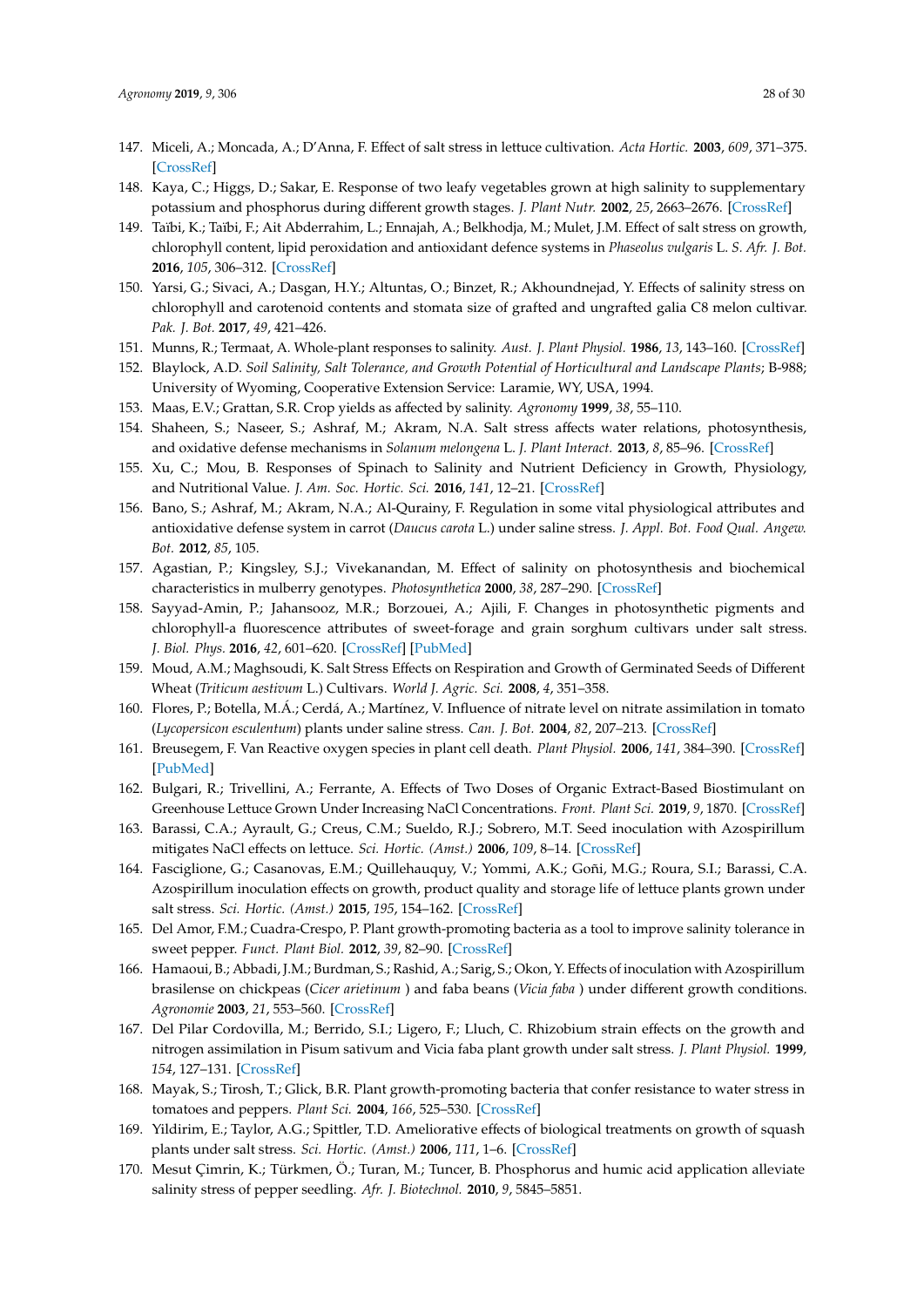- <span id="page-28-33"></span><span id="page-28-32"></span><span id="page-28-30"></span><span id="page-28-29"></span><span id="page-28-28"></span><span id="page-28-26"></span><span id="page-28-25"></span><span id="page-28-24"></span><span id="page-28-23"></span><span id="page-28-0"></span>171. Aydin, A.; Kant, C.; Turan, M. Humic acid application alleviate salinity stress of bean (*Phaseolus vulgaris* L.) plants decreasing membrane leakage. *Afr. J. Agric. Res.* **2012**, *7*, 1073–1086. [\[CrossRef\]](http://dx.doi.org/10.5897/AJAR10.274)
- <span id="page-28-31"></span><span id="page-28-1"></span>172. Demir, K.; Günes, A.; Inal, A.; Alpaslan, M. Effects of Humic Acids on the Yield and Mineral Nutrition of Cucumber (*Cucumis Sativus*, L.) Grown with Different Salinity Levels. *Acta Hortic.* **1999**, *492*, 95–104. [\[CrossRef\]](http://dx.doi.org/10.17660/ActaHortic.1999.492.11)
- <span id="page-28-27"></span><span id="page-28-2"></span>173. Guinan, K.J.; Sujeeth, N.; Copeland, R.B.; Jones, P.W.; O'Brien, N.M.; Sharma, H.S.S.; Prouteau, P.F.J.; O'Sullivan, J.T. Discrete Roles for Extracts of *Ascophyllum Nodosum* in Enhancing Plant Growth and Tolerance To Abiotic and Biotic Stresses. *Acta Hortic.* **2013**, *1009*, 127–135. [\[CrossRef\]](http://dx.doi.org/10.17660/ActaHortic.2013.1009.15)
- <span id="page-28-3"></span>174. Ross, R.; Holden, D. Commercial extracts of the brown seaweed *Ascophyllum nodosum* enhance growth and yield of strawberries. *HortScience* **2010**, *45*, S141.
- <span id="page-28-4"></span>175. EL Arroussi, H.; Benhima, R.; Elbaouchi, A.; Sijilmassi, B.; EL Mernissi, N.; Aafsar, A.; Meftah-Kadmiri, I.; Bendaou, N.; Smouni, A. Dunaliella salina exopolysaccharides: A promising biostimulant for salt stress tolerance in tomato (*Solanum lycopersicum*). *J. Appl. Phycol.* **2018**, *30*, 2929–2941. [\[CrossRef\]](http://dx.doi.org/10.1007/s10811-017-1382-1)
- <span id="page-28-5"></span>176. Abdel Latef, A.A.H.; Srivastava, A.K.; Saber, H.; Alwaleed, E.A.; Tran, L.S.P. Sargassum muticum and Jania rubens regulate amino acid metabolism to improve growth and alleviate salinity in chickpea. *Sci. Rep.* **2017**, *7*, 1–12. [\[CrossRef\]](http://dx.doi.org/10.1038/s41598-017-07692-w)
- <span id="page-28-22"></span><span id="page-28-6"></span>177. Rady, M.M.; Varma, B.; Howladar, S.M. Common bean (*Phaseolus vulgaris* L.) seedlings overcome NaCl stress as a result of presoaking in *Moringa oleifera* leaf extract. *Sci. Hortic. (Amst.)* **2013**, *162*, 63–70. [\[CrossRef\]](http://dx.doi.org/10.1016/j.scienta.2013.07.046)
- <span id="page-28-20"></span>178. Semida, W.M.; Rady, M.M. Presoaking application of propolis and maize grain extracts alleviates salinity stress in common bean (*Phaseolus vulgaris* L.). *Sci. Hortic. (Amst.)* **2014**, *168*, 210–217. [\[CrossRef\]](http://dx.doi.org/10.1016/j.scienta.2014.01.042)
- <span id="page-28-21"></span>179. Rady, M.M.; Mohamed, G.F. Modulation of salt stress effects on the growth, physio-chemical attributes and yields of *Phaseolus vulgaris* L. plants by the combined application of salicylic acid and *Moringa oleifera* leaf extract. *Sci. Hortic. (Amst.)* **2015**, *193*, 105–113. [\[CrossRef\]](http://dx.doi.org/10.1016/j.scienta.2015.07.003)
- <span id="page-28-19"></span>180. Howladar, S.M. A novel *Moringa oleifera* leaf extract can mitigate the stress effects of salinity and cadmium in bean (*Phaseolus vulgaris* L.) plants. *Ecotoxicol. Environ. Saf.* **2014**, *100*, 69–75. [\[CrossRef\]](http://dx.doi.org/10.1016/j.ecoenv.2013.11.022) [\[PubMed\]](http://www.ncbi.nlm.nih.gov/pubmed/24433793)
- <span id="page-28-18"></span><span id="page-28-7"></span>181. Rady, M.M.; Desoky, E.S.M.; Elrys, A.S.; Boghdady, M.S. Can licorice root extract be used as an effective natural biostimulant for salt-stressed common bean plants? *S. Afr. J. Bot.* **2019**, *121*, 294–305. [\[CrossRef\]](http://dx.doi.org/10.1016/j.sajb.2018.11.019)
- <span id="page-28-8"></span>182. Semida, W.M.; Abd El-Mageed, T.A.; Hemida, K.; Rady, M.M. Natural bee-honey based biostimulants confer salt tolerance in onion via modulation of the antioxidant defence system. *J. Hortic. Sci. Biotechnol.* **2019**, 1–11. [\[CrossRef\]](http://dx.doi.org/10.1080/14620316.2019.1592711)
- <span id="page-28-9"></span>183. Elliott, J.; Deryng, D.; Müller, C.; Frieler, K.; Konzmann, M.; Gerten, D.; Glotter, M.; Flörke, M.; Wada, Y.; Best, N.; et al. Constraints and potentials of future irrigation water availability on agricultural production under climate change. *Proc. Natl. Acad. Sci. USA* **2014**, *111*, 3239–3244. [\[CrossRef\]](http://dx.doi.org/10.1073/pnas.1222474110) [\[PubMed\]](http://www.ncbi.nlm.nih.gov/pubmed/24344283)
- <span id="page-28-10"></span>184. Calvo, P.; Nelson, L.; Kloepper, J.W. Agricultural uses of plant biostimulants. *Plant Soil* **2014**, *383*, 3–41. [\[CrossRef\]](http://dx.doi.org/10.1007/s11104-014-2131-8)
- <span id="page-28-11"></span>185. Kałuzewicz, A.; Krzesiński, W.; Spizewski, T.; Zaworska, A. Effect of biostimulants on several physiological characteristics and chlorophyll content in broccoli under drought stress and re-watering. *Not. Bot. Horti Agrobot. Cluj-Napoca* **2017**, *45*, 197–202. [\[CrossRef\]](http://dx.doi.org/10.15835/nbha45110529)
- <span id="page-28-12"></span>186. Xu, C.; Leskovar, D.I. Effects of A. nodosum seaweed extracts on spinach growth, physiology and nutrition value under drought stress. *Sci. Hortic. (Amst.)* **2015**, *183*, 39–47. [\[CrossRef\]](http://dx.doi.org/10.1016/j.scienta.2014.12.004)
- <span id="page-28-13"></span>187. Goñi, O.; Quille, P.; O'Connell, S. Ascophyllum nodosum extract biostimulants and their role in enhancing tolerance to drought stress in tomato plants. *Plant Physiol. Biochem.* **2018**, *126*, 63–73. [\[CrossRef\]](http://dx.doi.org/10.1016/j.plaphy.2018.02.024) [\[PubMed\]](http://www.ncbi.nlm.nih.gov/pubmed/29501894)
- <span id="page-28-14"></span>188. Petrozza, A.; Santaniello, A.; Summerer, S.; Di Tommaso, G.; Di Tommaso, D.; Paparelli, E.; Piaggesi, A.; Perata, P.; Cellini, F. Physiological responses to Megafol<sup>®</sup> treatments in tomato plants under drought stress: A phenomic and molecular approach. *Sci. Hortic. (Amst.)* **2014**, *174*, 185–192. [\[CrossRef\]](http://dx.doi.org/10.1016/j.scienta.2014.05.023)
- <span id="page-28-15"></span>189. Romero, A.M.; Vega, D.; Correa, O.S. Azospirillum brasilense mitigates water stress imposed by a vascular disease by increasing xylem vessel area and stem hydraulic conductivity in tomato. *Appl. Soil Ecol.* **2014**, *82*, 38–43. [\[CrossRef\]](http://dx.doi.org/10.1016/j.apsoil.2014.05.010)
- <span id="page-28-16"></span>190. Vurukonda, S.S.K.P.; Vardharajula, S.; Shrivastava, M.; SkZ, A. Enhancement of drought stress tolerance in crops by plant growth promoting rhizobacteria. *Microbiol. Res.* **2016**, *184*, 13–24. [\[CrossRef\]](http://dx.doi.org/10.1016/j.micres.2015.12.003) [\[PubMed\]](http://www.ncbi.nlm.nih.gov/pubmed/26856449)
- <span id="page-28-17"></span>191. Kumar, A.; Verma, J.P. Does plant—Microbe interaction confer stress tolerance in plants: A review? *Microbiol. Res.* **2018**, *207*, 41–52. [\[CrossRef\]](http://dx.doi.org/10.1016/j.micres.2017.11.004) [\[PubMed\]](http://www.ncbi.nlm.nih.gov/pubmed/29458867)